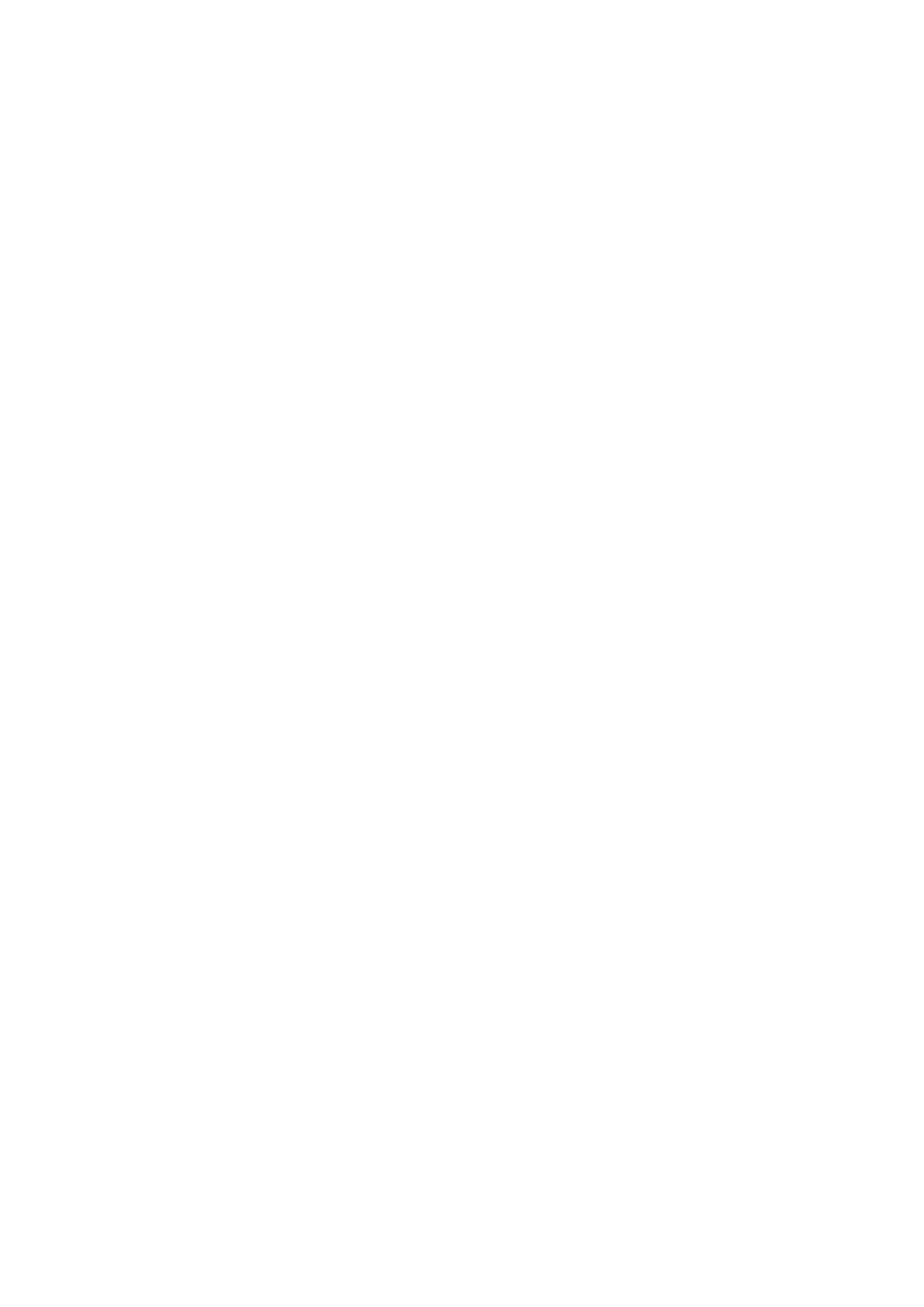Areas with Multiple Mobile Networks and Location of the Households (a) Locations of the Households and Financial Institution Notes: The green circles in (a) show the locations of the households surveyed in the FinScope dataset. The blue areas show the areas where the networks of both Vodacom and Tigo Mobile are accessible. The green circles in (b) show the locations of the households surveyed in the FinScope dataset. The red circle shows the location of the financial institution.

The shortest distance to the areas covered by multiple mobile networks is calculated as follows. First, we choose two of <sup>350</sup> the largest mobile money operators in Tanzania, Vodacom and Tigo Mobile, whose market shares are 54 percent and 29 percent, respectively. Then, we overlay their 2G mobile network $_{\text{max}}$ 

availability maps using ArcGIS and extract their intersection. Using GPS information on each household's location, we cal-<sup>355</sup> culate the shortest distance to the border of the intersection of the networks. We use a negative value if a household is located

inside the intersection (Figure 2(a)).

For each financial institution (commercial banks, community banks, and microfinance institutions), the Financial Sector <sup>360</sup> Deepening Trust has surveyed financial sectors and published a GIS map of all the branches of commercial banks, saving cooperatives, microfinance institutions, and postal offices in Tan-

zania in the Financial Access Maps Dataset. We calculate the distance variables representing the distance of each household 365 to the nearest bank branch, community bank branch, and mi-390 crofinance institution office using the Financial Access Maps Dataset (Figure 2(b)).

#### Summary Statistics

Tables 1 and 2 provide the summary statistics of the main vari-370 ables. In total, 58 percent of the heads of the households use the 395 mobile money service, while 71 percent own a mobile phone. For each household, we measure the shortest distance to the border of the area in which multiple mobile networks (Vodacom and Tigo Mobile) are available. This distance becomes 375 negative when a household lives within such an area. The mean400

of the shortest distance to the areas with a multiple mobile net-

work is -1.6 km. The share of households that live in an area in which multiple mobile networks are available is 75 percent.

Table 2 shows the summary statistics of the variables of financial activity in the past 12 months. About 50 percent of households did not save at all in the past 12 months and 43 percent borrowed. Almost half (49 percent) of households received remittances.

Regarding formal saving, 19 percent of households saved using a mobile money account and 10 percent saved in a bank. Thus, among those who saved, more than one-third of households saved in mobile money savings accounts.

Regarding informal saving, 21.3 percent of households saved in cash, 4 percent saved in saving groups that use mobile money technology to collect money from members, and 12.8 percent saved in saving groups that do not use mobile money technology. 4.9 percent saved in livestock and other real assets.

Among those who borrowed, more than 90 percent of households borrowed from informal sources such as friends, relatives, and saving groups. Specifically, 33 percent borrowed from friends and relatives in the past 12 months, 12.6 percent borrowed from saving groups that do not use mobile money technology, and 4 percent borrowed money from saving groups that use mobile money technology. Only 2.5 and 1.5 percent of households borrowed from banks and mobile money operators, respectively.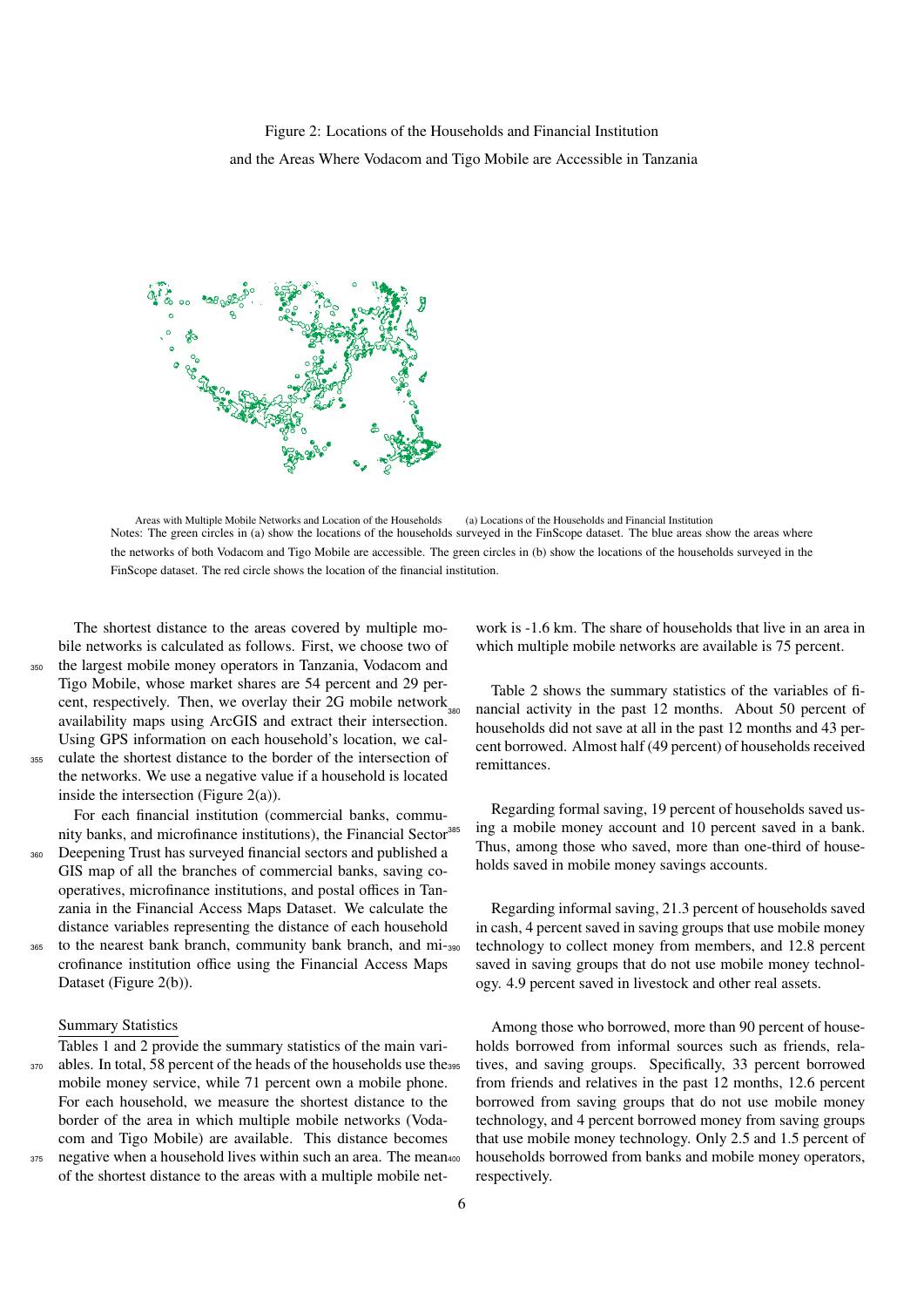| Variables                                 | Mean  | Std. Dev. |
|-------------------------------------------|-------|-----------|
| Saved, Borrowed, and Received Remittances |       |           |
| Saved in the past 12 months               | 0.511 | 0.500     |
| Borrowed in the past 12 months            | 0.489 | 0.500     |
| <b>Received Remittances</b>               | 0.434 | 0.496     |
| in the past 12 months                     |       |           |
| Frequency of Receiving                    | 14.86 | 57.52     |
| Remittances in the past 12month           |       |           |
| Saving Methods                            |       |           |
| Saved in Mobile                           | 0.190 | 0.393     |
| Money Account                             |       |           |
| Saved in Bank                             | 0.100 | 0.300     |
| Saved in SACCO                            | 0.012 | 0.108     |
| Saved in Microfinance                     | 0.008 | 0.088     |
| Institution                               |       |           |
| Saved in Saving Group                     | 0.040 | 0.197     |
| with MM technology                        |       |           |
| Saved in Saving Group                     | 0.128 | 0.334     |
| without MM technology                     |       |           |
| Saved in Cash                             | 0.213 | 0.409     |
| Saved in Relatives,                       | 0.045 | 0.206     |
| Church, or Communities                    |       |           |
| Saved in Livestock                        | 0.049 | 0.216     |
| and other Real Assets                     |       |           |
| <b>Borrowing Methods</b>                  |       |           |
| <b>Borrowed from Mobile</b>               | 0.025 | 0.155     |
| Money Operator                            |       |           |
| <b>Borrowed from Bank</b>                 | 0.015 | 0.123     |
| Borrowed from SACCO                       | 0.009 | 0.093     |
| Borrowed from                             | 0.012 | 0.109     |
| Microfinance Institution                  |       |           |
| Borrowed from Saving Group                | 0.039 | 0.194     |
| with MM technology                        |       |           |
| Borrowed from Saving Group                | 0.126 | 0.332     |
| without MM technology                     |       |           |
| <b>Borrowed</b> from                      | 0.333 | 0.471     |
| <b>Relatives and Friends</b>              |       |           |

Table 2. Summary Statistics of Financial Behavior in the Past 12 Months

Notes: The same notes as Table 1 apply. All the variables are dummy variables. SACCOS denotes the Saving and Credit Cooperative Society. Saving Group with MM technology denotes a saving group that uses mobile money to collect money from members. Each variable is equal to one if the condition applies. N=4127.

## 4. Results

### 4.1. Effect on Borrowing

In Table 4 and Table 5, we estimate the effect of using mobile <sup>405</sup> money and experiencing a negative shock on borrowing. The dependent variable is the borrowing dummy, which is equal to one if a household borrowed in the past 12 months and zero otherwise. The main explanatory variables are the use of mobile

money dummy and negative shock dummy. The use of mobile <sup>410</sup> money dummy is equal to one if the head of the household uses mobile money and zero otherwise. The negative shock dummies are coded one if a household experienced at least one negative shock in the past 12 months and zero otherwise. The sample is restricted to the head of the household. To control for the <sup>415</sup> types of jobs of each household head, we include the income source dummy (nine categories) of each household in all the specifications. In Column (2), to control for the economic activity at each household's location, we include population density in 2015 and average night light luminosity in 2007 at the <sup>420</sup> household's location. In addition, in Column (3), we include the region dummy (30 region dummies). In Column (4), we add the demographic characteristics as control variables, such as the education level, age, and gender of the head of the household as well as household size. In Column (5), we include the distance to commercial banks, community banks, and microfinance institutions.

Table 3 shows the OLS estimation results. Table 4 shows the estimation results of the first stage of the 2SLS estimation. In Table 4, the dependent variable is the mobile money <sup>430</sup> use dummy and the excluded instrumental variable is the shortest distance to the areas in which multiple mobile networks are available. The estimated coefficients of the instrumental variable are highly statistically significant and stable. Column (1) of Panel A of Table 4 shows that if a household is located 10 km <sup>435</sup> away from the border of the areas covered by multiple mobile networks, the probability of using mobile money decreases by 15 percentage points.13 Column (5) shows that after controlling for all the control variables, this probability changes to 9 percentage points. The Kleibergen–Paap Rank Wald statistics, 440 which are the heteroscedasticity robust version of the F-test of the weak instrument, are greater than 10.

Table 5 shows the second-stage results of the 2SLS estimation. Panel A of Table 5 shows the effect of the use of mobile money when we do not include the variable of experiencing a <sup>445</sup> negative shock as a control variable. In contrast to the corresponding OLS estimation in Panel A of Table 3, the estimated coefficient of the use of mobile money dummy on the borrowing dummy variable is small, has the opposite sign, and is statistically insignificant. The sizes of the estimated coefficients <sup>450</sup> are also economically insignificant. In Column (5), the estimated coefficient is -0.0138. Panel B controls for experiencing a negative shock. The estimated coefficients of the use of mobile money in Panel B of Table 5 are still small, negative, and statistically insignificant. Thus, the difference in the estimated <sup>455</sup> coefficient of the use of mobile money between the OLS estimation and 2SLS estimation means that the OLS estimation of the use of mobile money on the borrowing dummy variable is upward biased, suggesting that households that use mobile money are those who need to borrow. In contrast, the estimated coefficients of experiencing a negative shock are statistically and economically significant, positive, and stable in the 2SLS

 $13$ To be able to compare the effect of distance on using mobile money graphically, we consider a thought experiment of increasing distance by 10 km instead of 1 km.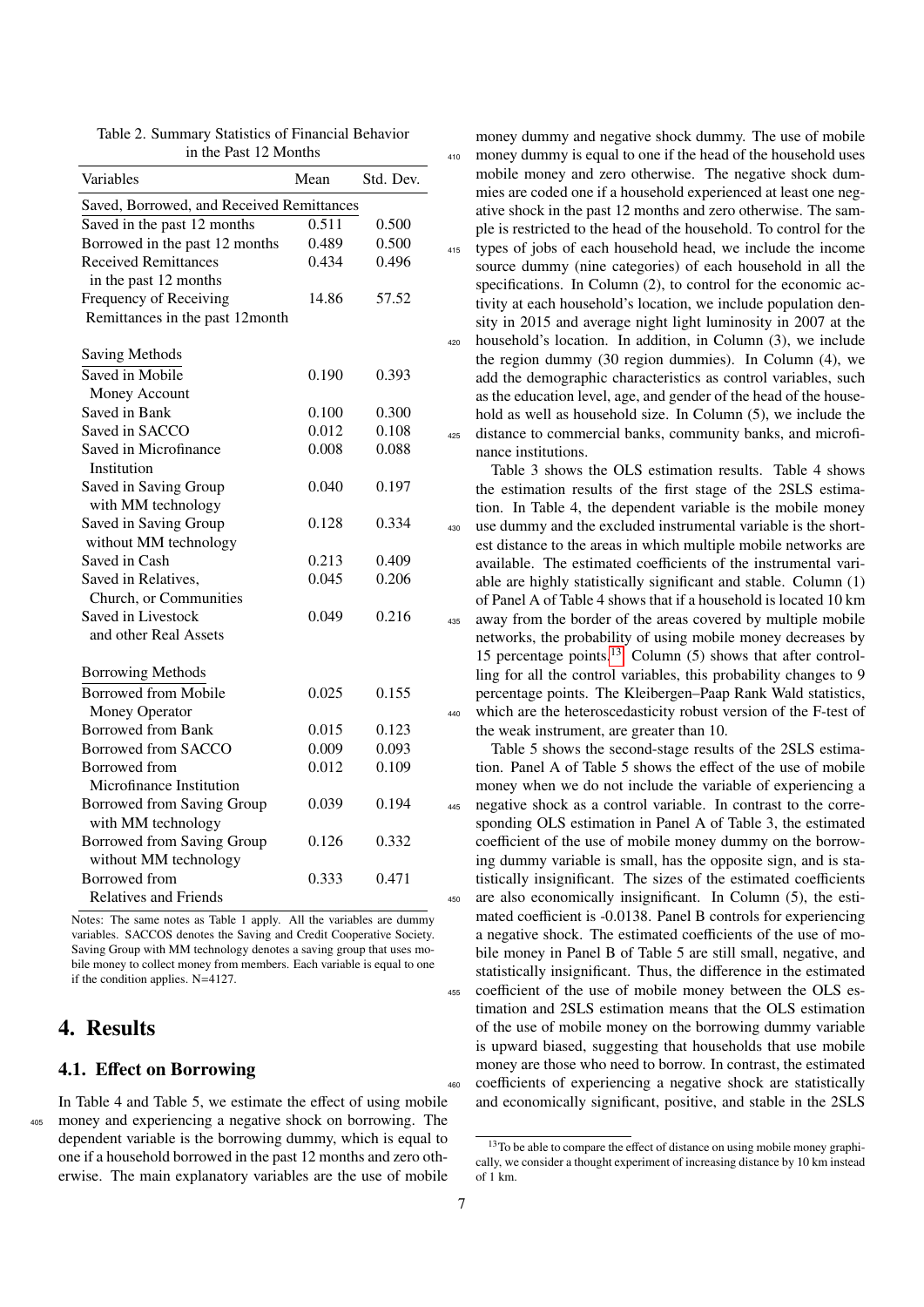| Dependent Variable                   |            |             | <b>Borrowing Dummy</b> |            |            |
|--------------------------------------|------------|-------------|------------------------|------------|------------|
|                                      | (1)        | (2)         | (3)                    | (4)        | (5)        |
| Panel A                              |            |             |                        |            |            |
| Use of Mobile Money Dummy            | $0.134***$ | $0.132***$  | $0.141***$             | $0.110***$ | $0.111***$ |
|                                      | (0.0174)   | (0.0176)    | (0.0179)               | (0.0186)   | (0.0187)   |
| R-squared                            | 0.041      | 0.041       | 0.041                  | 0.055      | 0.056      |
| Panel B                              |            |             |                        |            |            |
| Use of Mobile Money Dummy            | $0.121***$ | $0.119***$  | $0.130***$             | $0.100***$ | $0.101***$ |
|                                      | (0.0173)   | (0.0174)    | (0.0178)               | (0.0185)   | (0.0185)   |
| <b>Negative Shock</b>                | $0.188***$ | $0.187***$  | $0.183***$             | $0.178***$ | $0.178***$ |
|                                      | (0.0162)   | (0.0162)    | (0.0163)               | (0.0163)   | (0.0163)   |
| R-squared                            | 0.071      | 0.072       | 0.069                  | 0.082      | 0.082      |
| Panel C                              |            |             |                        |            |            |
| Use of Mobile Money Dummy            | $0.122***$ | $0.119***$  | $0.137***$             | $0.104***$ | $0.104***$ |
|                                      | (0.0246)   | (0.0247)    | (0.0250)               | (0.0255)   | (0.0256)   |
| Mobile Money $\times$ Negative Shock | $-0.00136$ | $-0.000530$ | $-0.0111$              | $-0.00593$ | $-0.00626$ |
|                                      | (0.0307)   | (0.0307)    | (0.0304)               | (0.0302)   | (0.0302)   |
| <b>Negative Shock</b>                | $0.189***$ | $0.188***$  | $0.189***$             | $0.182***$ | $0.181***$ |
|                                      | (0.0234)   | (0.0234)    | (0.0234)               | (0.0233)   | (0.0233)   |
| R-squared                            | 0.071      | 0.072       | 0.069                  | 0.082      | 0.083      |
| <b>Control Variables</b>             |            |             |                        |            |            |
| Mobile Phone Ownership               | Yes        | Yes         | Yes                    | Yes        | Yes        |
| Population Density & Night Lights    |            | Yes         | Yes                    | Yes        | Yes        |
| Region (31 Regions)                  |            |             | Yes                    | Yes        | Yes        |
| Demographic Characteristics          |            |             |                        | Yes        | Yes        |
| Distance to Financial Institutions   |            |             |                        |            | Yes        |
| ${\bf N}$                            | 4,127      | 4,127       | 4,127                  | 4,127      | 4,127      |

Table 3. Estimation Results of the OLS Estimation Estimated Coefficients of the Mobile Money Use Dummy on Borrowing

Notes: Robust standard errors in parentheses. All the specifications include the income source dummy. For income source, there are nine categories. For the demographic characteristics, the education level, age, and gender of the head of the household and household size are included. \*\*\*  $p<0.01$ , \*\*  $p<0.05$ , \*  $p<0.1$ .

estimation. Column (5) of Panel B of Table 5 shows that experiencing a negative shock increases the probability of borrowing by about 18.5 percentage points.

<sup>465</sup> Panel B of Table 5 assumes that the effect of a negative shock is the same between mobile money users and non-users of mobile money. Panel C of Table 5 relaxes this assumption and introduces the interaction term of the negative shock dummy and mobile money use dummy. For the instrumental variable of <sup>470</sup> the interaction term, we use the negative shock dummy times

the distance to the areas covered by multiple mobile networks.

Panel C of Table 5 shows that for non-mobile money users, experiencing a negative shock increases the probability of borrowing by about 47 percentage points. However, since the <sup>475</sup> estimated coefficient of the interaction term is -50 percentage points, the effect of a negative shock is almost zero for mobile money users. Since about 58 percent of the households in our dataset use mobile money, the average effect of a negative shock on the whole population is  $0.47 - 0.58 \times 0.5 = 0.18$ . This is close to the estimated coefficients of the negative shock dummy in Panel B of Table 5.

Similarly, the effect of the use of mobile money on borrowing is different for those who experience a negative shock and those who do not. For those who do not experience a negative shock, the use of mobile money increases the probability of borrowing by 20.5 percentage points, although its statistical precision is low. For those who experience a negative shock, the use of mobile money decreases the probability of borrowing by 50 percentage points. Since 59 percent of the households in our dataset experience a negative shock, the average effect of using mobile money on borrowing is  $0.205 - 0.59 \times 0.5 = -0.09$ , which is close to the estimated coefficients of the mobile money use dummy in Panel B of Table 5.

Panel C of Table 5 uses the interaction term to examine the different effects of a negative shock for users and non-users of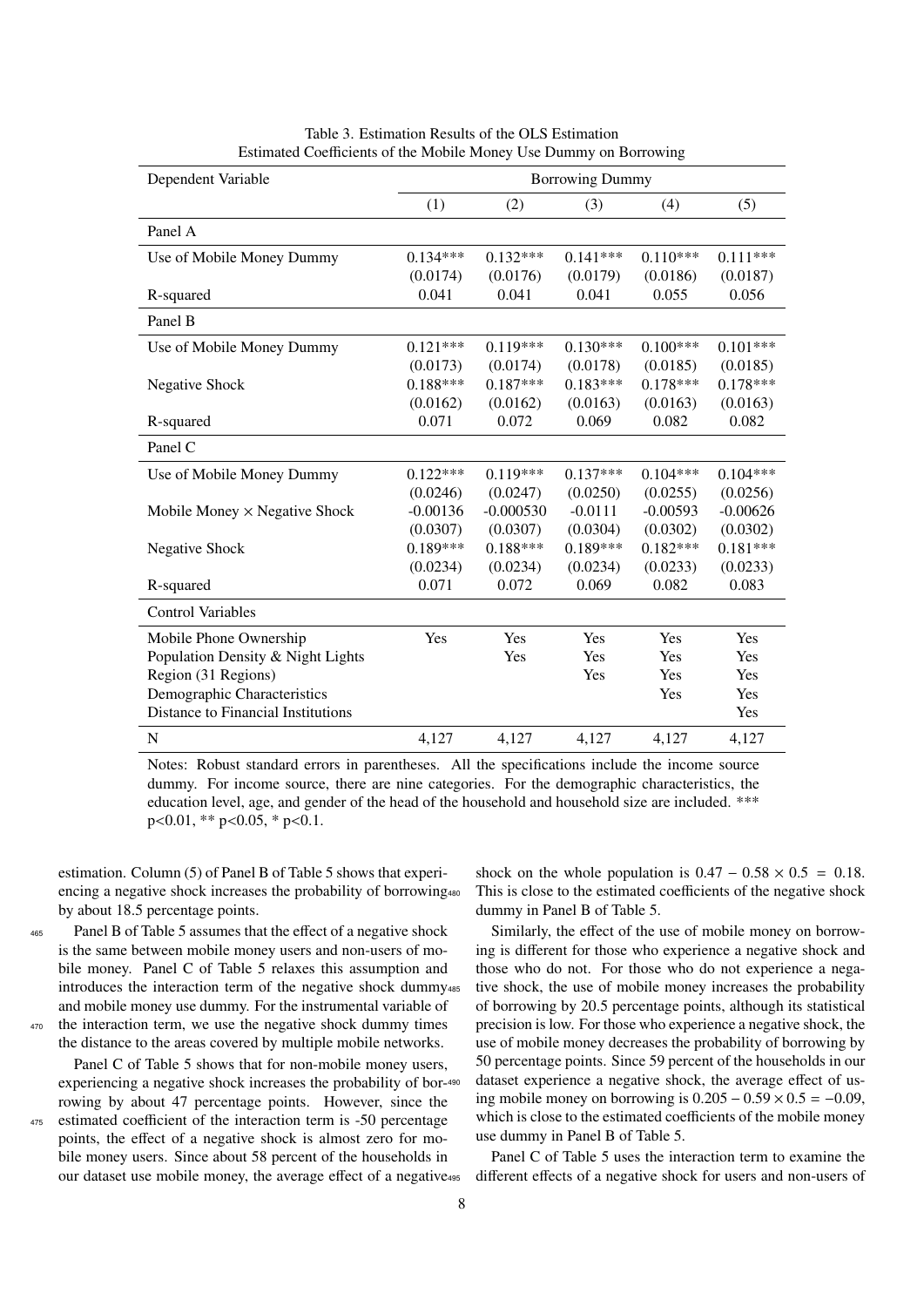| Endogenous Variable                | Use of Mobile Money Dummy |               |              |              |                |  |  |
|------------------------------------|---------------------------|---------------|--------------|--------------|----------------|--|--|
| Panel A                            | (1)                       | (2)           | (3)          | (4)          | (5)            |  |  |
| Distance from Network Area         | $-0.0153***$              | $-0.0146***$  | $-0.0130***$ | $-0.0106***$ | $-0.00909$ *** |  |  |
|                                    | (0.00178)                 | (0.00178)     | (0.00185)    | (0.00180)    | (0.00186)      |  |  |
| R-squared                          | 0.226                     | 0.235         | 0.294        | 0.353        | 0.356          |  |  |
| Kleibergen-Paap Rank Wald          | 73.93                     | 67.56         | 49.22        | 34.23        | 24.01          |  |  |
| Panel B                            |                           |               |              |              |                |  |  |
| Distance from Network Area         | $-0.0154***$              | $-0.0147***$  | $-0.0129***$ | $-0.0105***$ | $-0.00900$ *** |  |  |
|                                    | (0.00178)                 | (0.00178)     | (0.00185)    | (0.00180)    | (0.00185)      |  |  |
| <b>Negative Shock Dummy</b>        | $0.0655***$               | $0.0628***$   | $0.0511***$  | $0.0425***$  | $0.0434***$    |  |  |
|                                    | (0.0144)                  | (0.0144)      | (0.0143)     | (0.0137)     | (0.0137)       |  |  |
| R-squared                          | 0.230                     | 0.238         | 0.296        | 0.354        | 0.358          |  |  |
| Kleibergen-Paap Rank Wald          | 73.93                     | 67.56         | 49.22        | 34.23        | 24.01          |  |  |
| Panel C                            |                           |               |              |              |                |  |  |
| Distance from Network Area         | $-0.0172***$              | $-0.0166$ *** | $-0.0146***$ | $-0.0120***$ | $-0.0106***$   |  |  |
|                                    | (0.00261)                 | (0.00261)     | (0.00260)    | (0.00253)    | (0.00257)      |  |  |
| Distance from Network Area ×       | 0.00315                   | 0.00314       | 0.00291      | 0.00250      | 0.00276        |  |  |
| <b>Negative Shock</b>              | (0.00349)                 | (0.00349)     | (0.00345)    | (0.00332)    | (0.00332)      |  |  |
| <b>Negative Shock</b>              | $0.0706***$               | $0.0679***$   | $0.0558***$  | $0.0466***$  | $0.0478***$    |  |  |
|                                    | (0.0158)                  | (0.0157)      | (0.0157)     | (0.0151)     | (0.0150)       |  |  |
| R-squared                          | 0.230                     | 0.238         | 0.296        | 0.354        | 0.358          |  |  |
| Kleibergen-Paap Rank Wald          | 25.24                     | 24.35         | 20.57        | 15.23        | 10.83          |  |  |
| <b>Control Variables</b>           |                           |               |              |              |                |  |  |
| Mobile Phone Ownership             | Yes                       | Yes           | Yes          | Yes          | Yes            |  |  |
| Population Density & Night Lights  |                           | Yes           | Yes          | Yes          | Yes            |  |  |
| Region (31 Regions)                |                           |               | Yes          | Yes          | Yes            |  |  |
| Demographic Characteristics        |                           |               |              | Yes          | Yes            |  |  |
| Distance to Financial Institutions |                           |               |              |              | Yes            |  |  |
| N                                  | 4,127                     | 4,127         | 4,127        | 4,127        | 4,127          |  |  |

Table 4. First-Stage Estimation Results of the 2SLS Estimation

Notes: Robust standard errors in parentheses. Notes of Table 3 apply. \*\*\*p< 0.01, \*\* p<0.05, \* p<0.1.

mobile money. For a robustness check, we examine the effect of a negative shock on mobile money users and non-mobile money users graphically. More specifically, we divide the sample households into those that experienced a negative shock and <sup>500</sup> those that did not. Then, using the shortest distance from the border of the area with multiple mobile networks, we make 40 bins, where the size of each bin is 0.5 km. For households that s<sub>20</sub> did not experience a negative shock, we calculate the average probability of borrowing (red circle). Similarly, we calculate <sup>505</sup> the average probability of borrowing for households that experienced at least one negative shock in the same bin (blue square).

Figure 3(a) shows that for households that are likely to use mobile money (households whose distance is negative and large), the effect of a negative shock on borrowing is relatively $_{5.55}$ <sup>510</sup> small. For households unlikely to use mobile money (distance

to the border is positive and large), the effect of negative shocks is relatively large.

Figure 4 shows this exercise more concretely using regres-

sion analysis. First, we divide the main sample into 20 groups from  $-10$  km to 10 km in increments of 1 km. Then, for each group, we regress the borrowing dummy on the negative shock dummy and a set of control variable. Next, we plot the estimated coefficient of the negative shock dummy on the vertical axis. In the third step, for each group, we calculate the average mobile money use rate and plot it on the horizontal axis. Figure 4 shows that as the average use rate of mobile money falls, the effect of a negative shock rises.

In summary, Table 5 shows that the effect of experiencing a negative shock on borrowing is almost equal to zero for mobile money users, while for non-users, it increases the probability of borrowing by 47 percentage points. Figure 3 and Figure 4 are consistent with those results. In the following subsections, we investigate why we observe this pattern of the effect of the use of mobile money and negative shocks on borrowing.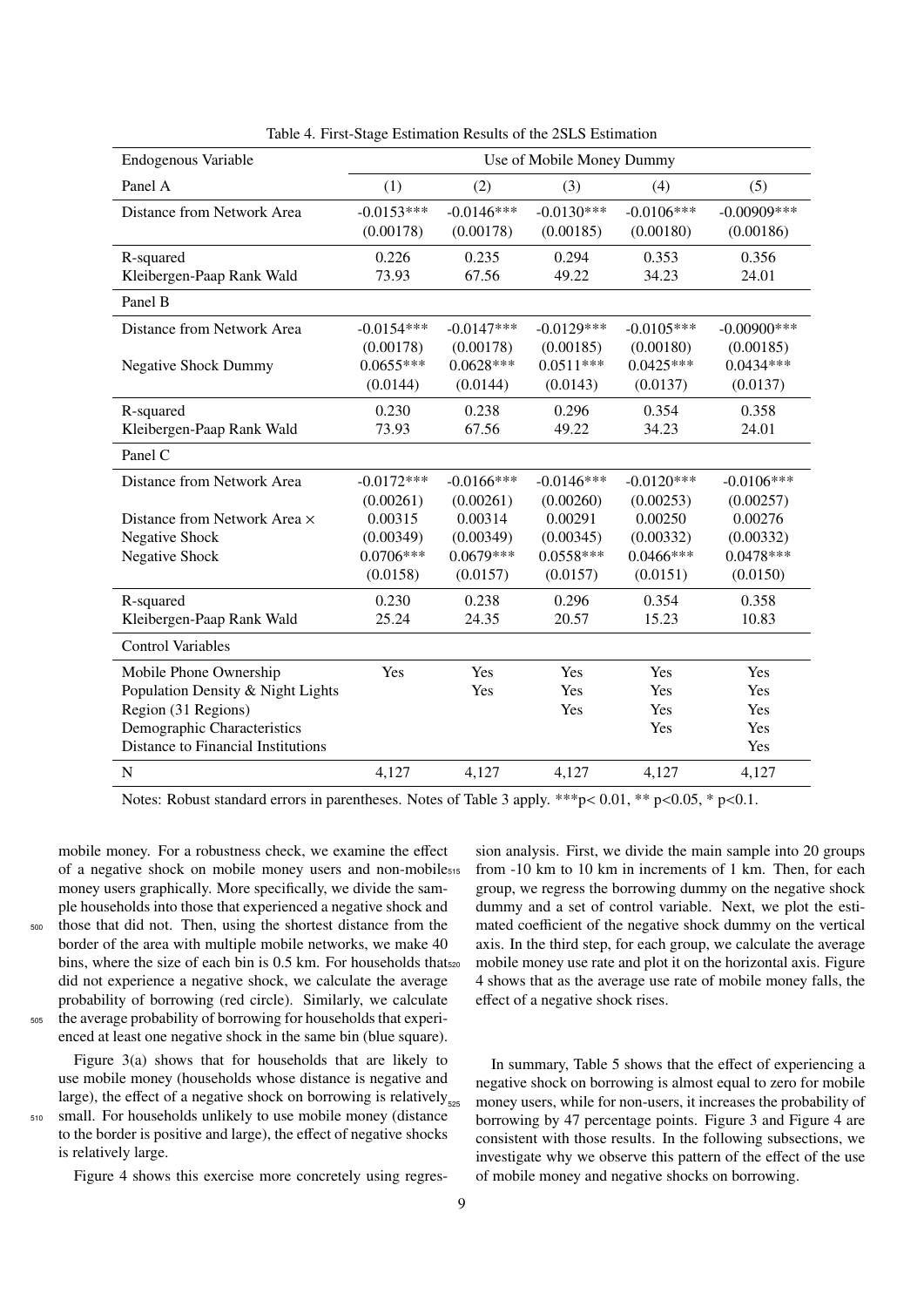| Dependent Variable                   |            |            | <b>Borrowing Dummy</b> |             |             |  |  |
|--------------------------------------|------------|------------|------------------------|-------------|-------------|--|--|
|                                      | (1)        | (2)        | (3)                    | (4)         | (5)         |  |  |
| Panel A                              |            |            |                        |             |             |  |  |
| Use of Mobile Money Dummy            | $-0.167$   | $-0.194$   | $-0.0456$              | $-0.0567$   | $-0.0138$   |  |  |
|                                      | (0.138)    | (0.146)    | (0.166)                | (0.204)     | (0.244)     |  |  |
| R-squared                            | $-0.029$   | $-0.039$   | 0.016                  | 0.037       | 0.046       |  |  |
| Kleibergen-Paap Rank Wald            | 73.93      | 67.56      | 49.22                  | 34.23       | 24.01       |  |  |
| Panel B                              |            |            |                        |             |             |  |  |
| Use of Mobile Money Dummy            | $-0.144$   | $-0.167$   | $-0.0568$              | $-0.0744$   | $-0.0573$   |  |  |
|                                      | (0.133)    | (0.140)    | (0.164)                | (0.202)     | (0.243)     |  |  |
| <b>Negative Shock Dummy</b>          | $0.205***$ | $0.205***$ | $0.192***$             | $0.186***$  | $0.185***$  |  |  |
|                                      | (0.0186)   | (0.0187)   | (0.0185)               | (0.0186)    | (0.0196)    |  |  |
| R-squared                            | 0.018      | 0.010      | 0.044                  | 0.062       | 0.066       |  |  |
| Kleibergen-Paap Rank Wald            | 75.08      | 68.71      | 49.05                  | 33.98       | 23.56       |  |  |
| Panel C                              |            |            |                        |             |             |  |  |
| Use of Mobile Money Dummy            | 0.0968     | 0.0750     | 0.211                  | 0.182       | 0.205       |  |  |
|                                      | (0.152)    | (0.157)    | (0.180)                | (0.214)     | (0.250)     |  |  |
| Mobile Money $\times$ Negative Shock | $-0.469**$ | $-0.471**$ | $-0.505***$            | $-0.490***$ | $-0.501***$ |  |  |
|                                      | (0.195)    | (0.196)    | (0.189)                | (0.187)     | (0.189)     |  |  |
| <b>Negative Shock Dummy</b>          | $0.472***$ | $0.473***$ | $0.480***$             | $0.466***$  | $0.470***$  |  |  |
|                                      | (0.114)    | (0.115)    | (0.111)                | (0.110)     | (0.112)     |  |  |
| R-squared                            | $-0.049$   | $-0.059$   | $-0.025$               | $-0.005$    | $-0.002$    |  |  |
| Kleibergen-Paap Rank Wald            | 25.24      | 24.35      | 20.57                  | 15.23       | 10.83       |  |  |
| <b>Control Variables</b>             |            |            |                        |             |             |  |  |
| Mobile Phone Ownership               | Yes        | Yes        | Yes                    | Yes         | Yes         |  |  |
| Population Density & Night Lights    |            | Yes        | Yes                    | Yes         | Yes         |  |  |
| Region (31 Regions)                  |            |            | Yes                    | Yes         | Yes         |  |  |
| Demographic Characteristics          |            |            |                        | Yes         | Yes         |  |  |
| Distance to Financial Institutions   |            |            |                        |             | Yes         |  |  |
| $\mathbf N$                          | 4,127      | 4,127      | 4,127                  | 4,127       | 4,127       |  |  |
|                                      |            |            |                        |             |             |  |  |

Table 5. Estimation Results of the 2SLS Estimation Estimated Coefficients of the Mobile Money Use Dummy on Borrowing

Notes: Robust standard errors in parentheses. Notes of Table 3 apply. \*\*\* p<0.01, \*\*  $p<0.05$ , \*  $p<0.1$ .

## <sup>530</sup> 4.2. Orthogonality of Negative Shocks to the Instrumental Variable

One natural explanation of Panel C of Table 5 and Figure 3 is that a household that is far away from the areas covered by multiple mobile networks experiences different types of nega-<sup>535</sup> tive shocks than a household located inside those areas. Table S2 of the Supplemental Information examines such a possibility by regressing the frequency of negative shocks on the distance from the area with multiple mobile networks. The regression results show that the frequency of negative shocks is almost equalsss

<sup>540</sup> to zero and statistically insignificant, suggesting that different negative shocks are unlikely to arise in different locations.

## 4.3. Effect on Remittances

Several mechanisms may explain the difference in borrowing patterns between non-user and users of mobile money. First, <sup>545</sup> with the availability of mobile money, households can form mutual insurance networks easily and thus receive remittances when they experience a negative shock because the availability of mobile money lowers the cost of transferring remittances. Second, the use of mobile money increases the probability of re-<sup>550</sup> ceiving remittances regardless of experiencing a negative shock due to the altruism of relatives and friends. A large amount of past remittances allows households to have sufficient savings. Sufficient savings can reduce demand for borrowing when a household experiences a negative shock. The third channel is that a household can change from saving through less liquid savings (e.g., savings in livestock and in the church and com-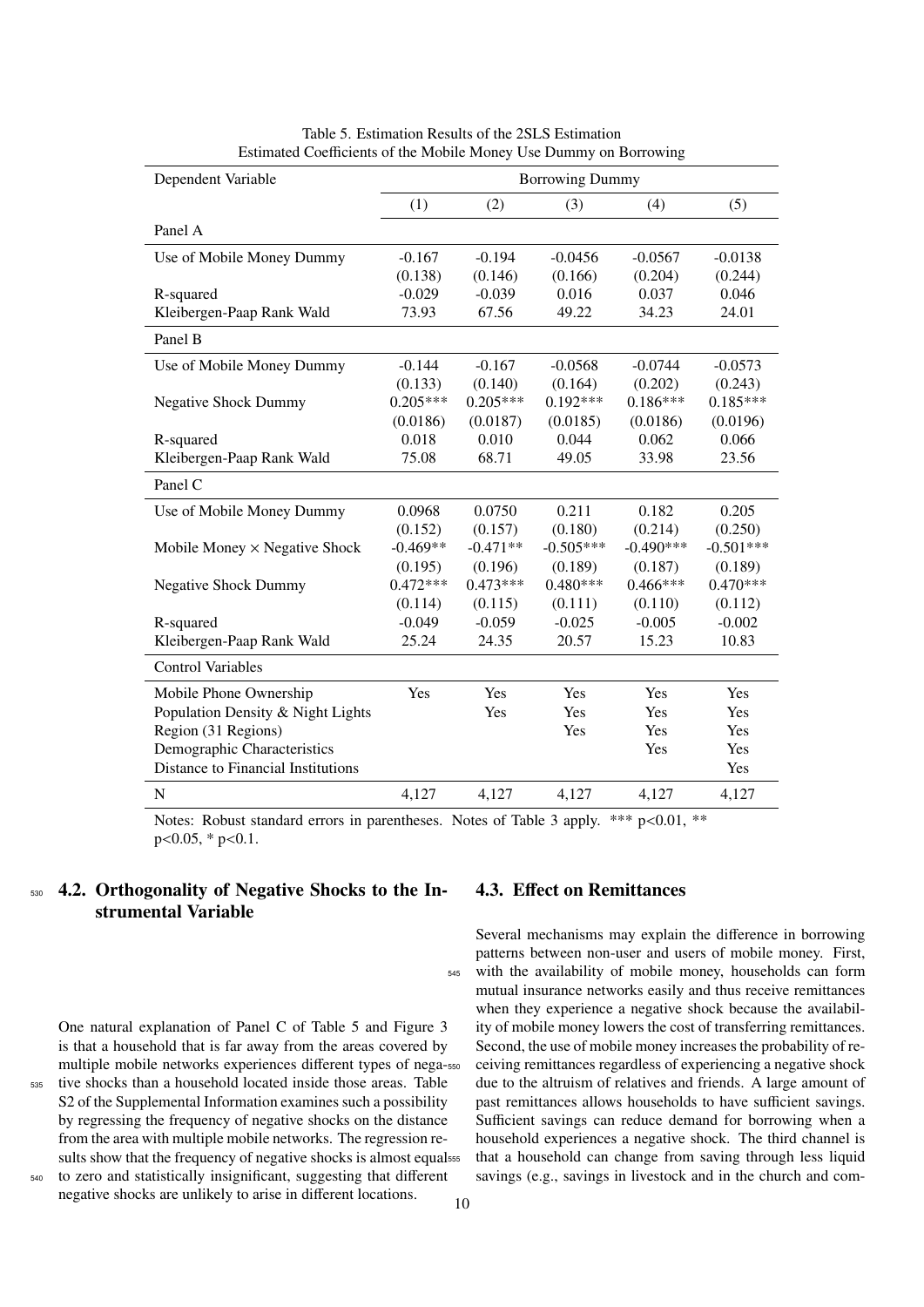

## Figure 3: The Probability of Borrowing and Receiving Remittances for Households with

and without a Negative Shock

(a) Probability of Borrowing and Distance

(b) Probability of Receiving Remittances and Distance

Notes: Using the shortest distance from the border of the areas covered by multiple mobile networks, we make 40 bins, where the size of each bin is 0.5 km. For each bin, we calculate the average probability of borrowing (a) and receiving remittances (b) for two types of households: those that experienced at least one negative shock (blue square) and those that did not (red circle). The size of the circles and squares is the sample size of each cell. In (a), the slopes of the two lines have the opposite signs, while in (b), the slopes of the two lines have the same signs and the two lines are parallel. This shows that in (a) when a household is likely to use mobile money (distance is negative and large), the difference between the two fitted lines becomes small, showing that the effect of a negative shock on the probability of borrowing is small. In (b), when a household is likely to use mobile money, the difference between the two fitted lines does not change, showing that the effect of a negative shock on the probability of receiving remittances does not change.

#### Figure 4: The Differential Effect of Negative Shocks

across Households with a Different Probability



of Using Mobile Money

Notes: The sample is divided into 20 groups based on each household's distance to the areas covered by multiple mobile networks. For each group, the borrowing dummy is regressed on the negative shock dummy using OLS. The size of the estimated coefficient of the negative shock dummy is measured on the vertical axis. For each group, the average probability of using mobile money is calculated and measured on the horizontal axis. The size of each circle is the sample size of each group.

munities) to saving in mobile money and banks.<sup>14</sup>

To narrow the possible mechanisms that generate the results in Table 5, Figure 3(a), and Figure 4, we first examine in Table <sup>560</sup> 6 whether the use of mobile money increases the probability and frequency of receiving remittances when a household experiences a negative shock. Table 8 shows the 2SLS estimation results. In Panel A, the dependent variable is the receiving remittances dummy, which is equal to one if a household received <sup>565</sup> a remittance in the past 12 months and zero otherwise. In Panel B, the dependent variable is the frequency of receiving remittances in the past 12 months.

 $\frac{1}{2}$   $\frac{1}{4}$   $\frac{6}{8}$   $\frac{1}{8}$  tically insignificant. In Panel A, the estimated coefficients show that the use of mobile money increases the probability of receiving remit-<sup>570</sup> tances by 75 percentage points. The estimated coefficient of experiencing a negative shock is small (12 percentage points) compared with the effect of the use of mobile money and statis-

average mobile money use rate In addition, the estimated coefficient of the interaction term is <sup>575</sup> small, negative, and statistically insignificant. This implies that when a household experiences a negative shock, the probability that a user of mobile money receives a remittance is lower than that of a non-user. Thus, the pattern of receiving remittances is unlikely to explain the pattern of borrowing.

> <sup>580</sup> In Panel B, the effect of the use of mobile money is large but the estimated coefficient of the negative shock and its interaction term are small and statistically insignificant. Thus, both Panel A and Panel B of Table 6 show that the effect of a negative shock on receiving remittances and the frequency of <sup>585</sup> remittances are unlikely to depend on the use of mobile money.

<sup>&</sup>lt;sup>14</sup>The abovementioned channels are not mutually exclusive. It is difficult to identify which factor is the exact mechanism that generates the results in Table

<sup>5</sup> and Figure 3.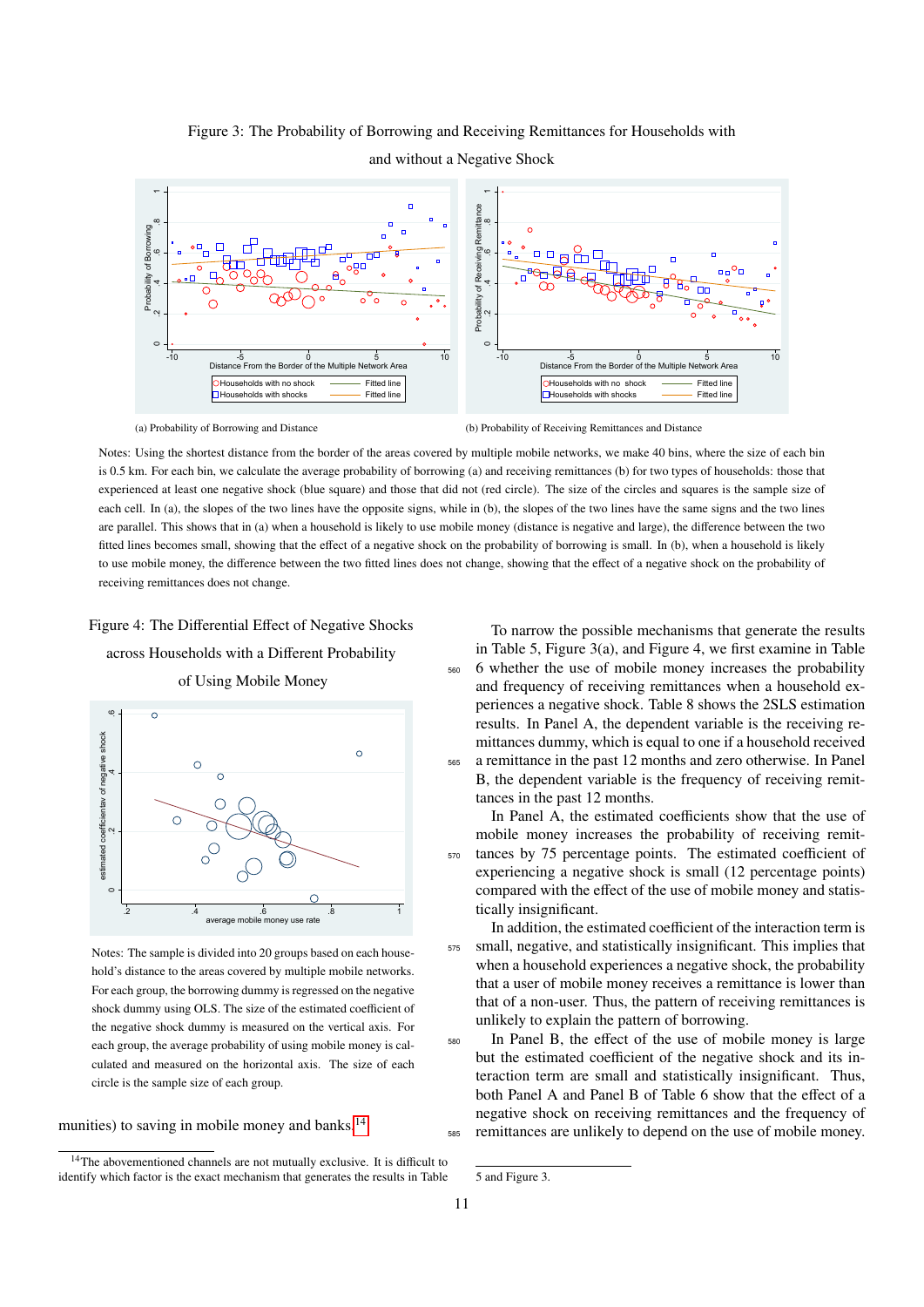|                                      | Dependent Variable |                              |            |            |            |  |  |  |
|--------------------------------------|--------------------|------------------------------|------------|------------|------------|--|--|--|
|                                      | (1)                | (2)                          | (3)        | (4)        | (5)        |  |  |  |
| Panel A                              |                    | Receipt of Remittances Dummy |            |            |            |  |  |  |
| Use of Mobile Money Dummy            | $0.698***$         | $0.703***$                   | $0.689***$ | $0.681***$ | $0.752***$ |  |  |  |
|                                      | (0.126)            | (0.130)                      | (0.148)    | (0.176)    | (0.209)    |  |  |  |
| Mobile Money $\times$ Negative Shock | $-0.107$           | $-0.104$                     | $-0.145$   | $-0.158$   | $-0.157$   |  |  |  |
|                                      | (0.160)            | (0.160)                      | (0.159)    | (0.157)    | (0.160)    |  |  |  |
| Negative Shock                       | 0.0958             | 0.0943                       | 0.113      | 0.125      | 0.120      |  |  |  |
|                                      | (0.0932)           | (0.0934)                     | (0.0926)   | (0.0921)   | (0.0947)   |  |  |  |
| R-squared                            | 0.261              | 0.260                        | 0.247      | 0.255      | 0.243      |  |  |  |
| Kleibergen-Paap Rank Wald            | 25.24              | 24.35                        | 20.57      | 15.23      | 10.83      |  |  |  |

| Table 6. The Effect of the Use of Mobile Money, Negative Shocks, and Its Interaction |  |
|--------------------------------------------------------------------------------------|--|
| on the Receipt and Frequency of the Receipt of Remittances (2SLS Estimation)         |  |

| Panel B                              | Frequency of the Receipt of Remittances |            |            |            |          |  |  |
|--------------------------------------|-----------------------------------------|------------|------------|------------|----------|--|--|
| Use of Mobile Money Dummy            | $52.67***$                              | $51.96***$ | $50.63***$ | $54.51**$  | $43.25*$ |  |  |
|                                      | (15.19)                                 | (15.42)    | (18.09)    | (22.08)    | (26.05)  |  |  |
| Mobile Money $\times$ Negative Shock | 5.217                                   | 5.031      | 1.230      | 0.339      | $-1.153$ |  |  |
|                                      | (19.60)                                 | (19.55)    | (19.42)    | (19.61)    | (19.25)  |  |  |
| Negative Shock                       | $-5.337$                                | $-5.238$   | $-3.202$   | $-2.500$   | $-1.020$ |  |  |
|                                      | (10.98)                                 | (10.95)    | (10.84)    | (11.05)    | (10.89)  |  |  |
| R-squared                            | $-0.042$                                | $-0.038$   | $-0.031$   | $-0.036$   | 0.004    |  |  |
| Kleibergen-Paap Rank Wald            | 25.24                                   | 24.35      | 20.57      | 15.23      | 10.83    |  |  |
| <b>Control Variables</b>             |                                         |            |            |            |          |  |  |
| Mobile Phone Ownership               | Yes                                     | Yes        | Yes        | <b>Yes</b> | Yes      |  |  |
| Population Density & Night Lights    |                                         | <b>Yes</b> | Yes        | <b>Yes</b> | Yes      |  |  |
| Region (31 Regions)                  |                                         |            | Yes        | <b>Yes</b> | Yes      |  |  |
| Demographic Characteristics          |                                         |            |            | <b>Yes</b> | Yes      |  |  |
| Distance to Financial Institutions   |                                         |            |            |            | Yes      |  |  |
| N                                    | 4.127                                   | 4.127      | 4.127      | 4,127      | 4,127    |  |  |

Notes: Robust standard errors in parentheses. Notes of Table 3 apply. Both Panel A and Panel B show the estimation results of 2SLS estimation when the dependent variable is the receipt of remittance dummy and the frequency of receiving remittances. \*\*\*  $p < 0.01$ , \*\*  $p < 0.05$ , \*  $p < 0.1$ .

Figure 3(b) shows the reduced-form relationship between the distance from the border of the area with multiple mobile networks and average probability of receiving remittances. The red circles show the average probability of the receipt of remit-<sup>590</sup> tances for households that did not experience negative shocks. 605 The blue circles show the average probability for households that experienced negative shocks.

### 4.4. Effect on Saving and Saving Methods

Another possible channel through which a mobile money user <sup>595</sup> does not need to increase borrowing when he or she experiences a negative shock is changing the saving portfolio to prepare for a future negative shock. As a result, when he or she experiences a negative shock, he or she does not need to borrow. To examine whether such a hypothesis is supported, we examine <sup>600</sup> the probability of saving under each saving method. Since we

are interested in the average effect of using mobile money on each saving method, we do not include the interaction term of the use of mobile money dummy and negative shock dummy. However, we include the negative shock dummy itself as a control variable.15

Panel A of Table 7 shows that the use of mobile money decreases the probability of saving in less liquid savings by 30 percentage points. We code the method of saving as less liq-

<sup>&</sup>lt;sup>15</sup>To save space, we report only the estimated coefficient of the use of mobile money dummy. However, the negative shock dummy is included as a control variable in all the specifications. In all the cases, the estimated coefficient of the negative shock dummy is small and statistically insignificant. In addition, we estimate the specifications where the interaction term of the negative shock dummy and use of mobile dummy are included. In all the specifications, the estimated coefficient of the interaction term is economically small and statistically insignificant. The estimation results are available from the author upon request.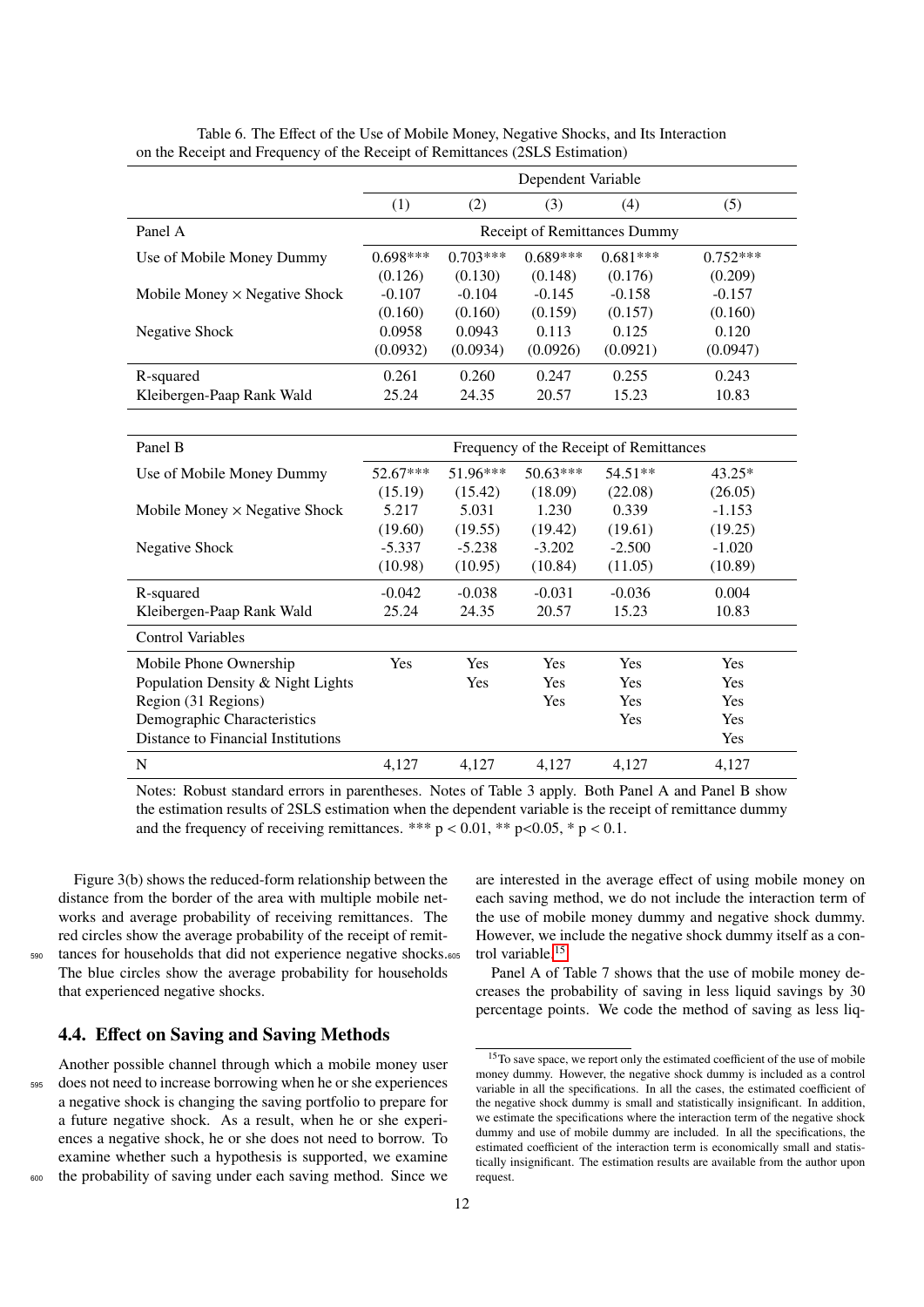uid if a household saves in livestock or through the church and <sup>610</sup> communities. Panel B of Table 8 shows that the use of mobile money does not change the probability of saving in cash. In Panel B, the estimated coefficient is less than 3 percentage points and statistically insignificant.

In contrast, Panels C and D of Table 7 show that the use of <sup>615</sup> mobile money increases saving in a mobile money technology.<sup>670</sup> More specifically, the use of mobile money increases the probability of saving in a mobile money account and saving in a saving group that uses mobile money as a form of collection by 60 and 22 percentage points, respectively. Panel E shows that the use of mobile money does not increase the probability of saving in a saving group that does not use mobile money for the collection of money from members.

Finally, Panel F shows the effect of the use of mobile money on the probability of saving in at least one method. Columns

- $625$  (1) to (4) show that the estimated coefficients are stable, with the use of mobile money affecting the probability of saving in at least one method by 33–42 percentage points. In Column (5), the estimated coefficient becomes insignificant, although the size of the estimated coefficient is similar to that in Columns
- $630$  (1) to (4). In the robustness check, we find that although the  $680$ estimated coefficients are similar, they are often statistically insignificant. For example, in Panel F of Table B4, the estimated coefficients are significant only for Columns (1) and (2). This suggests that we do not find strong evidence that the use of mo-
- <sup>635</sup> bile money increases the probability of saving in at least one asset.

#### 4.5. Effect of Mobile Money on Livelihood

The final question is the extent to which the use of mobile money affects households' livelihood. Table 8 examines the <sup>640</sup> effect of the use of mobile money on the probability of experiencing difficulty paying regular expenses. To examine the effect of the use of mobile money on those who experience a negative shock, we include the non-negative shock dummy instead of the negative shock dummy and its interaction with mo-695 <sup>645</sup> bile money use. In Panel A, the estimated coefficient of the use of mobile money dummy, which measures the effect of the

- use of mobile money for a household that experiences a negative shock, ranges from -0.5 to -0.68 (statistically significant). Panel A also shows that when a household does not experience<sup>700</sup>
- a negative shock, the probability of experiencing financial difficulty decreases by 23 percentage points. The estimated coefficient of the interaction term implies that the effect of a negative shock for a mobile money user is almost equal to zero  $(-0.23+0.28=0.05)$ . To see the effect of experiencing a negative<sub>705</sub>
- <sup>655</sup> shock on the difficulty in paying regular expenses for those who use mobile money, we examine whether the sum of the coefficient of the interaction term and non-negative shock dummy is equal to zero. The bottom row of Panel A shows the chi-square and its p-value. The calculated P-value implies that we cannot reject the null hypothesis that the effect of experiencing a negative shock on financial difficulty for those who use mobile money is zero.

Panel B shows the estimates of the effect of the use of mobile

money and a non-negative shock without the interaction term. Without this term, the estimated coefficient of the use of mobile money is the average effect of such use. Panel B shows that the use of mobile money decreases the probability of experiencing financial difficulty by 49 percentage points. It also shows that experiencing a negative shock increases the difficulty paying regular expenses by 6 percentage points.

## 5. Robustness Checks

In Section S5 of SI, we conduct variety of robustness checks which include controlling district fixed effect, controlling income, controlling time distance to financial institution, controlling the pattern of mutual help of community of each respondent, using different subsample and checking the sensitivity of estimated coefficients by the inclusion of mobile phone ownership dummy. Our robustness checks show that the estimation results are quite robust.

## 6. Summary and Discussion

The findings of this study can be summarized as follows. First, we show that the use of mobile money decreases the effect of a negative shock on borrowing. For non-mobile money users, when they experience a negative shock, the probability of borrowing increases by about 50 percentage points, while the probability of borrowing does not increase for mobile money users. Second, we find that the frequency of negative shocks is not correlated with the distance from the border of mobile networks or use of mobile money. Third, we find that the use of mobile money affects the composition of saving methods. In particular, it decreases the probability of saving using less liquid saving methods such as saving through livestock, the church, and communities by 36 percentage points, while it increases saving in a mobile money account by 36 percentage points as well as in saving groups that adopt mobile money technology by 22 percentage points. Fourth, we show that the use of mobile money increases the probability of receiving remittances by 75 percentage points and that its effect is independent of experiencing a negative shock. This evidence suggests that the use of mobile money changes the saving portfolio, thereby allowing a household to prepare for negative shocks. Hence, a household that uses mobile money does not need to increase borrowing in the face of a negative shock, whereas a household that does not use mobile money needs to increase borrowing when such a shock occurs. Consistent with this interpretation, we find that experiencing a negative shock increases the difficulty paying regular expenses for non-users by 23 percentage points, while it does not affect the difficulty paying regular expenses for users.

Regarding the effect of mobile money on the economy, our analysis is consistent with previous analyses that show that mobile money affects many dimensions of economic activities. In particular, our results are consistent with previous studies that show that the use of mobile money mitigates negative shocks (Jack and Suri, 2014; Blumenstock et al., 2016; Riley, 2018).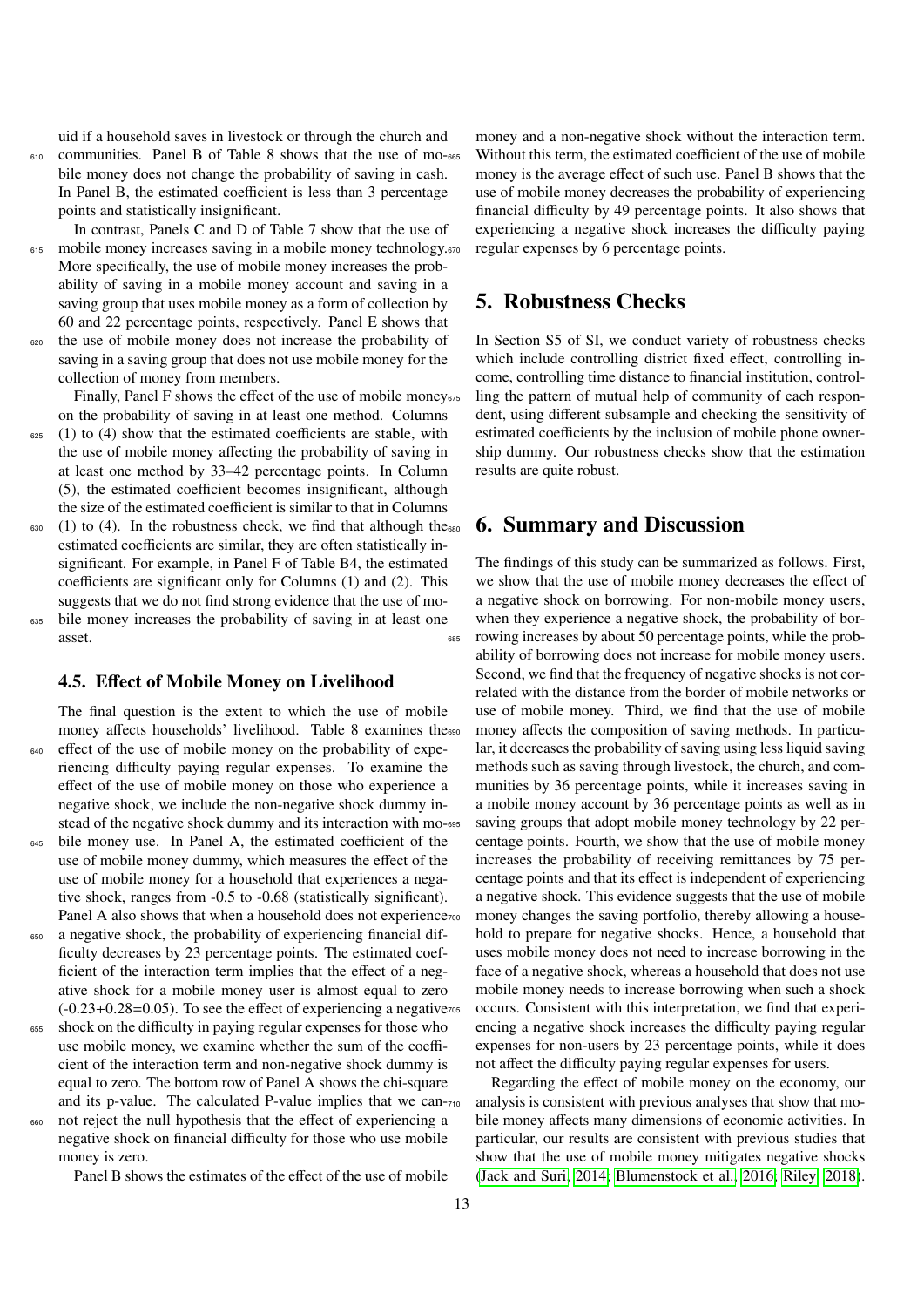|                                    |                                |                                               | Dependent Variable            |            |            |  |  |
|------------------------------------|--------------------------------|-----------------------------------------------|-------------------------------|------------|------------|--|--|
|                                    | (1)                            | (2)                                           | (3)                           | (4)        | (5)        |  |  |
| Panel A.                           |                                |                                               | Less Liquid Saving            |            |            |  |  |
| Use of Mobile Money Dummy          | $-0.240***$                    | $-0.250***$                                   | $-0.334***$                   | $-0.351**$ | $-0.361**$ |  |  |
|                                    | (0.0866)                       | (0.0912)                                      | (0.114)                       | (0.142)    | (0.173)    |  |  |
| Panel B.                           | Saving in Cash                 |                                               |                               |            |            |  |  |
| Use of Mobile Money Dummy          | $-0.179$                       | $-0.193*$                                     | $-0.0595$                     | $-0.0793$  | $-0.00983$ |  |  |
|                                    | (0.110)                        | (0.116)                                       | (0.137)                       | (0.170)    | (0.204)    |  |  |
| Panel C.                           | Saving in Mobile Money Account |                                               |                               |            |            |  |  |
| Use of Mobile Money Dummy          | $0.640***$                     | $0.623***$                                    | $0.724***$                    | $0.682***$ | $0.600***$ |  |  |
|                                    | (0.104)                        | (0.108)                                       | (0.136)                       | (0.165)    | (0.191)    |  |  |
| Panel D.                           |                                | Saving in Saving Groups with MM Technology    |                               |            |            |  |  |
| Use of Mobile Money Dummy          | $0.190***$                     | $0.196***$                                    | $0.200***$                    | $0.214***$ | $0.220**$  |  |  |
|                                    | (0.0512)                       | (0.0537)                                      | (0.0653)                      | (0.0827)   | (0.102)    |  |  |
| Panel E.                           |                                | Saving in Saving Groups without MM Technology |                               |            |            |  |  |
| Use of Mobile Money Dummy          | 0.0361                         | 0.0195                                        | 0.0213                        | 0.0144     | 0.110      |  |  |
|                                    | (0.0931)                       | (0.0971)                                      | (0.116)                       | (0.142)    | (0.171)    |  |  |
| Panel F.                           |                                |                                               | Saving at least in one method |            |            |  |  |
| Use of Mobile Money Dummy          | $0.365***$                     | $0.334**$                                     | $0.421***$                    | $0.346*$   | 0.370      |  |  |
|                                    | (0.130)                        | (0.135)                                       | (0.163)                       | (0.199)    | (0.242)    |  |  |
| <b>Control Variables</b>           |                                |                                               |                               |            |            |  |  |
| <b>Negative Shock Dummy</b>        | Yes                            | Yes                                           | Yes                           | Yes        | Yes        |  |  |
| Mobile Phone Ownership             | Yes                            | Yes                                           | Yes                           | Yes        | Yes        |  |  |
| Population Density & Night Lights  |                                | Yes                                           | Yes                           | Yes        | Yes        |  |  |
| Region (31 Regions)                |                                |                                               | Yes                           | Yes        | Yes        |  |  |
| Demographic Characteristics        |                                |                                               |                               | Yes        | Yes        |  |  |
| Distance to Financial Institutions |                                |                                               |                               |            | Yes        |  |  |
| Kleibergen-Paap Rank Wald          | 75.08                          | 68.71                                         | 49.05                         | 33.98      | 23.56      |  |  |
| N                                  | 4,127                          | 4,127                                         | 4,127                         | 4,127      | 4,127      |  |  |

Table 7. Second-Stage Estimation Results of the 2SLS Estimation Estimated Coefficients of the Mobile Money Use Dummy on Various Saving Methods

Notes: Robust standard errors in parentheses. Notes of Table 3 apply. All panels show the 2nd stage results of 2SLS estimation. \*\*\*  $p<0.01$ , \*\*  $p<0.05$ , \*  $p<0.1$ .

<sup>715</sup> However, they differ slightly from those of studies that show that the use of mobile money works like insurance, as they highlight that a household receives remittances more when experiencing a negative shock. In contrast, our analysis indicates that the use of mobile money increases the receipt of remittances, <sup>720</sup> but its effect on the receipt of remittances is independent of negative shocks.

A natural question is why we have different results on the effect of the use of mobile money on the receipt of remittances for households with and without negative shocks. In Tanza-<sup>725</sup> nia, mobile money was introduced in 2008 and our survey was conducted in 2017. Thus, a household that has been using mobile money in the intervening nine years could have saved sufficiently in liquid assets through increased remittances. Such a

household does not need to decrease consumption in the presence of negative shocks. In addition, the negative shocks in our survey may be relatively small and the increased liquid savings through a change in the saving portfolio in previous years could offset the negative shock. Naito (2017) shows that the effects of the use of mobile money on the receipt of remittances <sup>735</sup> in Zimbabwe are similar regardless of whether a household experiences a negative shock, which is consistent with our results. If this is so, the difference between the literature and our result indicates that the timing of the survey is critical. This should be explored in future research.

Regarding the effect of having a bank account on economic activity and welfare, our results are consistent with previous results that show that a bank account affects financial behav-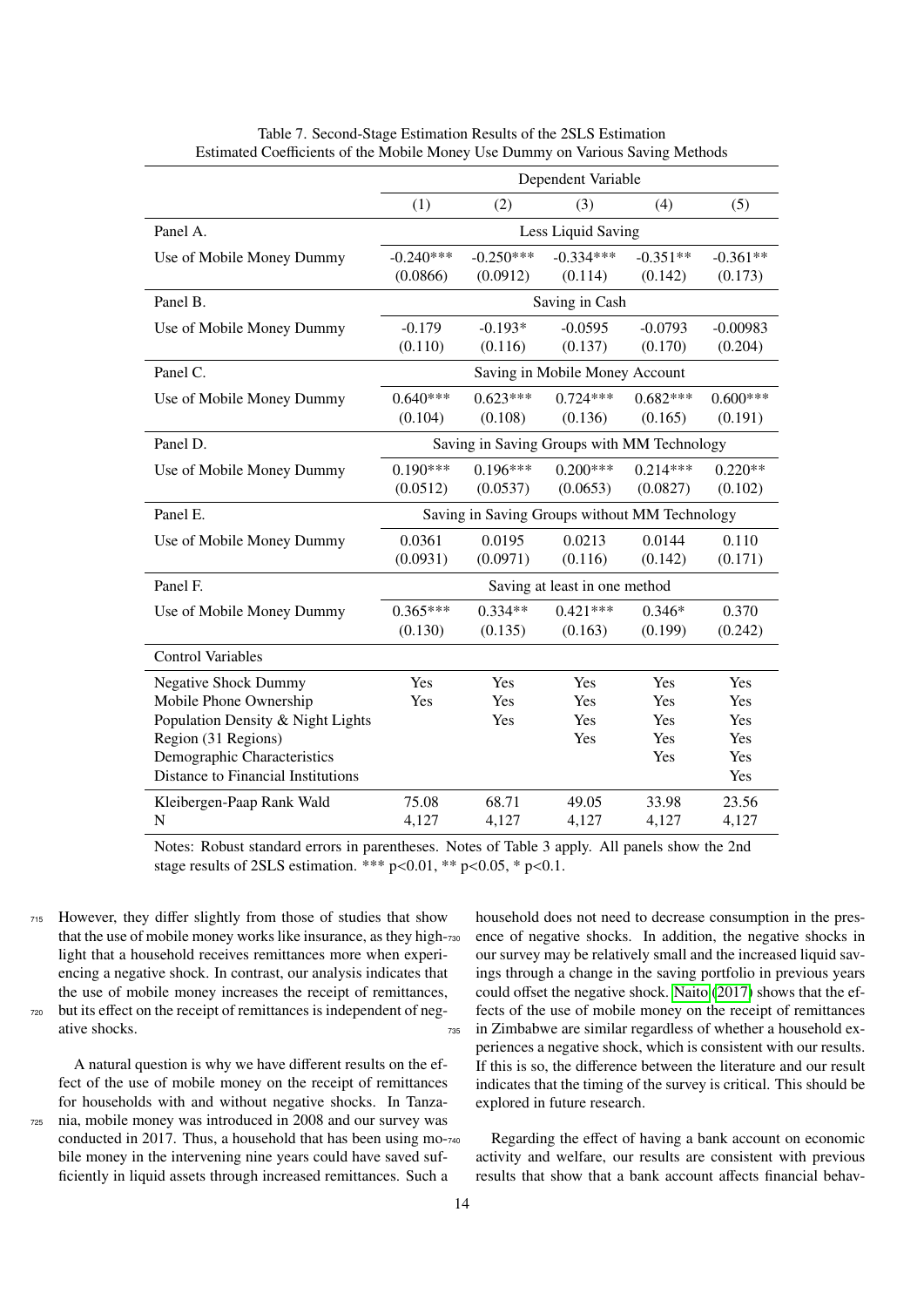| Dependent Variable                                                                     | Financial Difficulty Paying Regular Expenses |              |              |              |              |  |  |
|----------------------------------------------------------------------------------------|----------------------------------------------|--------------|--------------|--------------|--------------|--|--|
| Variable                                                                               | (1)                                          | (2)          | (3)          | (4)          | (5)          |  |  |
| Panel A.                                                                               |                                              |              |              |              |              |  |  |
| Use of Mobile Money Dummy                                                              | $-0.495***$                                  | $-0.501***$  | $-0.638***$  | $-0.678***$  | $-0.629**$   |  |  |
|                                                                                        | (0.155)                                      | (0.160)      | (0.189)      | (0.230)      | (0.265)      |  |  |
| Mobile Money $\times$ No Negative Shock                                                | 0.258                                        | 0.255        | 0.265        | 0.290        | 0.284        |  |  |
|                                                                                        | (0.172)                                      | (0.173)      | (0.177)      | (0.179)      | (0.178)      |  |  |
| No Negative Shock                                                                      | $-0.209**$                                   | $-0.208**$   | $-0.215**$   | $-0.231**$   | $-0.225**$   |  |  |
|                                                                                        | (0.0998)                                     | (0.100)      | (0.103)      | (0.105)      | (0.105)      |  |  |
| Kleibergen-Paap Rank Wald                                                              | 25.24                                        | 24.35        | 20.57        | 15.23        | 10.83        |  |  |
|                                                                                        |                                              |              |              |              |              |  |  |
| Joint F-test                                                                           |                                              |              |              |              |              |  |  |
| Testing Coef. of Mobile Money $\times$ No Negative Shock+ Coef. of No Negative Shock=0 |                                              |              |              |              |              |  |  |
| Chi-squared                                                                            | 0.419                                        | 0.387        | 0.362        | 0.539        | 0.557        |  |  |
| P-value                                                                                | 0.518                                        | 0.534        | 0.547        | 0.463        | 0.456        |  |  |
| Panel B                                                                                |                                              |              |              |              |              |  |  |
| Use of Mobile Money Dummy                                                              | $-0.370***$                                  | $-0.377***$  | $-0.513***$  | $-0.540***$  | $-0.494**$   |  |  |
|                                                                                        | (0.120)                                      | (0.126)      | (0.156)      | (0.195)      | (0.230)      |  |  |
| No Negative Shock                                                                      | $-0.0622***$                                 | $-0.0628***$ | $-0.0642***$ | $-0.0660***$ | $-0.0636***$ |  |  |
|                                                                                        | (0.0167)                                     | (0.0167)     | (0.0174)     | (0.0177)     | (0.0184)     |  |  |
| Kleibergen-Paap Rank Wald                                                              | 75.08                                        | 68.71        | 49.05        | 33.98        | 23.56        |  |  |
| <b>Control Variables</b>                                                               |                                              |              |              |              |              |  |  |
| Mobile Phone Ownership                                                                 | Yes                                          | Yes          | Yes          | Yes          | Yes          |  |  |
| Population Density & Night Lights                                                      |                                              | Yes          | Yes          | Yes          | Yes          |  |  |
| Region (31 Regions)                                                                    |                                              |              | Yes          | Yes          | Yes          |  |  |
| Demographic Characteristics                                                            |                                              |              |              | Yes          | Yes          |  |  |
| Distance to Financial Institutions                                                     |                                              |              |              |              | Yes          |  |  |
| $\mathbf N$                                                                            | 4,127                                        | 4,127        | 4,127        | 4,127        | 4,127        |  |  |

| Table 8. Second-Stage Estimation Results of the 2SLS Estimation              |
|------------------------------------------------------------------------------|
| Estimated Coefficients of the Mobile Money Use Dummy on Financial Difficulty |

Notes: Robust standard errors in parentheses. Panel of the Join F-test tests the null hypothesis that the sum of the coefficient of the non-negative shock dummy and the interaction term of the mobile money usage dummy and non-negative shock dummy is equal to zero. The chi-squared value and its P-value are shown. \*\*\* p<0.01, \*\* p<0.05, \* p<0.1.

ior to a reasonable degree. For example, using randomized experiments, Dupas et al. (2018) find a large treatment effect on <sup>745</sup> the treated, which is consistent with our finding. Our findings thus contribute to this literature by showing that mobile money changes saving portfolios and helps households absorb negative shocks through preparation.

# 7. Conclusion

<sup>750</sup> Mobile money is becoming an important policy issue. The governments of developing countries recognize that mobile money transfers are an attractive tax base (Rukundo, 2017; Ndung'u, 2019) and financial regulators are planning to more strictly regulate the mobile money industry to balance the traditional bank-

<sup>755</sup> ing sector and mobile money operators (Klein and Mayer, 2011;

Khiaonarong, 2014; Lal and Sachdev, 2015).

On the other hand, in poor countries, the lack of access to credit and lack of safe and liquid saving methods are often policy targets. Mobile money solves these issues to some degree. This implies that the efficiency cost of taxation on mobile money transactions and stricter regulations on the mobile money industry will not be low. Regulators of mobile money operators and tax planning authorities in developing countries therefore need to be careful when implementing tax and regulation policies on mobile money and the mobile money industry.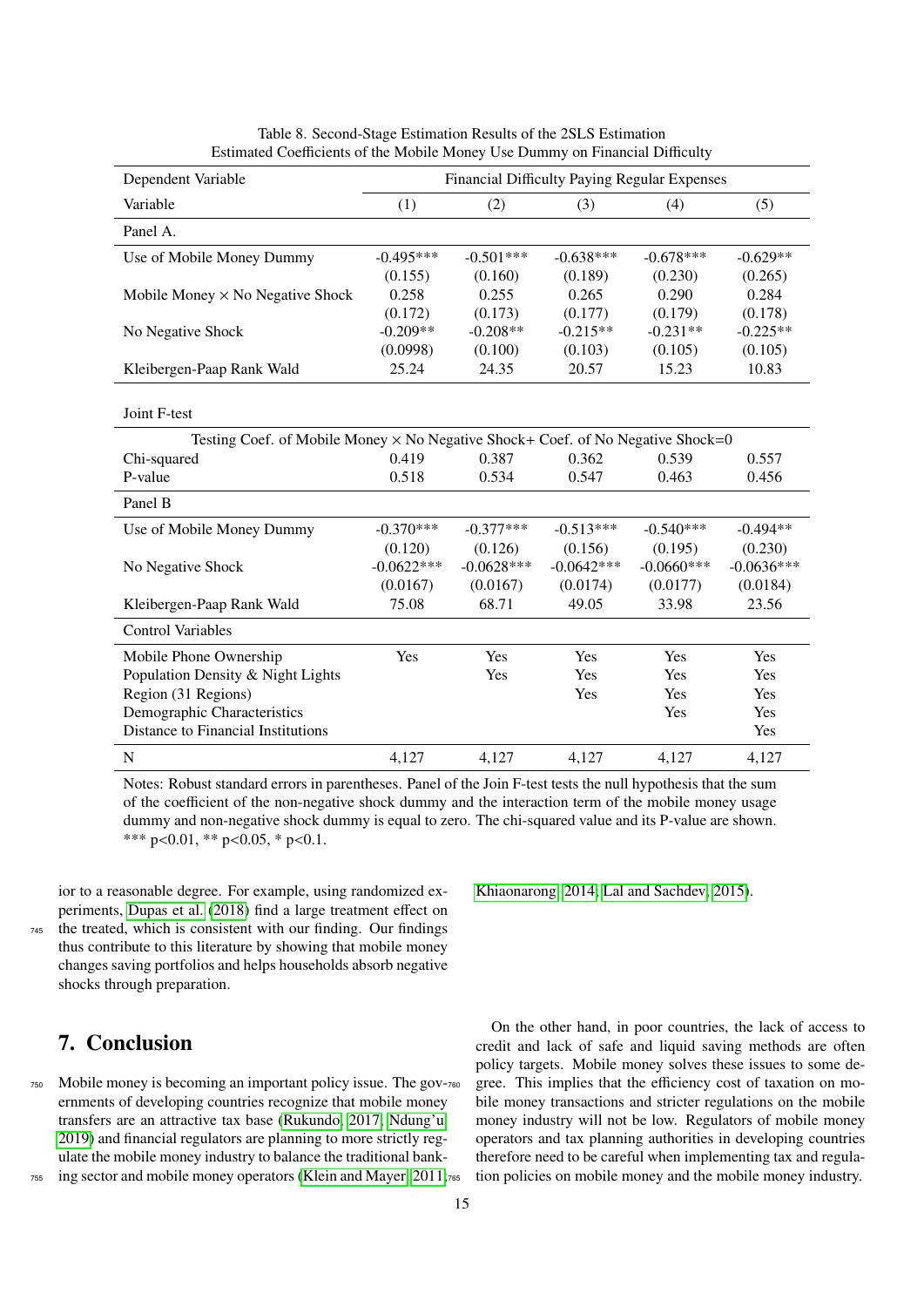# References

# **References**

- Abiona, O., Koppensteiner, M.F., 2020. Financial inclusion, shocks, and<sub>840</sub> poverty: Evidence from the expansion of mobile money in tanzania. Journal <sup>770</sup> of Human Resources , 1018–9796R1.
	- Agarwal, R., Horowitz, A.W., 2002. Are international remittances altruism or insurance? evidence from guyana using multiple-migrant households. World development 30, 2033–2044.
- Agarwal, S., Alok, S., Ghosh, P., Ghosh, S., Piskorski, T., Seru, A., 2017. <sup>775</sup> Banking the unbanked: What do 255 million new bank accounts reveal about financial access? Columbia Business School Research Paper .
	- Aker, J.C., Boumnijel, R., McClelland, A., Tierney, N., 2016. Payment mechanisms and antipoverty programs: Evidence from a mobile money cash trans-<sub>850</sub> fer experiment in niger. Economic Development and Cultural Change 65,  $1 - 37$
- Asongu, S., Asongu, N., 2018. The comparative exploration of mobile money services in inclusive development. International journal of social economics .
- Asongu, S.A., 2018. Conditional determinants of mobile phones penetration <sup>785</sup> and mobile banking in sub-saharan africa. Journal of the Knowledge Economy 9, 81–135.
- Blumenstock, J.E., Callen, M., Ghani, T., Koepke, L., 2015. Promises and pitfalls of mobile money in afghanistan: evidence from a randomized control trial, in: Proceedings of the Seventh International Conference on Informa-<sup>790</sup> tion and Communication Technologies and Development, ACM. p. 15.
- Blumenstock, J.E., Eagle, N., Fafchamps, M., 2016. Airtime transfers and mobile communications: Evidence in the aftermath of natural disasters. Journal of Development Economics 120, 157–181.
- Bruhn, M., Love, I., 2009. The economic impact of banking the unbanked: <sup>795</sup> Evidence from mexico. Policy Research Working Paper 4981.
- Burgess, R., Pande, R., 2005. Do rural banks matter? evidence from the indian social banking experiment. American Economic Review 95, 780–795. Center for International Earth Science Information Network - CIESIN -
- Columbia University, 2016. Gridded Population of the World, Version 4 (GPWv4): Population Count. Palisades, NY: NASA Socioeconomic Data and Applications Center (SEDAC). URL: [http://dx.doi.org/10.](http://dx.doi.org/10.7927/H4X63JVC)
- [7927/H4X63JVC](http://dx.doi.org/10.7927/H4X63JVC). Dupas, P., Karlan, D., Robinson, J., Ubfal, D., 2018. Banking the unbanked? evidence from three countries. American Economic Journal: Applied Eco-<sup>805</sup> nomics 10, 257–97.
- Dupas, P., Robinson, J., 2013a. Savings constraints and microenterprise development: Evidence from a field experiment in kenya. American Economic Journal: Applied Economics 5, 163–92.
- Dupas, P., Robinson, J., 2013b. Why don't the poor save more? evidence from <sup>810</sup> health savings experiments. American Economic Review 103, 1138–71.
- Gosavi, A., 2018. Can mobile money help firms mitigate the problem of access to finance in eastern sub-saharan africa? Journal of African Business 19, 343–360.
- Jack, W., Suri, T., 2014. Risk sharing and transactions costs: Evidence from <sup>815</sup> kenya's mobile money revolution. The American Economic Review 104, 183–223.
	- Khiaonarong, T., 2014. Oversight issues in mobile payments. Working Paper 14/123. IMF.
- Klein, M., Mayer, C., 2011. Mobile banking and financial inclusion: The reg-<sup>820</sup> ulatory lessons. The World Bank.
- Lal, R., Sachdev, I., 2015. Mobile Money Services-Design and Development for Financial Inclusion. Working Paper 15-083. Harvard Business School.
- Munyegera, G.K., Matsumoto, T., 2016. Mobile money, remittances, and household welfare: panel evidence from rural uganda. World Development <sup>825</sup> 79, 127–137.
- Muralidharan, K., Niehaus, P., Sukhtankar, S., 2016. Building state capacity: Evidence from biometric smartcards in india. American Economic Review 106, 2895–2929.
- Naito, H., 2017. Does mobile money helps children's schooling. Working <sup>830</sup> Paper, Univesity of Tsukuba, Program in Economic and Public Policy .
- Ndung'u, N.S., 2019. Taxing mobile phone transactions in africa: Lessons from kenya. Brookings Institution Policy Brief .

NOAA National Geophysical Data Center, 2019. Version 4 DMSP-OLS Night-

time Lights Time Series. National Oceanic and Atmospheric Administra-<sup>835</sup> tion.

- Okello Candiya Bongomin, G., Munene, J.C., 2021. Analyzing the relationship between mobile money adoption and usage and financial inclusion of msmes in developing countries: Mediating role of cultural norms in uganda. Journal of African Business 22, 1–20.
- <sup>840</sup> Okello Candiya Bongomin, G., Ntayi, J.M., Munene, J.C., Malinga, C.A., 2018. Mobile money and financial inclusion in sub-saharan africa: the moderating role of social networks. Journal of African Business 19, 361–384.
- Ratha, D., et al., 2003. Workers' remittances: an important and stable source of external development finance. Global development finance 2003, 157–175.
- Riley, E., 2018. Mobile money and risk sharing against village shocks. Journal of Development Economics 135, 43–58.
- Riley, E., 2020. Resisting social pressure in the household using mobile money: Experimental evidence on microenterprise investment in uganda. University of Oxford, May 25.
- Rukundo, S., 2017. Taxation of the telecommunications sector: A focus on policy issues and considerations in taxation of mobile money in uganda, in: Africa Tax Research Network 2017 Congress at Antananarivo, Madagascar, pp. 4–6.
- Suri, T., Jack, W., 2016. The long-run poverty and gender impacts of mobile money. Science 354, 1288-1292.
- Vanwey, L.K., 2004. Altruistic and contractual remittances between male and female migrants and households in rural thailand. Demography 41, 739– 756.
- Wang, P., Huang, C., de Colstoun, E.C.B., Tilton, J.C., Tan, B., 2019. Global <sup>860</sup> Human Built-up And Settlement Extent (HBASE) Dataset From Landsat. Palisades, NY: NASA Socioeconomic Data and Applications Center (SEDAC). URL: <https://doi.org/10.7927/H4DN434S>.
- World Bank, 2014. Financial inclusion data global findex. http://datatopics.worldbank.org/financialinclusion/. URL: [http:](http://datatopics.worldbank.org/financialinclusion/) <sup>865</sup> [//datatopics.worldbank.org/financialinclusion/](http://datatopics.worldbank.org/financialinclusion/).
- Yang, D., Choi, H., 2007. Are remittances insurance? evidence from rainfall shocks in the philippines. The World Bank Economic Review 21, 219–248.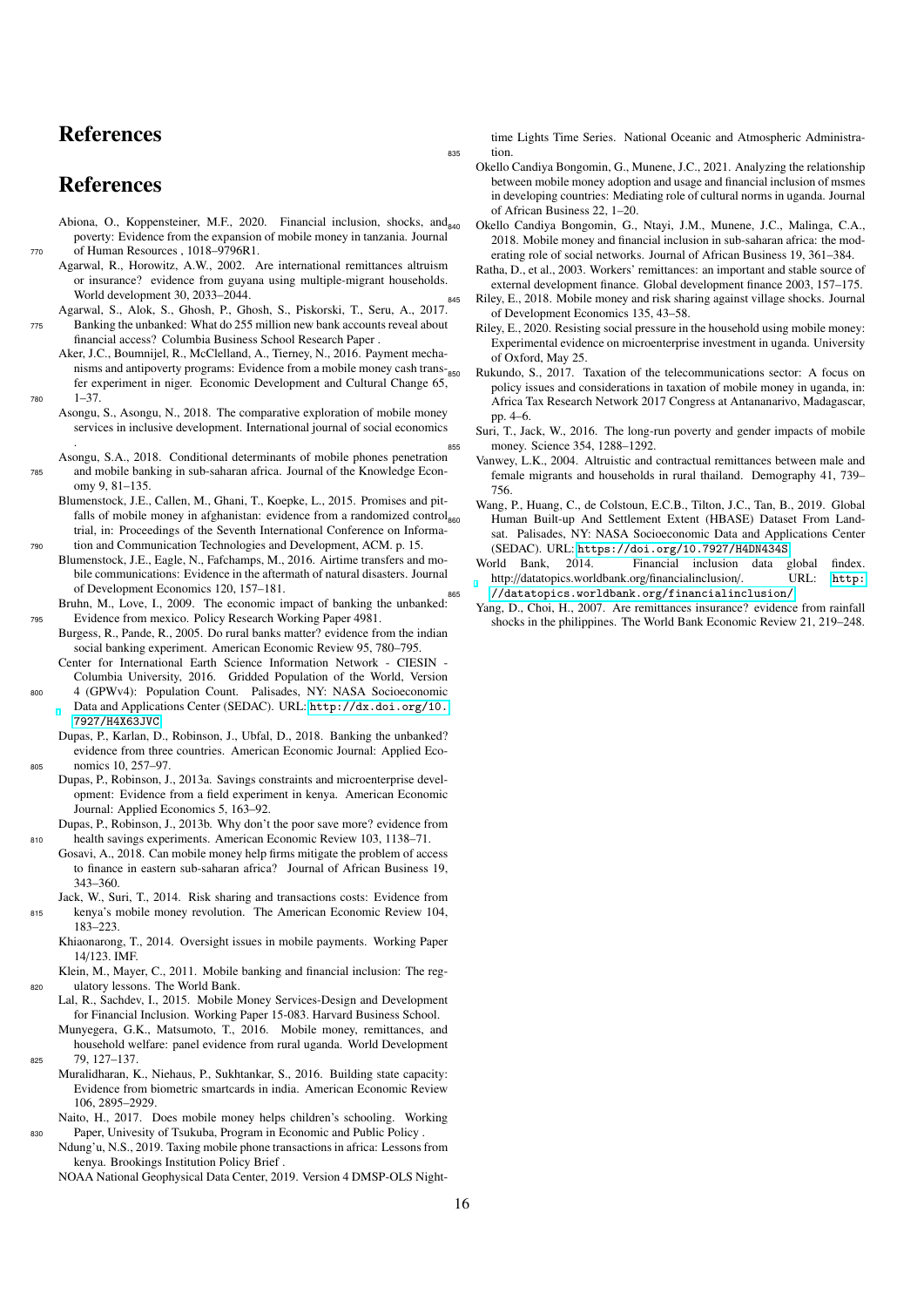# The Effect of Mobile Money on Borrowing and Saving: Evidence from Tanzania

Hisahiro Naito Askar Ismailov Albert Benson Kimaro Supplemental Information

#### S1 Institutional Background in Tanzania

In 2008, the Bank of Tanzania issued letters of no objection to the partner banks of Vodacom's M-PESA and Zantel's Z-Pesa (Di Castri & Gidvani, 2014), which allowed Vodacom and Zantel to start mobile money services. Following this no objection letter, in the same year, Vodacom Tanzania introduced mobile money services through M-Pesa products and Tigo Mobile and Airtel introduced Tigo Pesa and Airtel Money in 2009, respectively. In 2010, Zantel introduced Ezy Pesa. By 2015, Vodacom had reached a market share of 54 percent with M-Pesa mobile money services followed by Tigo Pesa (29 percent), Airtel Money (13 percent), and Ezy Pesa (4 percent).

Regarding the content of the services of those products, the bilateral connections between mobile network operators and bank payment systems have enabled customers to transfer funds between bank accounts and mobile wallets in both directions. More specifically, mobile money users can save to their bank account in three ways. First, those with a smartphone can use mobile money applications (Tigo Pesa, MPESA, HaloPesa, TTCL Pesa) to send to or save money in bank accounts. Second, those with GSM cellular phones can use Unstructured Supplementary Services Data (USSD), which has the option to send to or save money in bank accounts. Third, mobile money users can visit their nearest mobile money agent to save money to their bank accounts. Similarly, mobile money users can withdraw money from their bank accounts.

Regarding saving, mobile money providers offer safe interest-bearing savings accounts, and these increased the proportion of Tanzanians who saved using mobile financial services by 20 percent from 2011 to 2014. The interest rates of those mobile money operators are generally above the average interest rates provided by banks. A mobile money savings account allows each customer to save up to 3 million TZS or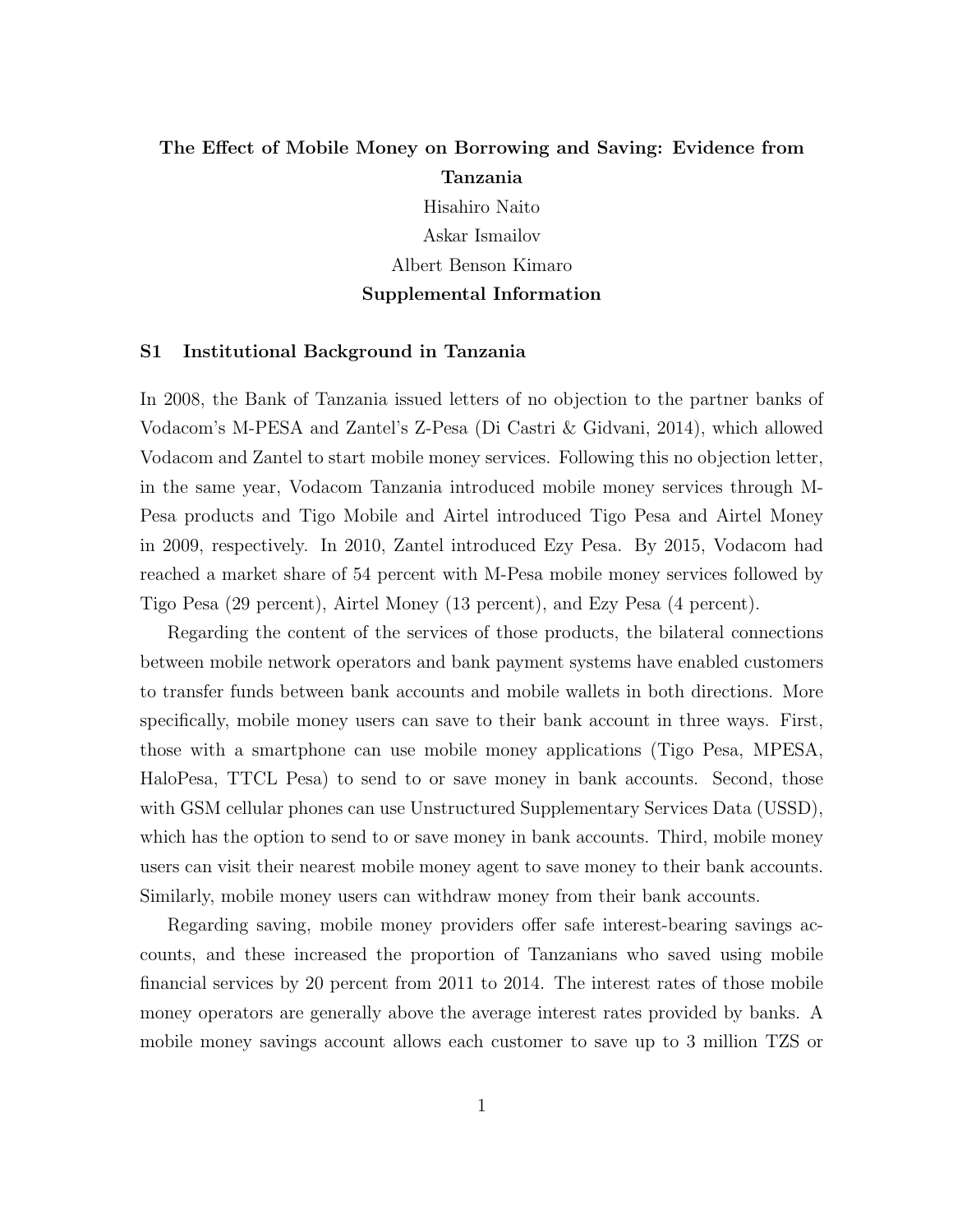1,400 USD (World Bank, 2017b).

Regarding borrowing, although borrowing from mobile money operators has become feasible, its size remains small, as we show in the next section. Only 2.5 percent of households borrow from mobile money operators. Among those who borrow from any source, 90 percent borrow from the informal sector. This suggests that the direct effect of the use of mobile money on borrowing from mobile money operators is minor.

#### S2 Explanation of the Dataset

The FinScope Tanzania 2017 dataset was commissioned by the Financial Sector Deepening Trust in partnership with the Bank of Tanzania, Ministry of Finance and Planning, National Bureau of Statistics, Office of Chief Government Statistician Zanzibar, representatives of providers of financial services, and non-governmental organizations and other private sector players. The survey was conducted by Ipsos Tanzania under the technical advisory of Yakini Development Consulting. The Tanzania Population and Housing Census 2012 was used as a base sampling frame to achieve a representative individual-based sample for the population aged 16 years and older through the application of a three-stage stratified sampling approach.

In the first stage of the three-stage sampling, the enumeration areas were randomly sampled. In the second stage, from the sampled enumeration areas, 10 households were selected at random, and in the third stage, from the list of all adult household members in the sample, one adult household member was randomly selected to be interviewed. In our analysis, we restrict the sample to households where the head of the household was the respondent to the interview.

The education level of the heads of the households is classified into eight categories. The variables representing household income sources are classified into nine categories.

Population density is created using the dataset of the population count of Tanzania for 2015 provided by the Center for International Earth Science Information Network (Center for International Earth Science Information Network - CIESIN - Columbia University, 2016). This dataset is created from the detailed geographical information of the census dataset, and the resolution is 1 km. To calculate population density at each household location, we form a circle with a radius of 5 km and calculate the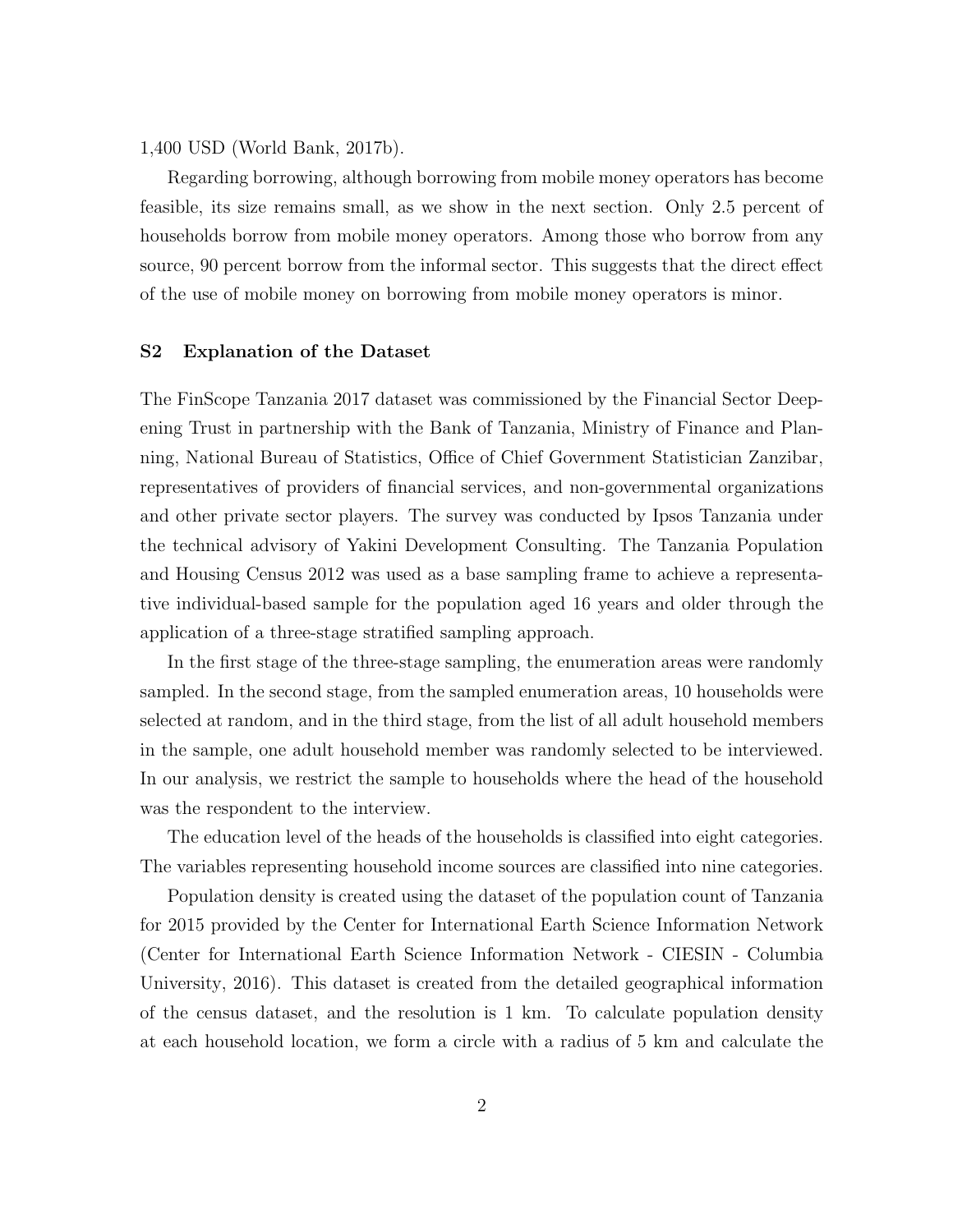population density of each circle.

We use the night light luminosity data provided by the National Oceanic and Atmospheric Administration's National Geophysical Data Center (NOAA National Geophysical Data Center, 2019) following Henderson et al. (2012). To prevent endogeneity, namely, that mobile money affects economic activity and night light density, we use the night light luminosity data from 2007, the year before mobile money was introduced in Tanzania. The average built-up rate is created using the dataset provided by Wang et al. (2019), which was created using Landsat satellite imagery data. For both the night light luminosity data and the built-up rate data, we form a circle with a 5 km radius at the location of each household and calculate night light luminosity and the built-up rate.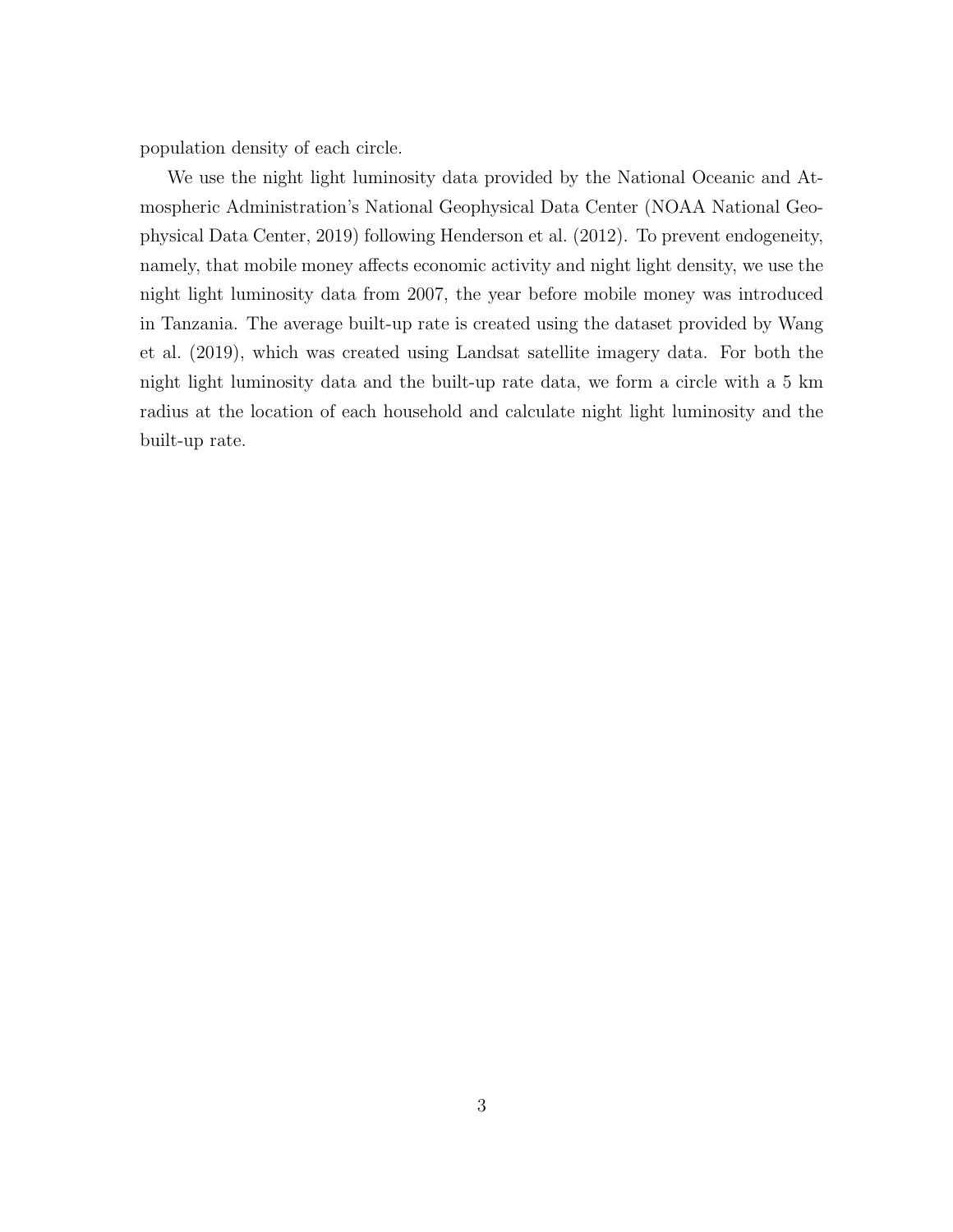# S3 Relationship between the Distance to the Areas with Multiple Mobile Networks and Use of Mobile Money After Controlling for the Effect of the Control Variables

Figure S1 shows the relationship between each household's shortest distance to the areas covered by multiple mobile networks and the mobile money usage rate after controlling for the effect of the control variables. On the horizontal axis, we measure the residual from regressing each household's shortest distance to the areas covered by multiple mobile network accessibility on the control variables. On the vertical axis, we measure the residual from regressing the mobile money usage dummy on those control variables.





Notes: The horizontal axis is the residual of the regression regressing the distance on all the covariates. The vertical axis is the residual of the regression regressing the mobile use dummy on all the covariates. The size of the bin is 0.5 km. The reference vertical lines are shown at the point where the distance is equal to -10 km or 10 km. The above graph shows that when the distance is within [-10,10], the relationship between the distance and average mobile money use rate is almost on the same line. The estimated coefficient of the slope of the fitted line is -0.011 and the robust standard error is 0.00039.  $R^2$ =0.52. For the estimation of the fitted line above, all the observations within [-20,20] are used.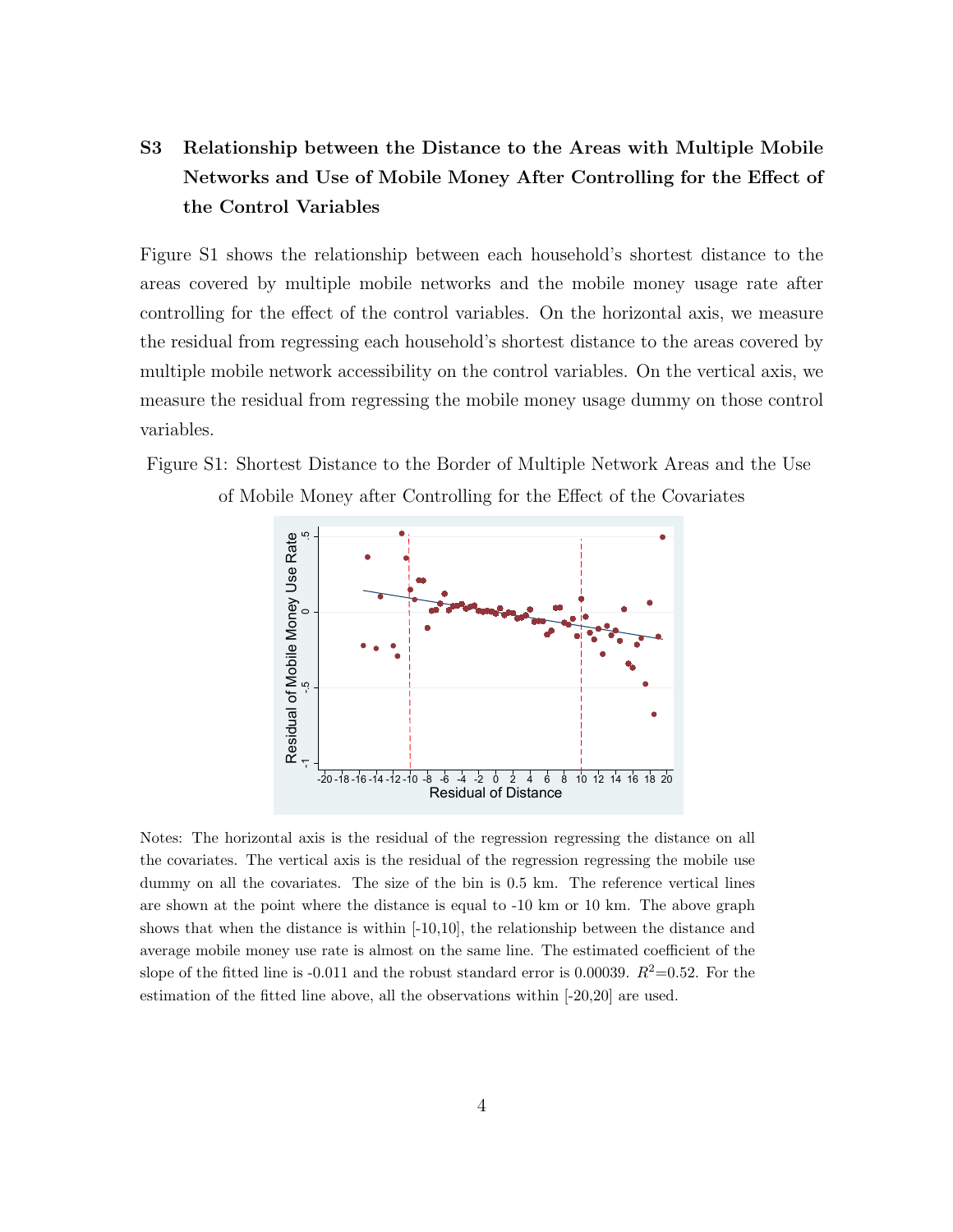# S4 Orthogonality of a Negative Shock to the Distance from the Areas with Multiple Mobile Networks

One natural question from Figure 3 and Panel C of Table 5 is whether a household that is far away from the areas covered by multiple mobile networks experiences different types of negative shocks than a household located inside those areas. To examine whether such a case is plausible, we estimate the effect of the distance from the areas covered by multiple networks on the frequency of negative shocks. If the nature of a negative shock differs by location, its frequency is also likely to be different. For this purpose, in Table 6, we regress the negative shock dummy on the distance from the areas covered by multiple mobile networks with several control variables using OLS. The estimated coefficients are economically and statistically insignificant. This shows that when the distance to the areas covered by multiple mobile networks is 10 km away, the probability of experiencing a negative shock falls only by 2.1 percentage points (P-value=0.3). Thus, the frequency of experiencing a negative shock is similar in households with different locations, suggesting that the criticism that the nature of negative shocks is different at different locations is not justified.

| Dependent Variable                          | Negative Shock Dummy |           |             |            |            |  |
|---------------------------------------------|----------------------|-----------|-------------|------------|------------|--|
|                                             | (1)                  | (2)       | (3)         | (4)        | (5)        |  |
| Distance from Network Area                  | 0.00174              | 0.00192   | $-0.000753$ | $-0.00100$ | $-0.00214$ |  |
|                                             | (0.00195)            | (0.00196) | (0.00202)   | (0.00204)  | (0.00211)  |  |
| R-squared                                   | 0.108                | 0.109     | 0.154       | 0.162      | 0.163      |  |
| <b>Control Variables</b>                    |                      |           |             |            |            |  |
| Mobile Phone Ownership                      | Yes                  | Yes       | Yes         | Yes        | Yes        |  |
| Population Density & Night Light Luminosity |                      | Yes       | Yes         | Yes        | Yes        |  |
| Region (31 Regions)                         |                      |           | Yes         | Yes        | Yes        |  |
| Demographic Characteristics                 |                      |           |             | Yes        | Yes        |  |
| Distance to Financial Institutions          |                      |           |             |            | Yes        |  |
| N                                           | 4,127                | 4,127     | 4,127       | 4,127      | 4,127      |  |

Table S1. Orthogonality of Negative Shocks: The Effect of Distance on Negative Shocks (OLS)

Notes: Robust standard error in parentheses. Notes of Table 3 apply.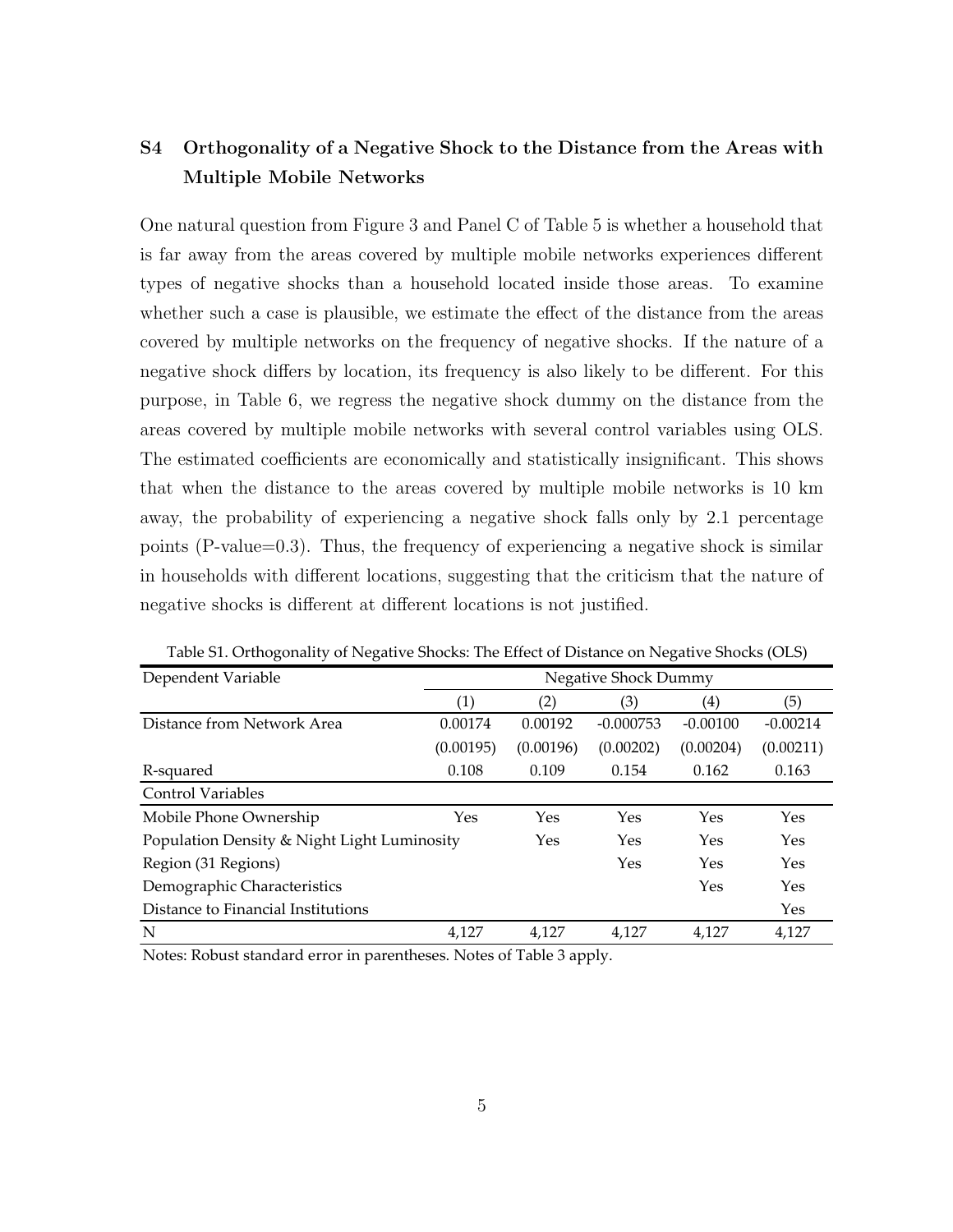#### S5 Robustness Checks

### S5.1 Controlling for the District Fixed Effect

In our estimation, we included 30 region dummies in addition to the population density and average night light luminosity of the area in which a household is located. The idea of including population density and average night light luminosity is to control for the difference in the economic activity of areas. One might argue, however, that controlling for the difference in economic activity using the region fixed effect, population density, and average night light luminosity is insufficient.

In this robustness check, we include 170 district dummies to control for the difference in the economic activity of areas. Tables B1–B5 show the first- and second-stage results when we include these district dummies as control variables in addition to the other control variables. The estimated coefficients and their standard errors are similar to those in Section 5. The only difference is that we use Kleibergen–Paap Rank Wald statistics to test the strength of the first stage of the 2SLS estimation. When we include all the control variables and 170 district dummies, the Kleibergen–Paap Rank Wald statistics become 9.1, which is slightly smaller than the threshold value of 10. This is likely due to the inclusion of so many control variables. However, none of the estimated coefficients or standard errors change substantially compared with those with a smaller set of control variables and 170 district dummies. This suggests that even when controlling for the district fixed effect, our results are robust.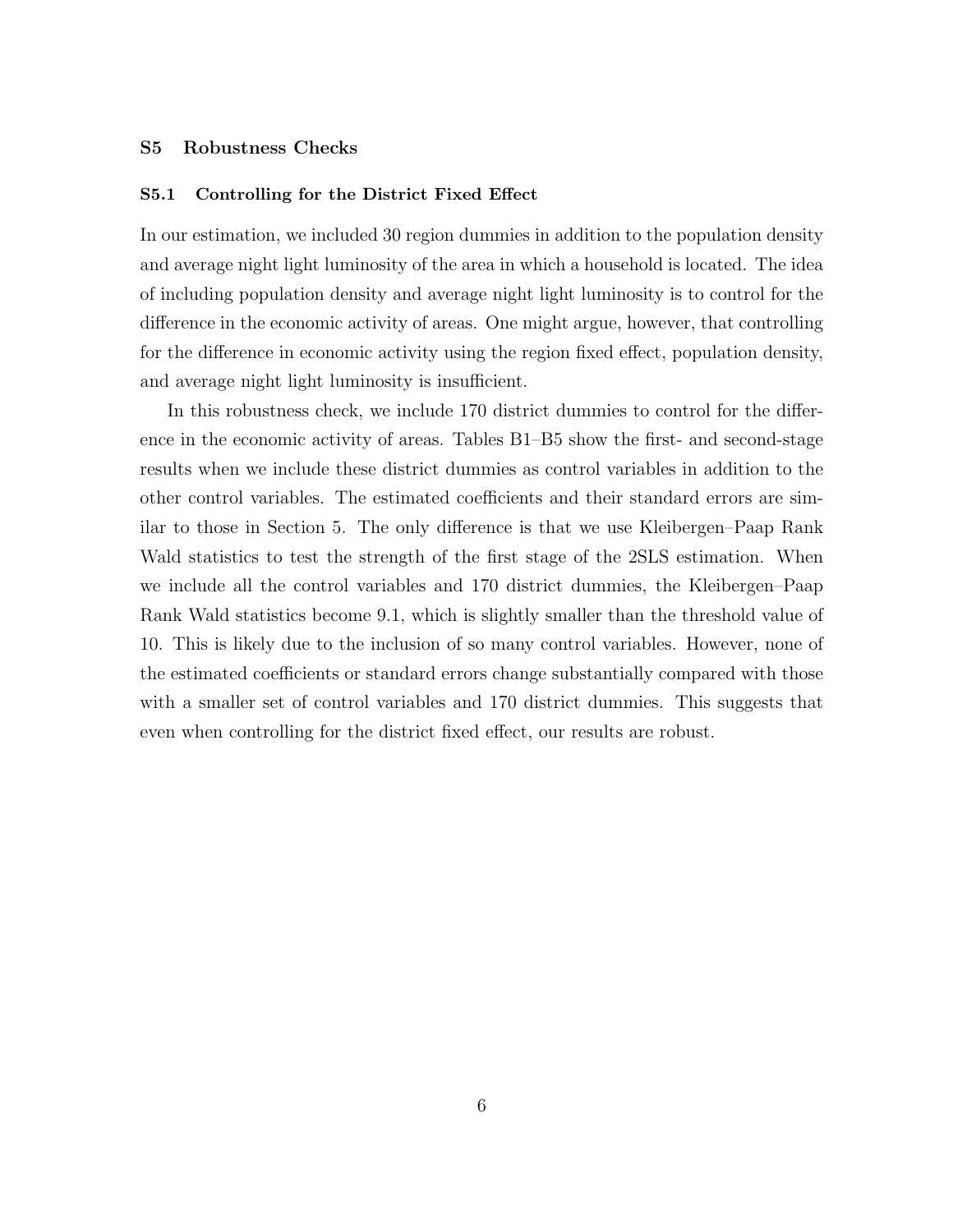| mentumly District Dummies (171 Districts) as Control Variables |                   |              |                           |                   |               |  |  |
|----------------------------------------------------------------|-------------------|--------------|---------------------------|-------------------|---------------|--|--|
| Endogenous Variable                                            |                   |              | Use of Mobile Money Dummy |                   |               |  |  |
|                                                                | $\left( 1\right)$ | (2)          | (3)                       | $\left( 4\right)$ | (5)           |  |  |
| Distance from Network Area                                     | $-0.0153***$      | $-0.0146***$ | $-0.0112***$              | $-0.00961***$     | $-0.00929***$ |  |  |
|                                                                | (0.00178)         | (0.00178)    | (0.00219)                 | (0.00212)         | (0.00217)     |  |  |
| R-squared                                                      | 0.226             | 0.235        | 0.333                     | 0.384             | 0.387         |  |  |
| Kleibergen-Paap Rank Wald                                      | 73.93             | 67.56        | 25.92                     | 20.54             | 18.29         |  |  |
| <b>Control Variables</b>                                       |                   |              |                           |                   |               |  |  |
| Mobile Phone Ownership                                         | Yes               | Yes          | Yes                       | Yes               | Yes           |  |  |
| Population Density & Night Light                               |                   | Yes          | Yes                       | Yes               | Yes           |  |  |
| Districts (171 Districts)                                      |                   |              | Yes                       | Yes               | Yes           |  |  |
| Demographic Characteristics                                    |                   |              |                           | Yes               | Yes           |  |  |
| Distance to Financial Institutions                             |                   |              |                           |                   | Yes           |  |  |
| N                                                              | 4,127             | 4,127        | 4,127                     | 4,127             | 4,127         |  |  |

Table B1. First‐Stage Estimation Results of 2SLS : Including District Dummies (171 Districts) as Control Variables

Notes: Robust standard errors in parentheses. Notes in Table 3 apply. \*\*\* p<0.01, \*\* p<0.05, \* p<0.1.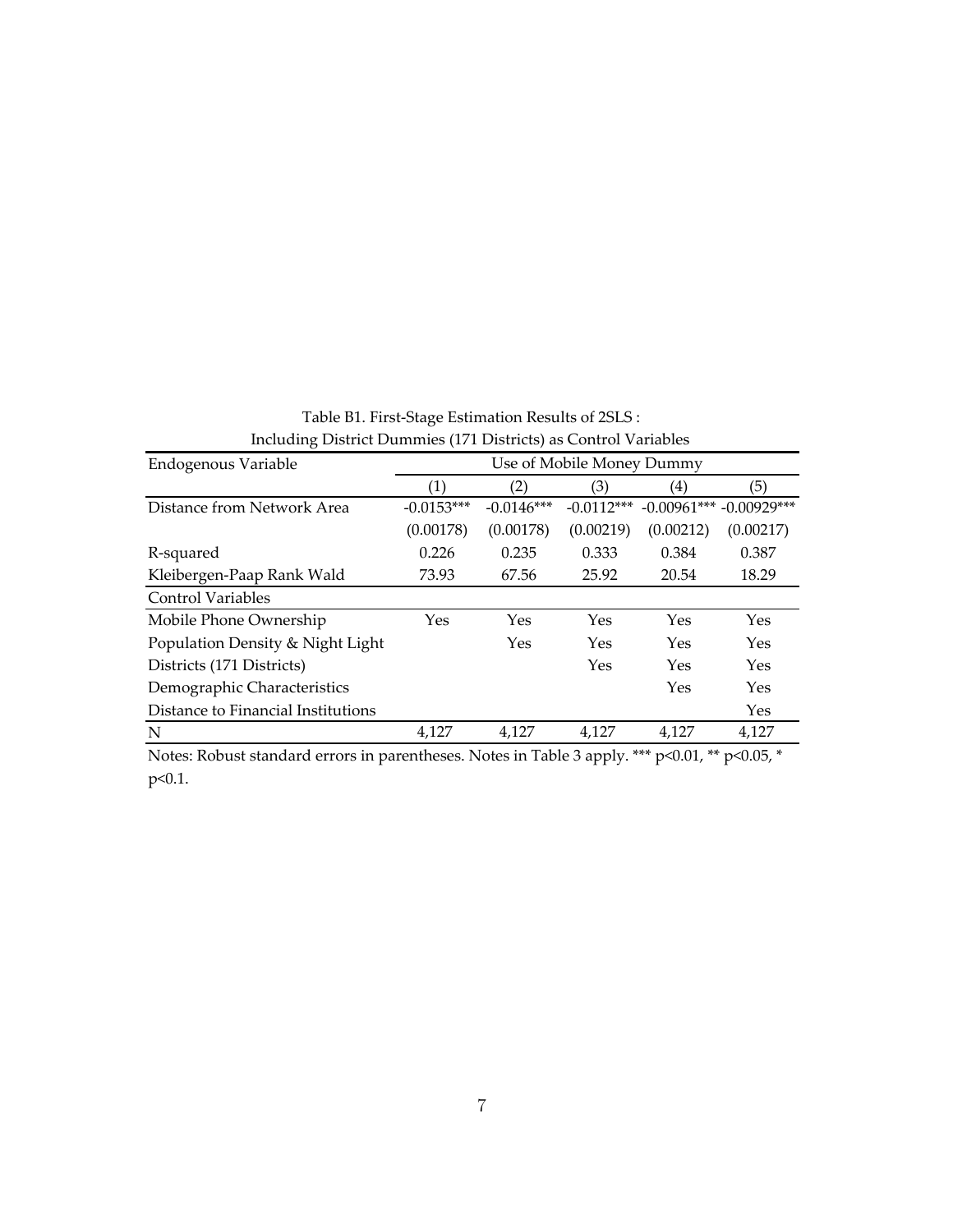Estimated Coefficients of Mobile Money Use Dummy on Borrowing: Table B2. The Estimation Results of 2SLS Including District Dummies (171 Districts) as Control Variables

| Dependent variable                 |            |            | <b>Borrowing Dummy</b> |             |             |
|------------------------------------|------------|------------|------------------------|-------------|-------------|
|                                    | (1)        | (2)        | (3)                    | (4)         | (5)         |
| Panel A                            |            |            |                        |             |             |
| Use of Mobile Money Dummy          | $-0.167$   | $-0.194$   | $-0.169$               | $-0.172$    | $-0.0865$   |
|                                    | (0.138)    | (0.146)    | (0.230)                | (0.263)     | (0.276)     |
| R-squared                          | $-0.029$   | $-0.039$   | $-0.028$               | 0.003       | 0.032       |
| Kleibergen-Paap Rank Wald          | 73.93      | 67.56      | 25.92                  | 20.54       | 18.29       |
| Panel B                            |            |            |                        |             |             |
| Use of Mobile Money Dummy          | $-0.144$   | $-0.167$   | $-0.152$               | $-0.160$    | $-0.112$    |
|                                    | (0.133)    | (0.140)    | (0.222)                | (0.255)     | (0.272)     |
| Negative shock dummy               | $0.205***$ | $0.205***$ | $0.201***$             | $0.194***$  | $0.190***$  |
|                                    | (0.0186)   | (0.0187)   | (0.0204)               | (0.0200)    | (0.0205)    |
| R-squared                          | 0.018      | 0.010      | 0.014                  | 0.039       | 0.055       |
| Kleibergen-Paap Rank Wald          | 75.08      | 68.71      | 26.21                  | 20.66       | 18.11       |
| Panel C                            |            |            |                        |             |             |
| Use of Mobile Money Dummy          | 0.0968     | 0.0750     | 0.241                  | 0.216       | 0.294       |
|                                    | (0.152)    | (0.157)    | (0.230)                | (0.266)     | (0.282)     |
| Mobie Money × Negative Shock       | $-0.469**$ | $-0.471**$ | $-0.643***$            | $-0.613***$ | $-0.627***$ |
|                                    | (0.195)    | (0.196)    | (0.198)                | (0.194)     | (0.194)     |
| Negative Shock                     | $0.472***$ | $0.473***$ | $0.567***$             | $0.543***$  | $0.547***$  |
|                                    | (0.114)    | (0.115)    | (0.118)                | (0.115)     | (0.115)     |
| R-squared                          | $-0.049$   | $-0.059$   | $-0.080$               | $-0.048$    | $-0.031$    |
| Kleibergen-Paap Rank Wald          | 25.24      | 24.35      | 12.83                  | 10.24       | 9.107       |
| <b>Control Variables</b>           |            |            |                        |             |             |
| Mobile Phone Ownership             | Yes        | Yes        | Yes                    | Yes         | Yes         |
| Population Density & Night Light   |            | Yes        | Yes                    | Yes         | Yes         |
| Districts (171 Districts)          |            |            | Yes                    | Yes         | Yes         |
| Demographic Characteristics        |            |            |                        | Yes         | Yes         |
| Distance to Financial Institutions |            |            |                        |             | Yes         |
| $\mathbf N$                        | 4,127      | 4,127      | 4,127                  | 4,127       | 4,127       |

Notes: Robust standard errors in parentheses. Notes in Table 3 apply. \*\*\* p<0.01, \*\* p<0.05, \* p<0.1.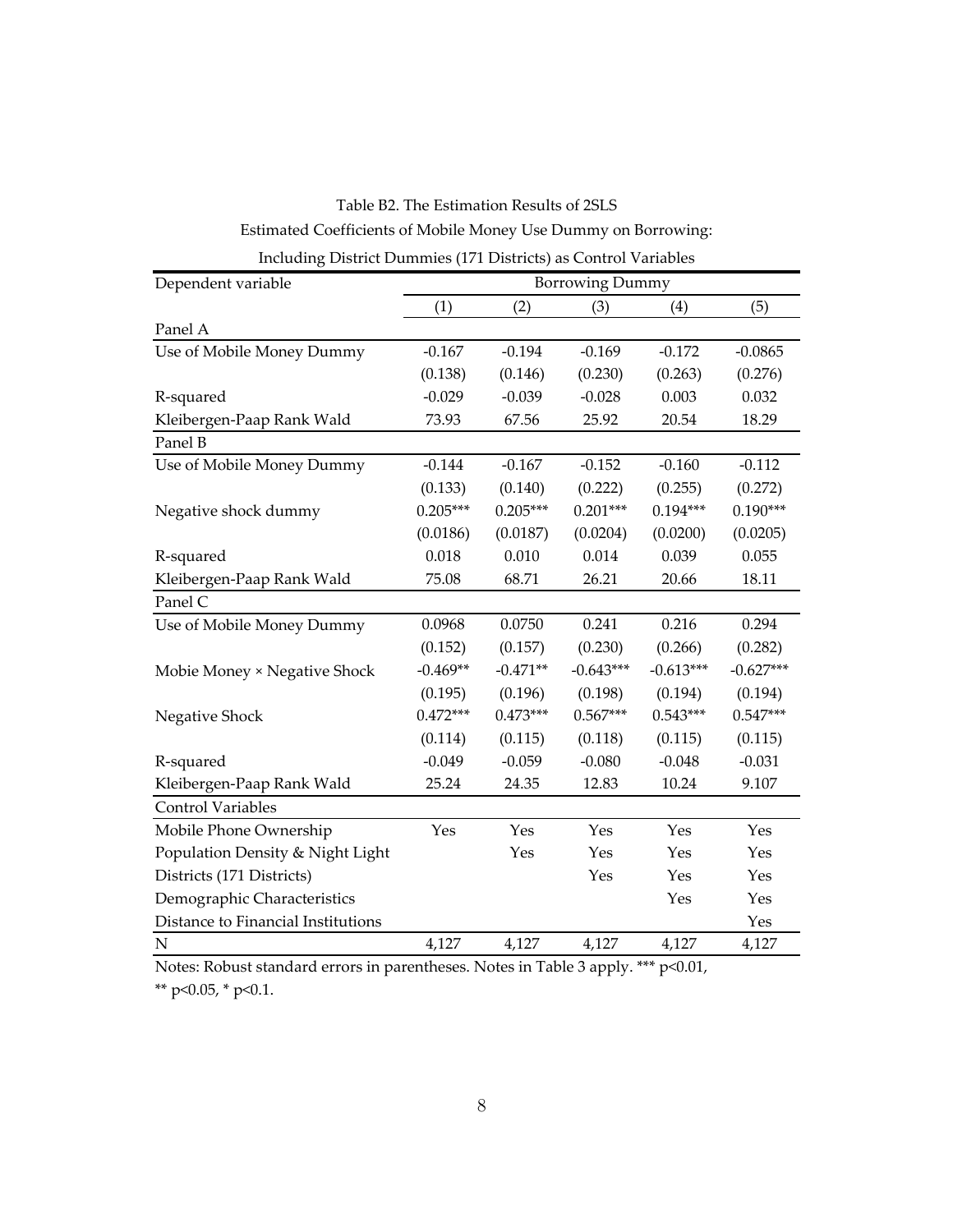| Panel A                            |                             |            |            |            |            |  |
|------------------------------------|-----------------------------|------------|------------|------------|------------|--|
| Dependent variable                 | Receipt of Remittance Dummy |            |            |            |            |  |
|                                    | (1)                         | (2)        | (3)        | (4)        | (5)        |  |
| Use of Mobile Money Dummy          | $0.698***$                  | $0.703***$ | $0.744***$ | $0.761***$ | $0.843***$ |  |
|                                    | (0.126)                     | (0.130)    | (0.186)    | (0.215)    | (0.233)    |  |
| Mobie Money × Negative Shock       | $-0.107$                    | $-0.104$   | $-0.0328$  | $-0.0565$  | $-0.0579$  |  |
|                                    | (0.160)                     | (0.160)    | (0.165)    | (0.163)    | (0.168)    |  |
| Negative Shock                     | 0.0958                      | 0.0943     | 0.0429     | 0.0600     | 0.0557     |  |
|                                    | (0.0932)                    | (0.0934)   | (0.0979)   | (0.0964)   | (0.0997)   |  |
| <b>Control Variables</b>           |                             |            |            |            |            |  |
| Mobile Phone Ownership             | Yes                         | Yes        | Yes        | Yes        | Yes        |  |
| Population Density & Night Light   |                             | Yes        | Yes        | Yes        | Yes        |  |
| Districts (171 Districts)          |                             |            | Yes        | Yes        | Yes        |  |
| Demographic Characteristics        |                             |            |            | Yes        | Yes        |  |
| Distance to Financial Institutions |                             |            |            |            | Yes        |  |
| R-squared                          | 0.261                       | 0.260      | 0.211      | 0.218      | 0.188      |  |
| Kleibergen-Paap Rank Wald          | 25.24                       | 24.35      | 12.83      | 10.24      | 9.107      |  |
| N                                  | 4,127                       | 4,127      | 4,127      | 4,127      | 4,127      |  |

Estimated Coefficients of Mobile Money Use, Negative Shock and Their Interaction Table B3. The Second Stage Estimation Results of 2SLS on Receipt of Remittance : Including District Dummies (171 Districts) as Control Variables

Notes: Robust standard errors in parentheses. Notes of Table 3 apply. **\*\*\*** p<0.01, **\*\*** p<0.05, **\*** p<0.1.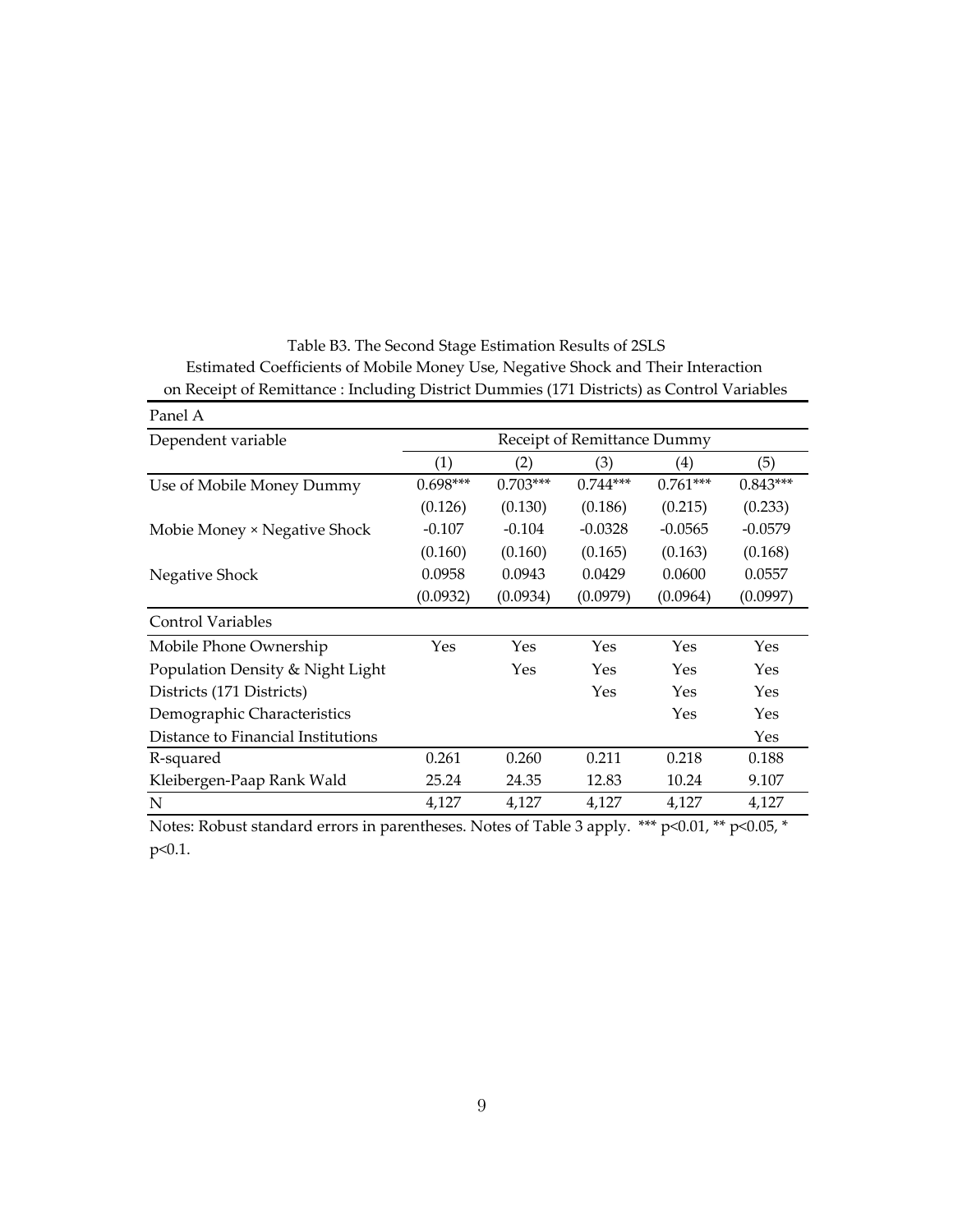|                                    | Dependent variable                         |                                               |                                |            |                      |  |
|------------------------------------|--------------------------------------------|-----------------------------------------------|--------------------------------|------------|----------------------|--|
|                                    | (1)                                        | (2)                                           | (3)                            | (4)        | (5)                  |  |
| Panel A.                           |                                            |                                               |                                |            |                      |  |
|                                    |                                            |                                               | Less Liquid Saving             |            |                      |  |
| Use of Mobile Money Dummy          | $-0.240***$                                | $-0.250***$                                   | $-0.419**$                     | $-0.443**$ | $-0.454**$           |  |
|                                    | (0.0866)                                   | (0.0912)                                      | (0.164)                        | (0.191)    | (0.206)              |  |
| Panel B.                           |                                            |                                               |                                |            |                      |  |
|                                    |                                            |                                               | Saving in Cash                 |            |                      |  |
| Use of Mobile Money Dummy          | $-0.179$                                   | $-0.193*$                                     | $-0.0554$                      | $-0.0625$  | $-0.0633$            |  |
|                                    | (0.110)                                    | (0.116)                                       | (0.182)                        | (0.213)    | (0.226)              |  |
| Panel C.                           |                                            |                                               |                                |            |                      |  |
|                                    |                                            |                                               | Saving in Mobile Money Account |            |                      |  |
| Use of Mobile Money Dummy          | $0.640***$                                 | $0.623***$                                    | $0.676***$                     | $0.640***$ | $0.592***$           |  |
|                                    | (0.104)                                    | (0.108)                                       | (0.170)                        | (0.195)    | (0.204)              |  |
| Panel D.                           |                                            |                                               |                                |            |                      |  |
|                                    | Saving in Saving Groups with MM Technology |                                               |                                |            |                      |  |
| Use of Mobile Money Dummy          | $0.190***$                                 | $0.196***$                                    | $0.226***$                     | $0.234**$  | $0.229**$            |  |
|                                    | (0.0512)                                   | (0.0537)                                      | (0.0854)                       | (0.101)    | (0.109)              |  |
| Panel E.                           |                                            |                                               |                                |            |                      |  |
|                                    |                                            | Saving in Saving Groups without MM Technology |                                |            |                      |  |
| Use of Mobile Money Dummy          | 0.0361                                     | 0.0195                                        | 0.0450                         | 0.0336     | 0.141                |  |
|                                    | (0.0931)                                   | (0.0971)                                      | (0.149)                        | (0.171)    | (0.185)              |  |
| Panel F.                           |                                            |                                               |                                |            |                      |  |
|                                    |                                            |                                               | Saving at least in one method  |            |                      |  |
| Use of Mobile Money Dummy          | $0.365***$                                 | $0.334**$                                     | 0.329                          | 0.265      | 0.213                |  |
|                                    | (0.130)                                    | (0.135)                                       | (0.212)                        | (0.243)    | (0.260)              |  |
| <b>Control Variables</b>           |                                            |                                               |                                |            |                      |  |
| Negative Shock Dummy               | Yes                                        | Yes                                           | Yes                            | Yes        | $\operatorname{Yes}$ |  |
| Mobile Phone Ownership             | Yes                                        | Yes                                           | Yes                            | Yes        | Yes                  |  |
| Population Density & Night Light   |                                            | Yes                                           | Yes                            | Yes        | Yes                  |  |
| Districts (171 Districts)          |                                            |                                               | Yes                            | Yes        | Yes                  |  |
| Demographic Characteristics        |                                            |                                               |                                | Yes        | Yes                  |  |
| Distance to Financial Institutions |                                            |                                               |                                |            | Yes                  |  |
| Kleibergen-Paap Rank Wald          | 75.08                                      | 68.71                                         | 26.21                          | 20.66      | 18.11                |  |
| ${\bf N}$                          | 4,127                                      | 4,127                                         | 4,127                          | 4,127      | 4,127                |  |
|                                    |                                            |                                               |                                |            |                      |  |

Table B4. The Second Stage Estimation Results of 2SLS Estimated Coefficients of Mobile Money Use Dummy on Varioius Saving Methods

Notes: Robust standard errors in parentheses. Notes of Table 3 apply. \*\*\* p<0.01, \*\* p<0.05, \* p<0.1.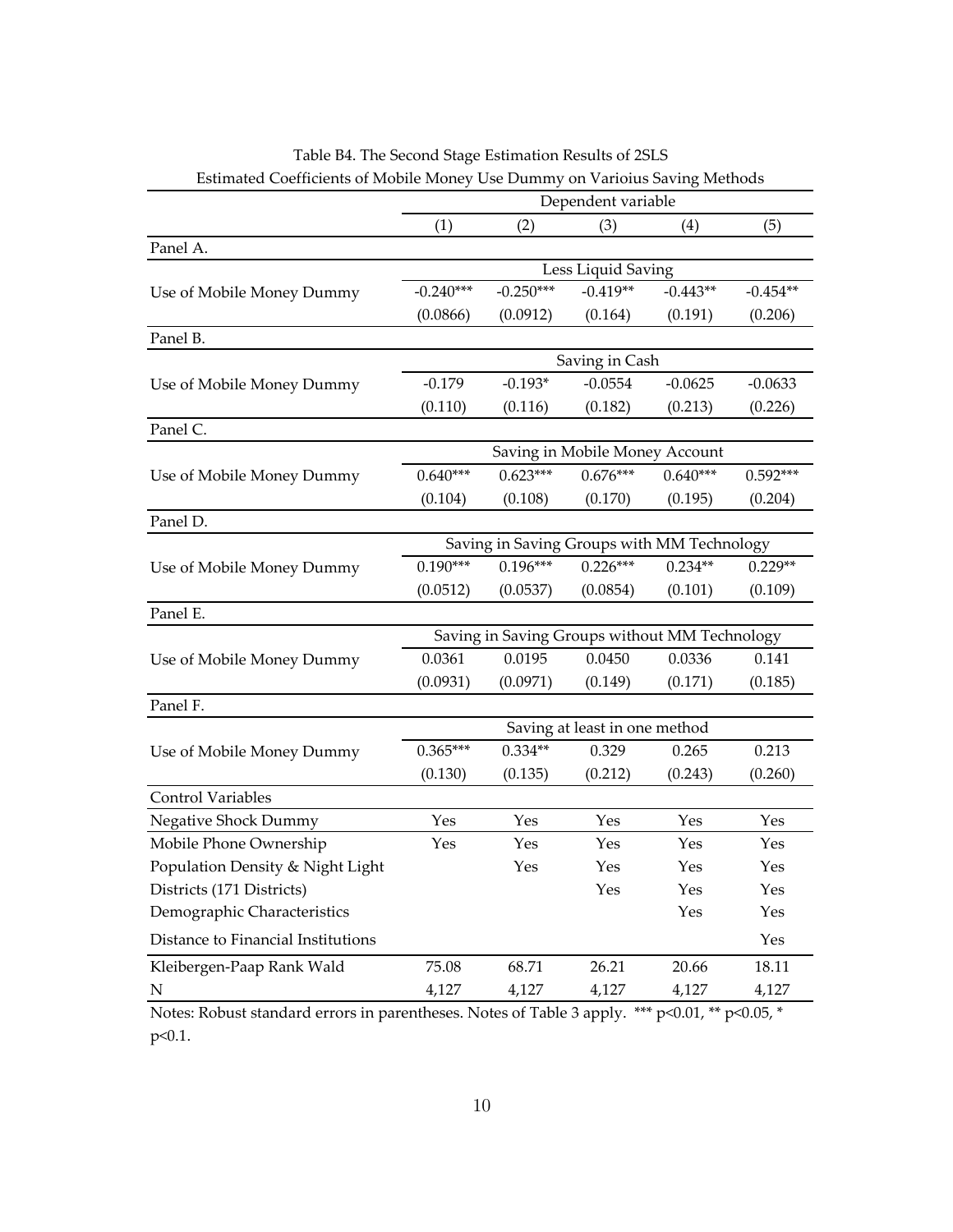| Dependent variable                 | Financial Difficulty to Pay Regular Expenses |              |              |                   |              |
|------------------------------------|----------------------------------------------|--------------|--------------|-------------------|--------------|
| Variable                           | (1)                                          | (2)          | (3)          | $\left( 4\right)$ | (5)          |
| Panel A.                           |                                              |              |              |                   |              |
| Use of Mobile Money Dummy          | $-0.495***$                                  | $-0.501***$  | $-0.772***$  | $-0.815***$       | $-0.756**$   |
|                                    | (0.155)                                      | (0.160)      | (0.250)      | (0.288)           | (0.299)      |
| Mobie Money × No Negative Shock    | 0.258                                        | 0.255        | $0.331*$     | $0.354*$          | $0.355*$     |
|                                    | (0.172)                                      | (0.173)      | (0.187)      | (0.188)           | (0.186)      |
| No Negative Shock                  | $-0.209**$                                   | $-0.208**$   | $-0.257**$   | $-0.271**$        | $-0.269**$   |
|                                    | (0.0998)                                     | (0.100)      | (0.111)      | (0.112)           | (0.110)      |
| Panel B                            |                                              |              |              |                   |              |
| Use of Mobile Money Dummy          | $-0.370***$                                  | $-0.377***$  | $-0.643***$  | $-0.678***$       | $-0.631**$   |
|                                    | (0.120)                                      | (0.126)      | (0.219)      | (0.258)           | (0.273)      |
| Negative Shock Dummy               | $-0.0622***$                                 | $-0.0628***$ | $-0.0683***$ | $-0.0694***$      | $-0.0665***$ |
|                                    | (0.0167)                                     | (0.0167)     | (0.0196)     | (0.0197)          | (0.0199)     |
| <b>Control Variables</b>           |                                              |              |              |                   |              |
| Mobile Phone Ownership             | Yes                                          | Yes          | Yes          | Yes               | Yes          |
| Population Density& Night Light    |                                              | Yes          | Yes          | Yes               | Yes          |
| Districts (171 Districts)          |                                              |              | Yes          | Yes               | Yes          |
| Demographic Characteristics        |                                              |              |              | Yes               | Yes          |
| Distance to Financial Institutions |                                              |              |              |                   | Yes          |
| N                                  | 4,127                                        | 4,127        | 4,127        | 4,127             | 4,127        |

Table B5. The Second Stage Estimation Results of 2SLS Estimated Coefficients of Mobile Money Use Dummy on Financial Difficulty

Notes: Robust standard errors in parentheses. \*\*\* p<0.01, \*\* p<0.05, \* p<0.1.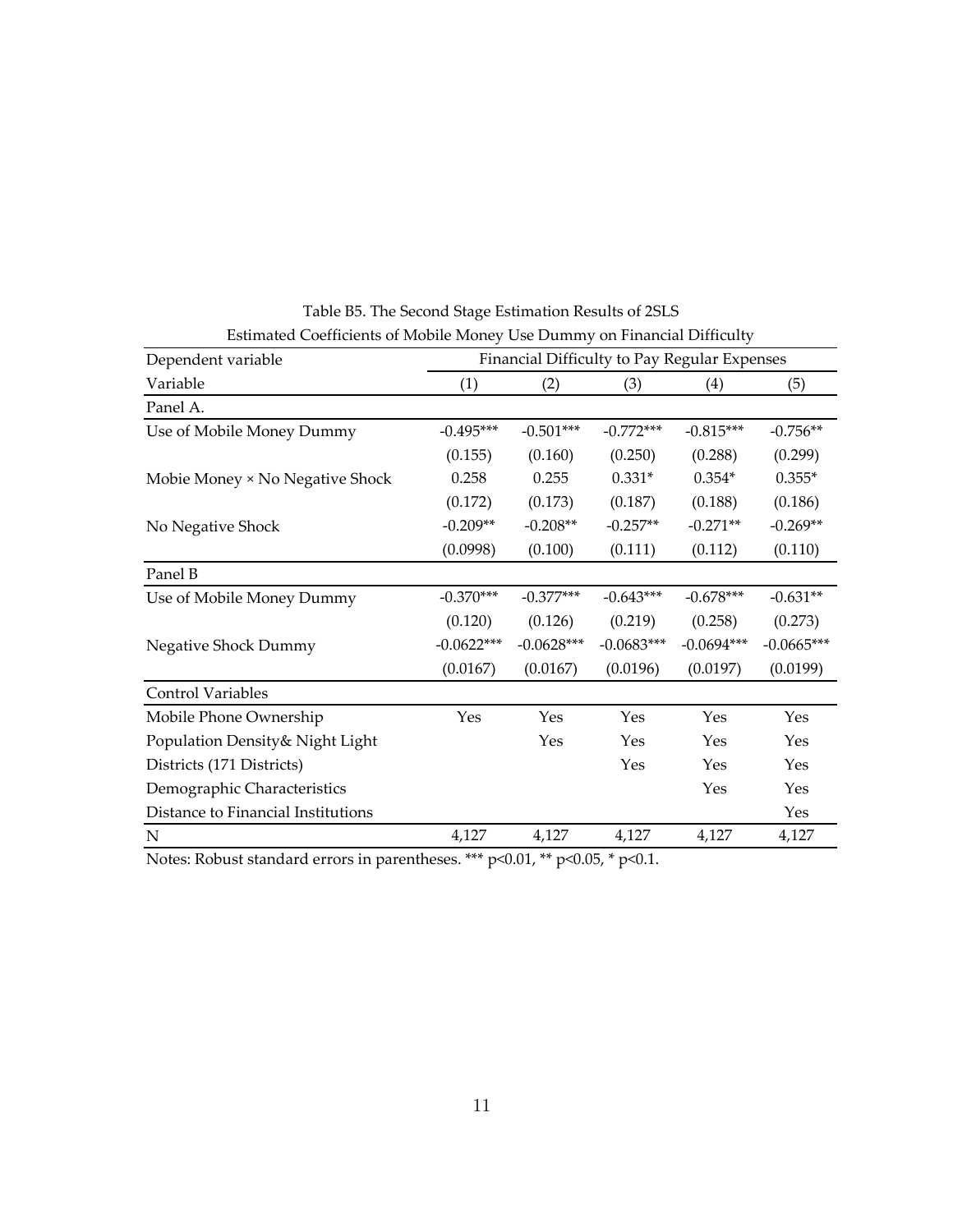#### S5.2 Endogeneity of Mobile Phone Ownership

In equation (1), we include the mobile phone ownership dummy as a control variable in  $x_i$ . Although the inclusion of this dummy follows the literature (Jack & Suri, 2014; Munyegera & Matsumoto, 2016), it could bias the estimate of  $\beta_1$  because mobile phone ownership is the outcome variable and controlling for it introduces bias when estimating the causal effect (Angrist & Pischke, 2008). To observe how this occurs, assume that mobile phone ownership is a negative function of our instrumental variable, distance to the areas covered by multiple mobile networks, and a positive function of unobserved characteristics  $z_{1i}$ . Assume that  $z_{1i}$  is a variable such as unobserved income and familiarity with technology, which is positively correlated with financial activity. When the distance decreases, the probability of using mobile money increases. However, it also positively affects the probability of mobile phone ownership. Thus, a decrease in the instrumental variable (distance) while controlling for mobile phone ownership implies that  $z_{1i}$  must decrease and that financial behavior decreases because of the fall in  $z_{1i}$ . Thus, the 2SLS estimation while controlling for mobile phone ownership (without the instrumental variable of mobile phone ownership) will downward bias the estimate of  $\beta_1$ , even if we were to use the instrumental variable for mobile money use. On the other hand, if we were to exclude mobile phone ownership from the 2SLS estimation as a control variable in  $x_i$ , the coefficient of the mobile money use dummy would capture not only the effect of mobile money use but also the effect of mobile phone ownership since the instrumental variable (mobile network coverage dummy) is also correlated with mobile phone ownership.<sup>1</sup> To address this problem, we run the  $2SLS$ estimation without the mobile phone ownership dummy as one of the control variables and examine how the estimated coefficient of the use of mobile money is sensitive to the inclusion of the mobile phone ownership dummy. Column (1) in Tables C1–C5 shows that the estimated coefficient of mobile money use in the 2SLS estimation does not change without the mobile phone ownership dummy. This implies that the bias induced by including the mobile phone ownership dummy is unlikely to be serious.<sup>2</sup>

<sup>&</sup>lt;sup>1</sup>One way to solve this problem is to find another instrumental variable correlated with mobile phone ownership but not with financial behavior. However, finding another instrument is difficult.

<sup>&</sup>lt;sup>2</sup>Another possible reason behind the similarity between the 2SLS estimates of  $\beta_1$  with and without the mobile phone ownership dummy is that  $z_{1i}$  is actually negatively correlated with financial behavior. The assumption of a positive correlation between  $z_{1i}$  and financial behavior is not testable since we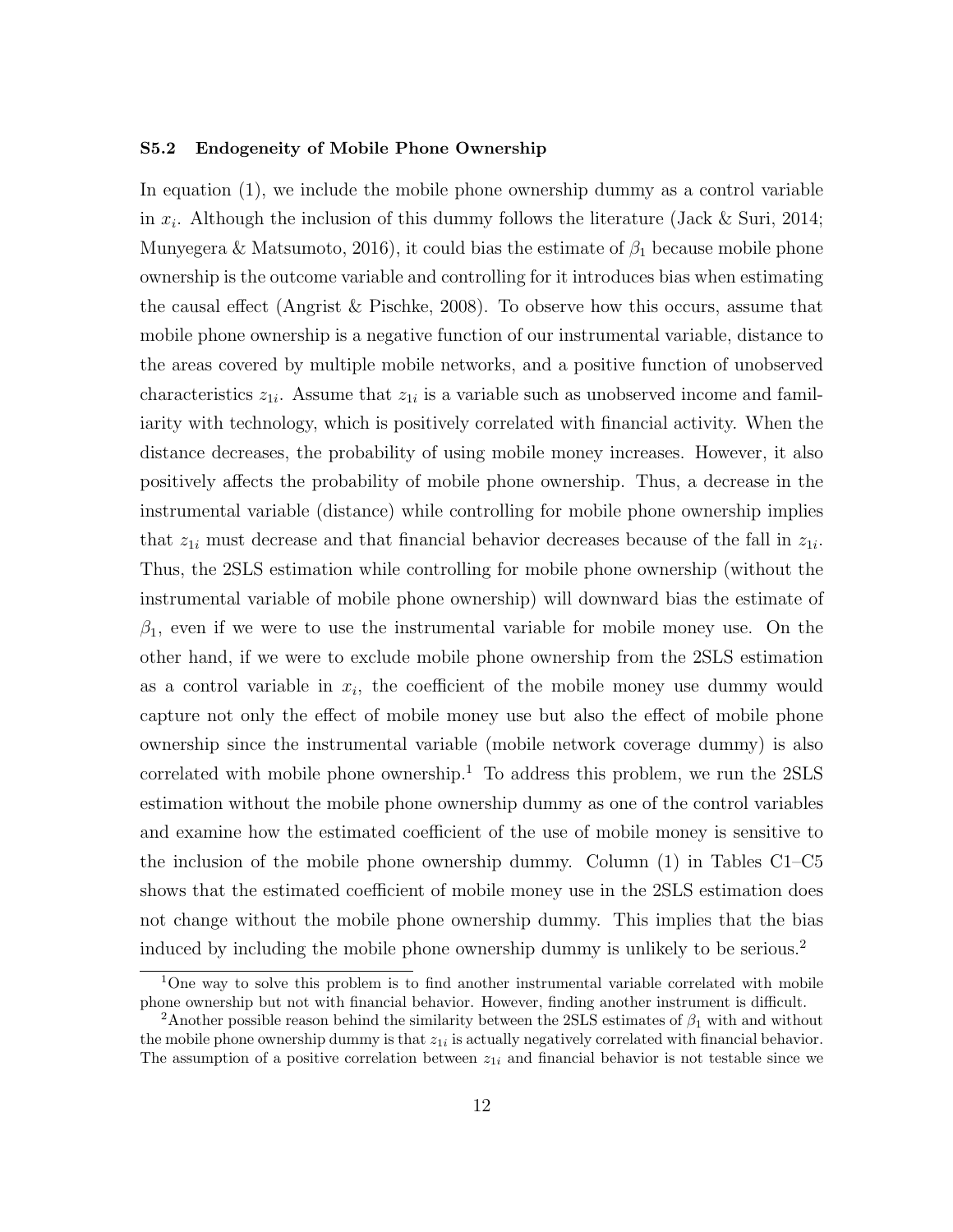#### S5.3 Controlling for Income

In Section 5, we included the negative shock dummy to examine the different effects of the use of mobile money. In that analysis, we did not include income as a control variable for two reasons. First, income is the outcome variable if a household that receives remittances through mobile money invested in productive assets and grew its income. Including the outcome variable would thus cause the same problem as including the mobile phone ownership dummy, as discussed in the above subsection. Second, information on income includes information on the negative shock. Thus, the estimated coefficient of the negative shock dummy while controlling for income would bias the estimated coefficients of the negative shock dummy downward.

On the other hand, one might argue that the instrumental variable is correlated with income, and thus not including income in the control variables might bias our estimates. In this case, the effect of the use of mobile money could include the effect of income, and the estimated coefficient would be upwardly biased.

Column (2) in Tables C1–C5 shows the estimated coefficients when we control for income. We find that controlling for the effect of income does not affect the estimated coefficient. This suggests that the bias caused by excluding income from the control variables is not serious.

### S5.4 Controlling for Time Distance to Financial Institutions

In Section 4, we included as a control variable the physical distance to several financial institutions such as commercial banks, community banks, and microfinance institutions. Such time distance depends on the ownership of transportation equipment (e.g., bicycle, motorcycle, and car), which is the outcome variable. A household that receives a substantial amount of remittances might purchase a motorcycle. Owing to this endogeneity, we use the physical distance as a control variable. To examine the sensitivity of our analysis by controlling for the time distance, we re-run the regression

cannot observe  $z_{1i}$ . However, we can still check whether the observable variables that affect mobile phone ownership positively are correlated with financial behavior following Altonji et al. (2005). When we regress saving or borrowing and mobile phone ownership on the education of respondents and the wage earner dummy, we find that those variables are positively correlated with both mobile phone ownership and financial behavior (saving and borrowing).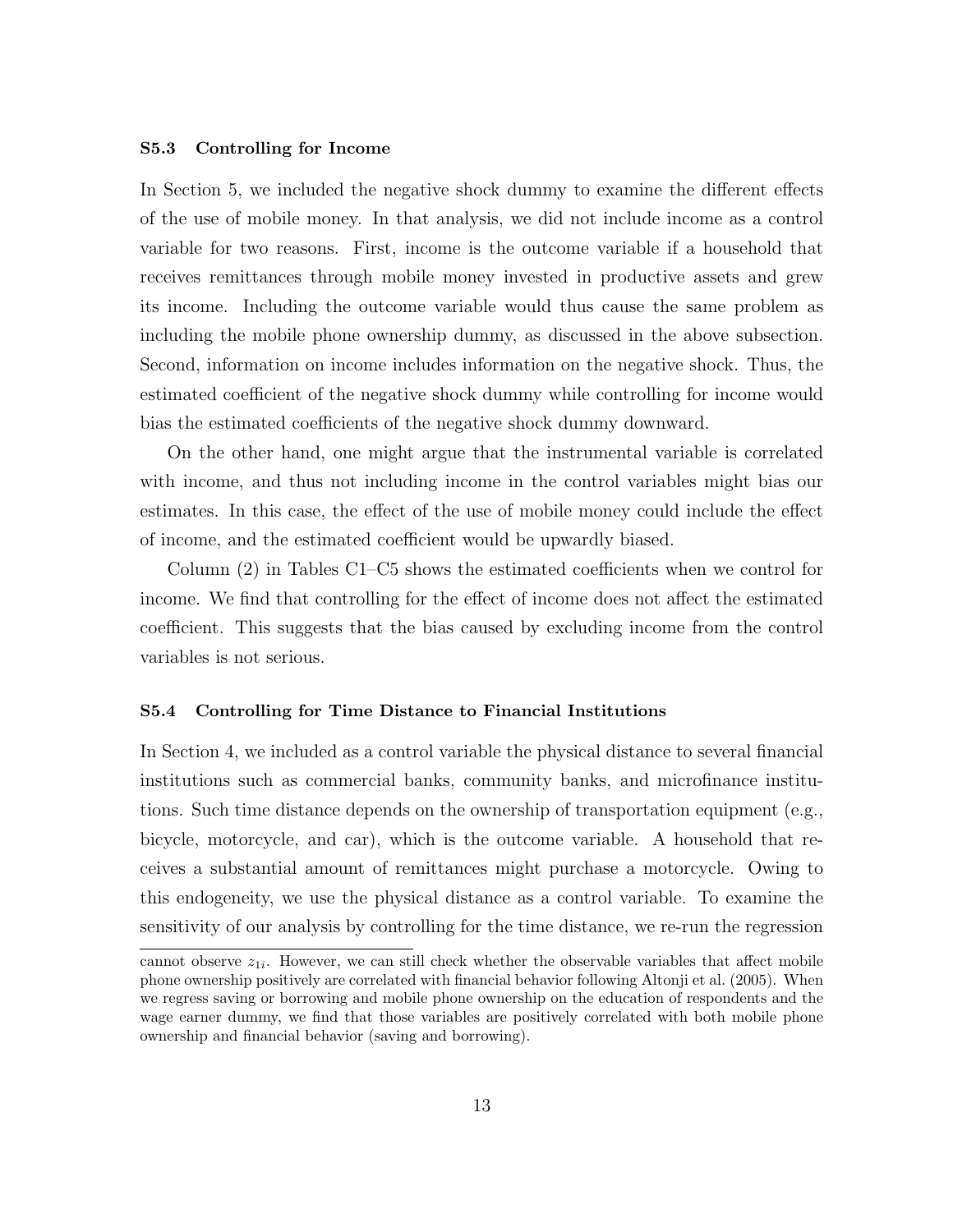by controlling for the time distance instead of the physical distance. To do so, we include the ownership of transportation equipment interacted with the physical distance as the control variables. Column (3) in Tables C1–C5 show the estimation results when transportation equipment and the interaction term with physical distance are included as control variables. We find that the estimated coefficients and standard errors are similar to those in Section 4.

#### S5.5 Using Different Subsamples

In Section 5, we used households whose distance to the areas covered by multiple mobile networks is less than or equal to 10 km because of the clear first-stage relationship and relatively large sample of this group. One might ask whether our estimates are sensitive to sample selection. In Column (4) of each table in Section S4.2, we use, as the sample, the households whose distance to the areas covered by multiple mobile networks is less than or equal to 7.5 km. The estimated coefficients and standard errors are similar to those obtained in Section 5. In Column (5), we use, as the sample, the households whose distance to the areas covered by multiple mobile networks is less than or equal to 15 km. Again, our estimated coefficients are similar to those obtained in Section 5. This suggests that as long as we choose the distance to the areas covered by multiple mobile networks as small as possible, the households selected are similar and our estimated coefficients change little.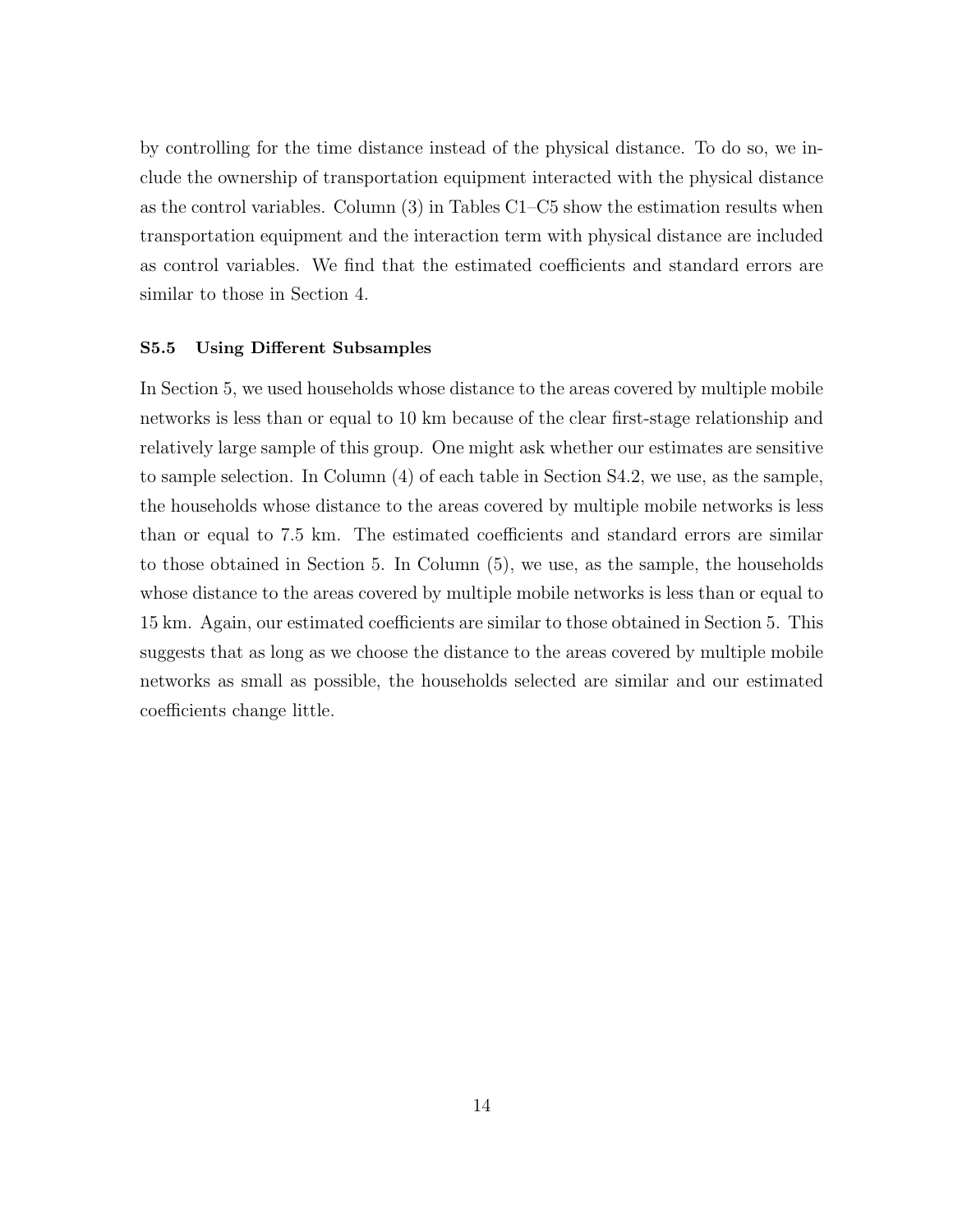|                            |                           | $\mathbf \sigma$  |               |                     |               |  |  |
|----------------------------|---------------------------|-------------------|---------------|---------------------|---------------|--|--|
| Endogenous Variable        | Use of Mobile Money Dummy |                   |               |                     |               |  |  |
|                            | $\left( 1\right)$         | $\left( 2\right)$ | (3)           | $\scriptstyle{(4)}$ | (5)           |  |  |
| Distance from Network Area | $-0.00929***$             | $-0.00900$ ***    | $-0.00912***$ | $-0.00896***$       | $-0.00885***$ |  |  |
|                            | (0.00217)                 | (0.00185)         | (0.00186)     | (0.00212)           | (0.00158)     |  |  |
| R-squared                  | 0.387                     | 0.361             | 0.356         | 0.356               | 0.362         |  |  |
| Kleibergen-Paap Rank Wald  | 18.29                     | 23.62             | 25.92         | 17.82               | 31.41         |  |  |
| Specifcation               |                           |                   |               |                     |               |  |  |
| Not Control Mobile Phone   | Yes                       |                   |               |                     |               |  |  |
| Ownership                  |                           |                   |               |                     |               |  |  |
| Control Income             |                           | Yes               |               |                     |               |  |  |
| Transportation equipment   |                           |                   | Yes           |                     |               |  |  |
| Distance  ≤ 7.5km          |                           |                   |               | Yes                 |               |  |  |
| Distance   ≤15km           |                           |                   |               |                     | Yes           |  |  |
| N                          | 4,127                     | 4,127             | 4,127         | 3,867               | 4,236         |  |  |

Table C1. First-Stage Estimation Results of 2SLS

Notes: Robust standard errors in parentheses. Column (1)-(5) use the specificaiotn of column (5) in Table 4 except the specification described above. Column (1) in the above table include all control variables in Table 4 except mobile phone owership dummy. Coloum (2) include all control variable in column (5) of Table 4 and income as control variables. Column (3) in the above table includes the tranportation equipment (bicycle, motorcycle and car) ownership dummy and their interaction with the phyiscial distance to financial instituions in addtion to all control variables used in column (5) of Table 4. Column (4) in the above table uses as the sample the housheolds whose shortest distance to the areas with multiple mobile network areas is less than or equal to 7.5km. Column (5) uses as the sample the households whose shortest distance to the areas with multiple mobile networks is less than or equal to 15 km. \*\*\* p<0.01, \*\* p<0.05, \* p<0.1.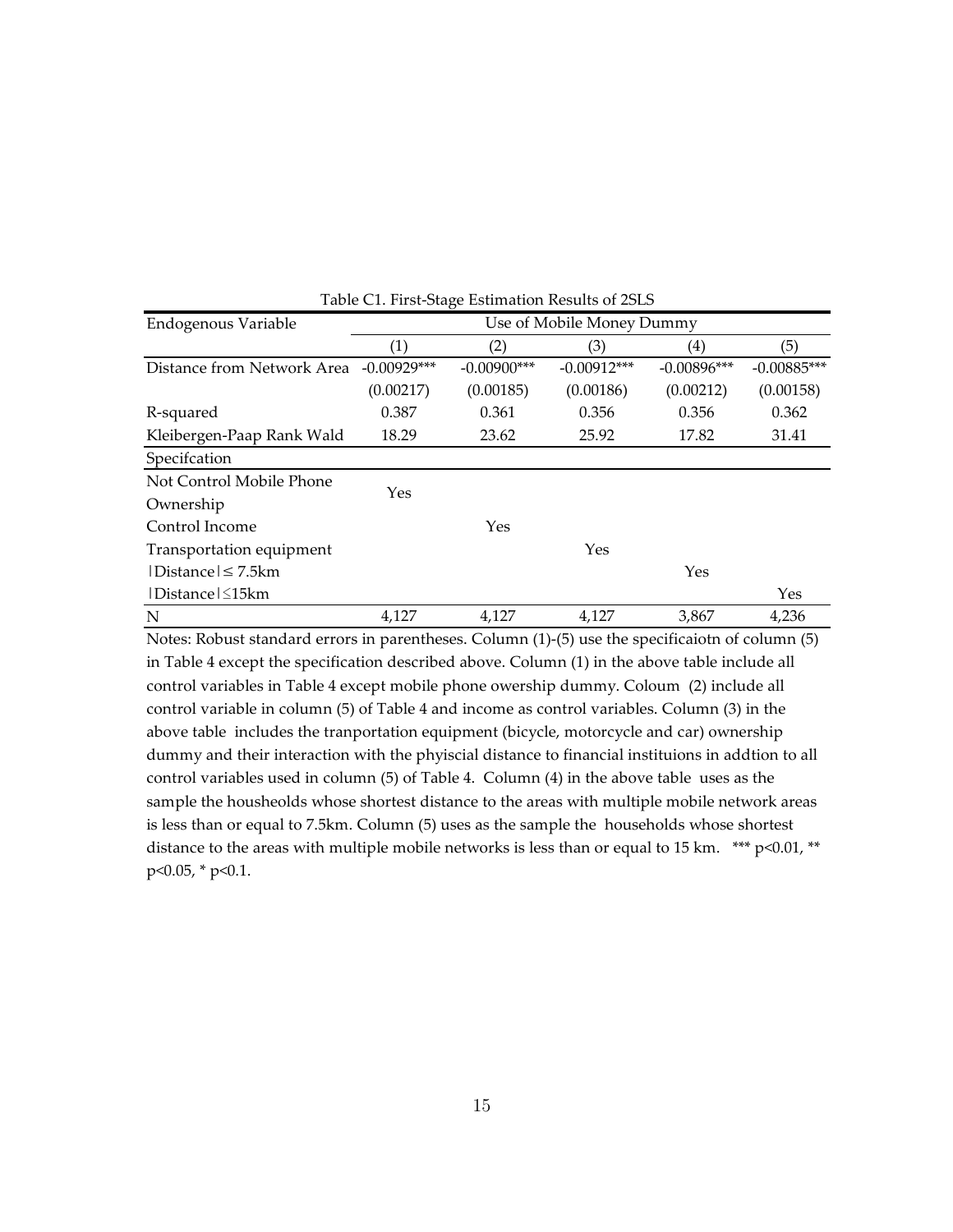| Dependent variable           |             |             | <b>Borrowing Dummy</b> |            |            |
|------------------------------|-------------|-------------|------------------------|------------|------------|
|                              | (1)         | (2)         | (3)                    | (4)        | (5)        |
| Panel A                      |             |             |                        |            |            |
| Use of Mobile Money Dummy    | $-0.0865$   | 0.00216     | $-0.0460$              | $-0.181$   | 0.0138     |
|                              | (0.276)     | (0.246)     | (0.245)                | (0.290)    | (0.214)    |
| R-squared                    | 0.032       | 0.051       | 0.040                  | 0.000      | 0.052      |
| Kleibergen-Paap Rank Wald    | 18.29       | 23.62       | 23.94                  | 17.82      | 31.41      |
| Panel B                      |             |             |                        |            |            |
| Use of Mobile Money Dummy    | $-0.112$    | $-0.0417$   | $-0.0744$              | $-0.213$   | $-0.00508$ |
|                              | (0.272)     | (0.245)     | (0.202)                | (0.289)    | (0.212)    |
| Negative shock dummy         | $0.190***$  | $0.183***$  | $0.186***$             | $0.192***$ | $0.181***$ |
|                              | (0.0205)    | (0.0198)    | (0.0186)               | (0.0218)   | (0.0185)   |
| R-squared                    | 0.055       | 0.071       | 0.062                  | 0.019      | 0.077      |
| Kleibergen-Paap Rank Wald    | 18.11       | 23.14       | 33.98                  | 17.58      | 31.14      |
| Panel C                      |             |             |                        |            |            |
| Use of Mobile Money Dummy    | 0.294       | 0.222       | 0.170                  | 0.0276     | 0.224      |
|                              | (0.282)     | (0.254)     | (0.251)                | (0.306)    | (0.237)    |
| Mobie Money × Negative Shock | $-0.627***$ | $-0.510***$ | $-0.508***$            | $-0.409*$  | $-0.350**$ |
|                              | (0.194)     | (0.188)     | (0.191)                | (0.240)    | (0.162)    |
| Negative Shock               | $0.547***$  | $0.474***$  | $0.476***$             | $0.422***$ | $0.376***$ |
|                              | (0.115)     | (0.111)     | (0.113)                | (0.139)    | (0.0932)   |
| R-squared                    | $-0.031$    | 0.000       | $-0.015$               | $-0.025$   | 0.049      |
| Kleibergen-Paap Rank Wald    | 9.107       | 10.66       | 10.62                  | 8.683      | 15.64      |
| Specifications               |             |             |                        |            |            |
| Not Control Mobile Phone     | Yes         |             |                        |            |            |
| Ownership                    |             |             |                        |            |            |
| Control Income               |             | Yes         |                        |            |            |
| Transportation equipment     |             |             | Yes                    |            |            |
| $ Distance  \leq 7.5km$      |             |             |                        | Yes        |            |
| Distance ≤15km               |             |             |                        |            | Yes        |
| $\mathbf N$                  | 4,127       | 4,127       | 4,127                  | 3,867      | 4,236      |

Estimated Coefficients of Mobile Money Use Dummy on Borrowing Table C2. The Estimation Results of 2SLS

Notes: Robust standard errors in parentheses. This table is the robustness check of column (5) of Table 5 in section 5. Notes in Table C1 apply. \*\*\* p<0.01, \*\* p<0.05, \* p<0.1.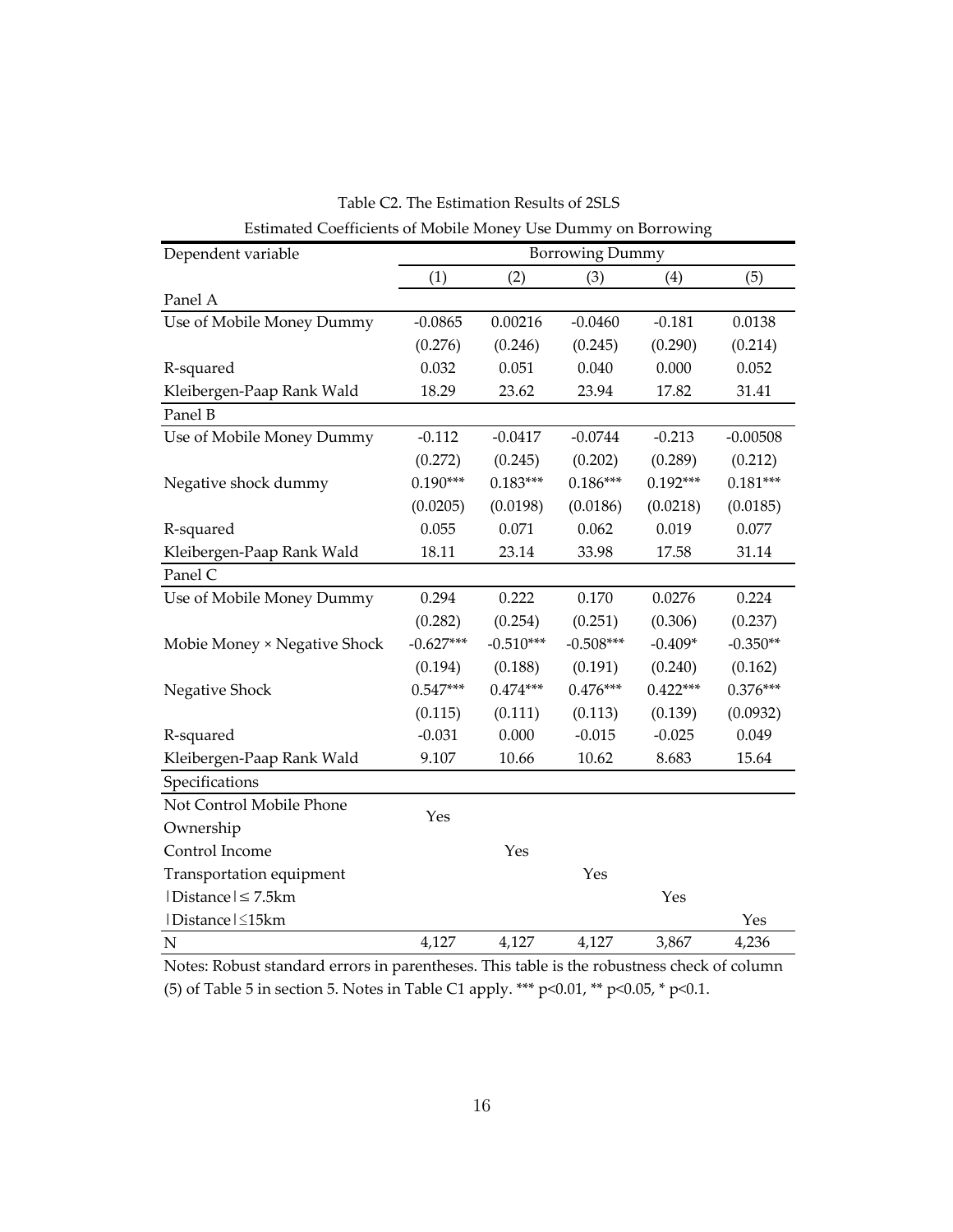| Panel A                            |                             |            |            |            |            |  |  |
|------------------------------------|-----------------------------|------------|------------|------------|------------|--|--|
| Dependent variable                 | Receipt of Remittance Dummy |            |            |            |            |  |  |
|                                    | (1)                         | (2)        | (3)        | (4)        | (5)        |  |  |
| Use of Mobile Money Dummy          | $0.843***$                  | $0.746***$ | $0.744***$ | $0.705***$ | $0.918***$ |  |  |
|                                    | (0.233)                     | (0.211)    | (0.186)    | (0.259)    | (0.204)    |  |  |
| Mobie Money × Negative Shock       | $-0.0579$                   | $-0.150$   | $-0.0328$  | 0.0645     | $-0.178$   |  |  |
|                                    | (0.168)                     | (0.160)    | (0.165)    | (0.203)    | (0.141)    |  |  |
| Negative Shock                     | 0.0557                      | 0.117      | 0.0429     | $-0.00503$ | 0.128      |  |  |
|                                    | (0.0997)                    | (0.0944)   | (0.0979)   | (0.117)    | (0.0809)   |  |  |
| <b>Control Variables</b>           |                             |            |            |            |            |  |  |
| Not Control Mobile Phone Ownership | Yes                         |            |            |            |            |  |  |
| Control Income                     |                             | Yes        |            |            |            |  |  |
| Transportation equipment           |                             |            | Yes        |            |            |  |  |
| $ Distance  \leq 7.5km$            |                             |            |            | Yes        |            |  |  |
| $ Distance  \leq 15km$             |                             |            |            |            | Yes        |  |  |
| R-squared                          | 0.188                       | 0.244      | 0.244      | 0.217      | 0.193      |  |  |
| Kleibergen-Paap Rank Wald          | 9.107                       | 10.66      | 10.62      | 8.683      | 15.64      |  |  |
| N                                  | 4,127                       | 4,127      | 4,127      | 3,867      | 4,236      |  |  |

# Receipt of Remittance Table C3. The Second Stage Estimation Results of 2SLS stimated Coefficients of Mobile Money Use, Negative Shock and Their Interaction on

Notes: Robust standard errors in parentheses. This table is the robustness check of column (5) of Table 7 in section 5. Notes in Table C1 apply. \*\*\* p<0.01, \*\* p<0.05, \* p<0.1.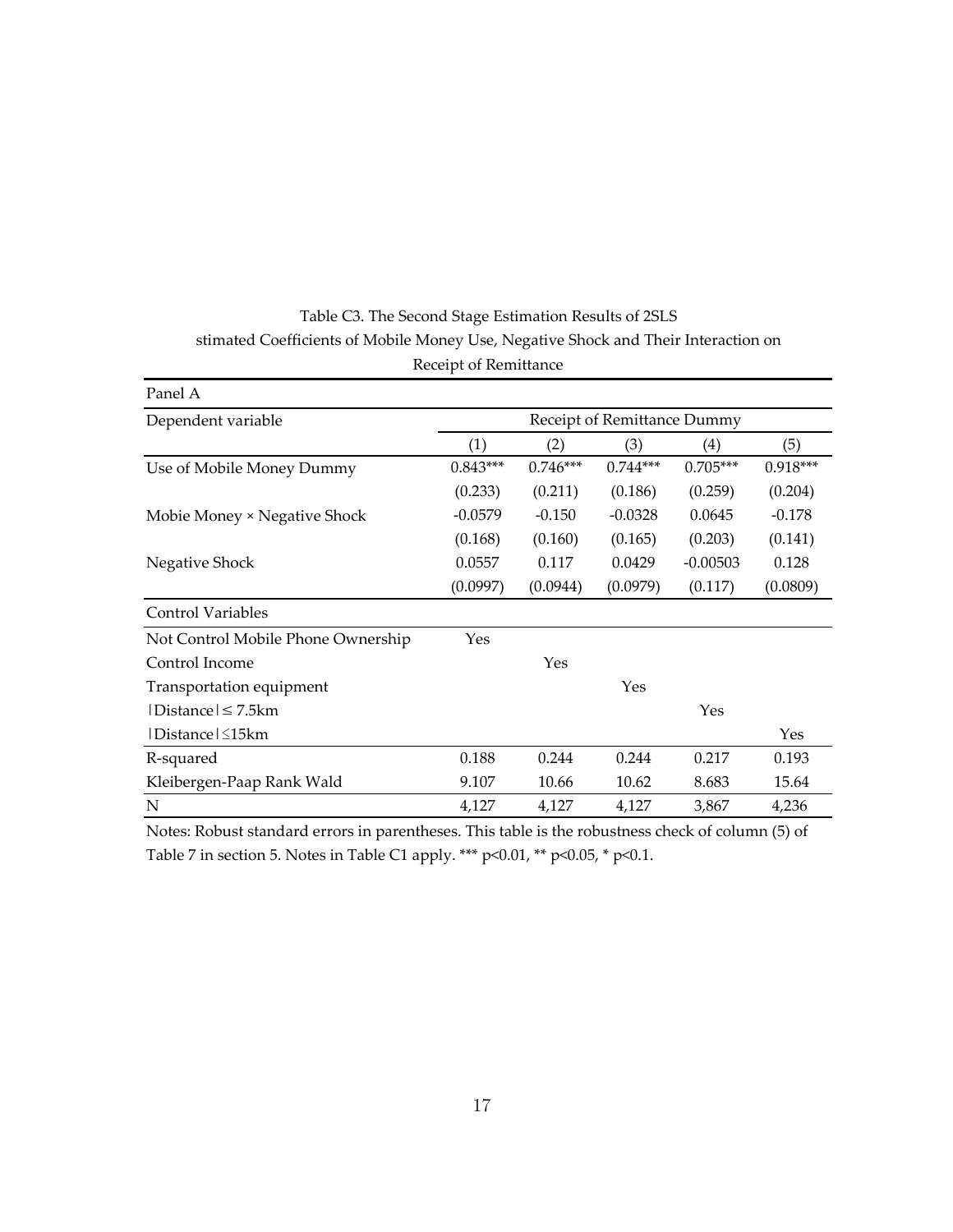| Estimated Coefficients of Mobile Money Use Dummy on Varioius Saving Methods |                                            |            |                                |                                               |            |
|-----------------------------------------------------------------------------|--------------------------------------------|------------|--------------------------------|-----------------------------------------------|------------|
|                                                                             |                                            |            | Dependent variable             |                                               |            |
|                                                                             | (1)                                        | (2)        | (3)                            | (4)                                           | (5)        |
| Panel A.                                                                    |                                            |            |                                |                                               |            |
|                                                                             |                                            |            | Less Liquid Saving             |                                               |            |
| Use of Mobile Money Dummy                                                   | $-0.454**$                                 | $-0.359**$ | $-0.396**$                     | $-0.377*$                                     | $-0.315**$ |
|                                                                             | (0.206)                                    | (0.175)    | (0.175)                        | (0.196)                                       | (0.149)    |
| Panel B.                                                                    |                                            |            |                                |                                               |            |
|                                                                             |                                            |            | Saving in Cash                 |                                               |            |
| Use of Mobile Money Dummy                                                   | $-0.0633$                                  | $-0.0145$  | $-0.0475$                      | $-0.0130$                                     | $-0.0937$  |
|                                                                             | (0.226)                                    | (0.207)    | (0.204)                        | (0.240)                                       | (0.180)    |
| Panel C.                                                                    |                                            |            |                                |                                               |            |
|                                                                             |                                            |            | Saving in Mobile Money Account |                                               |            |
| Use of Mobile Money Dummy                                                   | $0.592***$                                 | $0.604***$ | $0.618***$                     | $0.661***$                                    | $0.485***$ |
|                                                                             | (0.204)                                    | (0.193)    | (0.192)                        | (0.227)                                       | (0.153)    |
| Panel D.                                                                    |                                            |            |                                |                                               |            |
|                                                                             | Saving in Saving Groups with MM Technology |            |                                |                                               |            |
| Use of Mobile Money Dummy                                                   | $0.229**$                                  | $0.214**$  | $0.220**$                      | $0.208*$                                      | 0.132      |
|                                                                             | (0.109)                                    | (0.102)    | (0.102)                        | (0.118)                                       | (0.0845)   |
| Panel E.                                                                    |                                            |            |                                |                                               |            |
|                                                                             |                                            |            |                                | Saving in Saving Groups without MM Technology |            |
| Use of Mobile Money Dummy                                                   | 0.141                                      | 0.0982     | 0.0792                         | 0.0997                                        | 0.184      |
|                                                                             | (0.185)                                    | (0.173)    | (0.171)                        | (0.197)                                       | (0.145)    |
| Panel F.                                                                    |                                            |            |                                |                                               |            |
|                                                                             |                                            |            | Saving at least in one method  |                                               |            |
| Use of Mobile Money Dummy                                                   | 0.213                                      | 0.355      | 0.326                          | 0.276                                         | 0.195      |
|                                                                             | (0.260)                                    | (0.243)    | (0.240)                        | (0.280)                                       | (0.209)    |
| <b>Control Variables</b>                                                    |                                            |            |                                |                                               |            |
| Negative Shock Dummy                                                        | Yes                                        | Yes        | Yes                            | Yes                                           | Yes        |
| Not Control Mobile Phone Ownership                                          | Yes                                        |            |                                |                                               |            |
| Control Income                                                              |                                            | Yes        |                                |                                               |            |
| Transportation equipment                                                    |                                            |            | Yes                            |                                               |            |
| Distance   ≤ 7.5km                                                          |                                            |            |                                | Yes                                           |            |
| Distance ≤15km                                                              |                                            |            |                                |                                               | Yes        |
| Kleibergen-Paap Rank Wald                                                   | 75.08                                      | 68.71      | 26.21                          | 18.11                                         | 20.66      |
| N                                                                           | 4,127                                      | 4,127      | 4,127                          | 3,867                                         | 4,236      |

Table C4. The Second Stage Estimation Results of 2SLS

Notes: Robust standard errors in parentheses. This table is the robustness check of column (5) of Table 8 in section 5. Notes in Table C1 apply. \*\*\* p<0.01, \*\* p<0.05, \* p<0.1.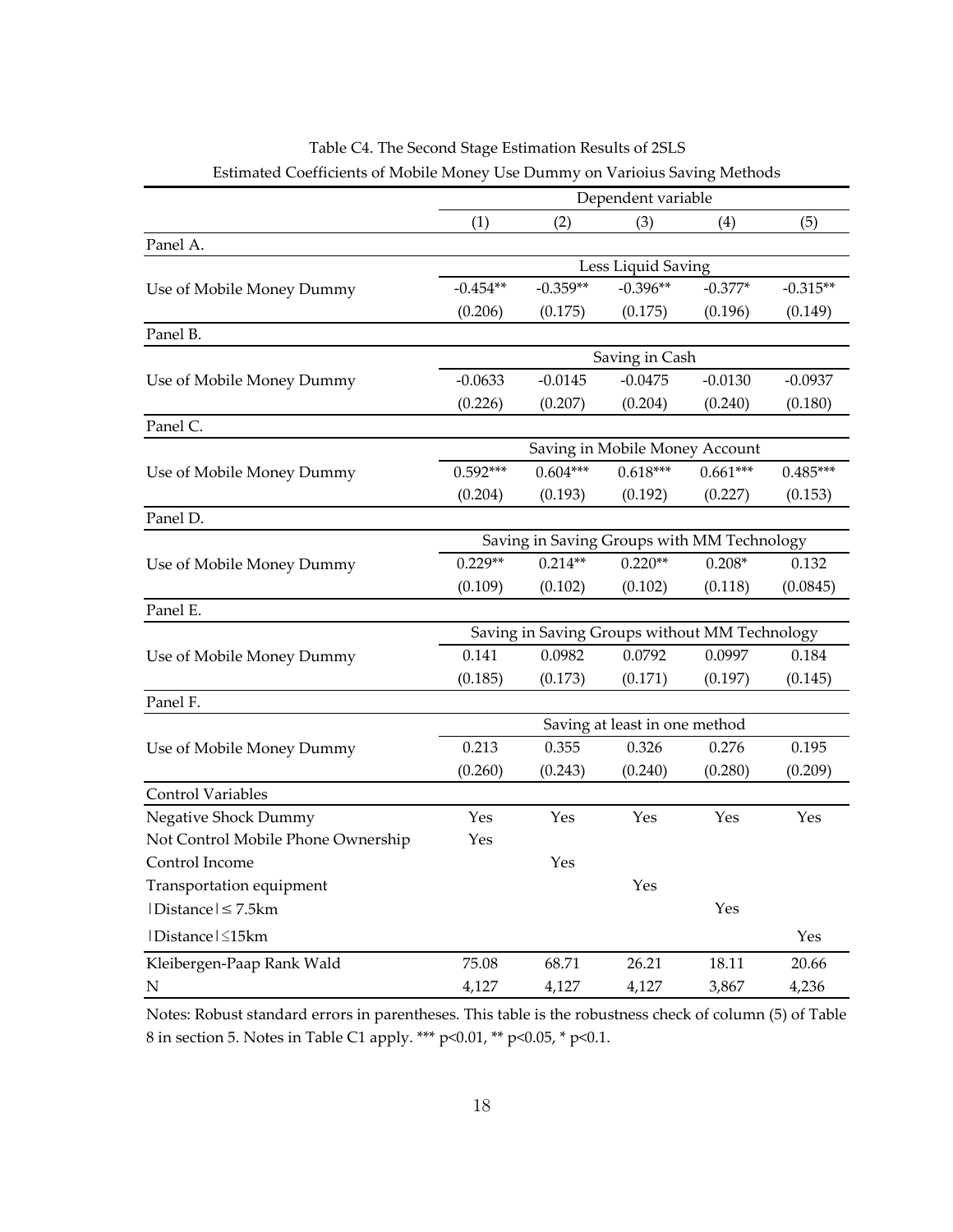| Dependent variable                 |              |              | Financial Difficulty to Pay Regular Expenses |              |              |
|------------------------------------|--------------|--------------|----------------------------------------------|--------------|--------------|
| Variable                           | (1)          | (2)          | (3)                                          | (4)          | (5)          |
| Panel A.                           |              |              |                                              |              |              |
| Use of Mobile Money Dummy          | $-0.756**$   | $-0.617**$   | $-0.627**$                                   | $-0.595**$   | $-0.371*$    |
|                                    | (0.299)      | (0.266)      | (0.266)                                      | (0.288)      | (0.202)      |
| Mobie Money × No Negative Shock    | $0.355*$     | 0.278        | 0.278                                        | $0.373*$     | 0.106        |
|                                    | (0.186)      | (0.176)      | (0.178)                                      | (0.214)      | (0.145)      |
| No Negative Shock                  | $-0.269**$   | $-0.222**$   | $-0.221**$                                   | $-0.273**$   | $-0.115$     |
|                                    | (0.110)      | (0.104)      | (0.105)                                      | (0.123)      | (0.0829)     |
| Panel B                            |              |              |                                              |              |              |
| Use of Mobile Money Dummy          | $-0.631**$   | $-0.483**$   | $-0.489**$                                   | $-0.441*$    | $-0.335*$    |
|                                    | (0.273)      | (0.232)      | (0.229)                                      | (0.259)      | (0.192)      |
| Negative Shock Dummy               | $-0.0665***$ | $-0.0631***$ | $-0.0619***$                                 | $-0.0629***$ | $-0.0554***$ |
|                                    | (0.0199)     | (0.0186)     | (0.0182)                                     | (0.0195)     | (0.0167)     |
| <b>Control Variables</b>           |              |              |                                              |              |              |
| Not Control Mobile Phone Ownership | Yes          |              |                                              |              |              |
| Control Income                     |              | Yes          |                                              |              |              |
| Transportation equipment           |              |              | Yes                                          |              |              |
| $ Distance  \leq 7.5km$            |              |              |                                              | Yes          |              |
| Distance   ≤15km                   |              |              |                                              |              | Yes          |
| $\mathbf N$                        | 4,127        | 4,127        | 4,127                                        | 3,867        | 4,236        |

Table C5. The Second Stage Estimation Results of 2SLS Estimated Coefficients of Mobile Money Use Dummy on Financial Difficulty

Notes: Robust standard errors in parentheses. This table is the robustness check of column (5) of Table 9 in section 5. Notes in Table C1 apply. \*\*\* p<0.01, \*\* p<0.05, \* p<0.1.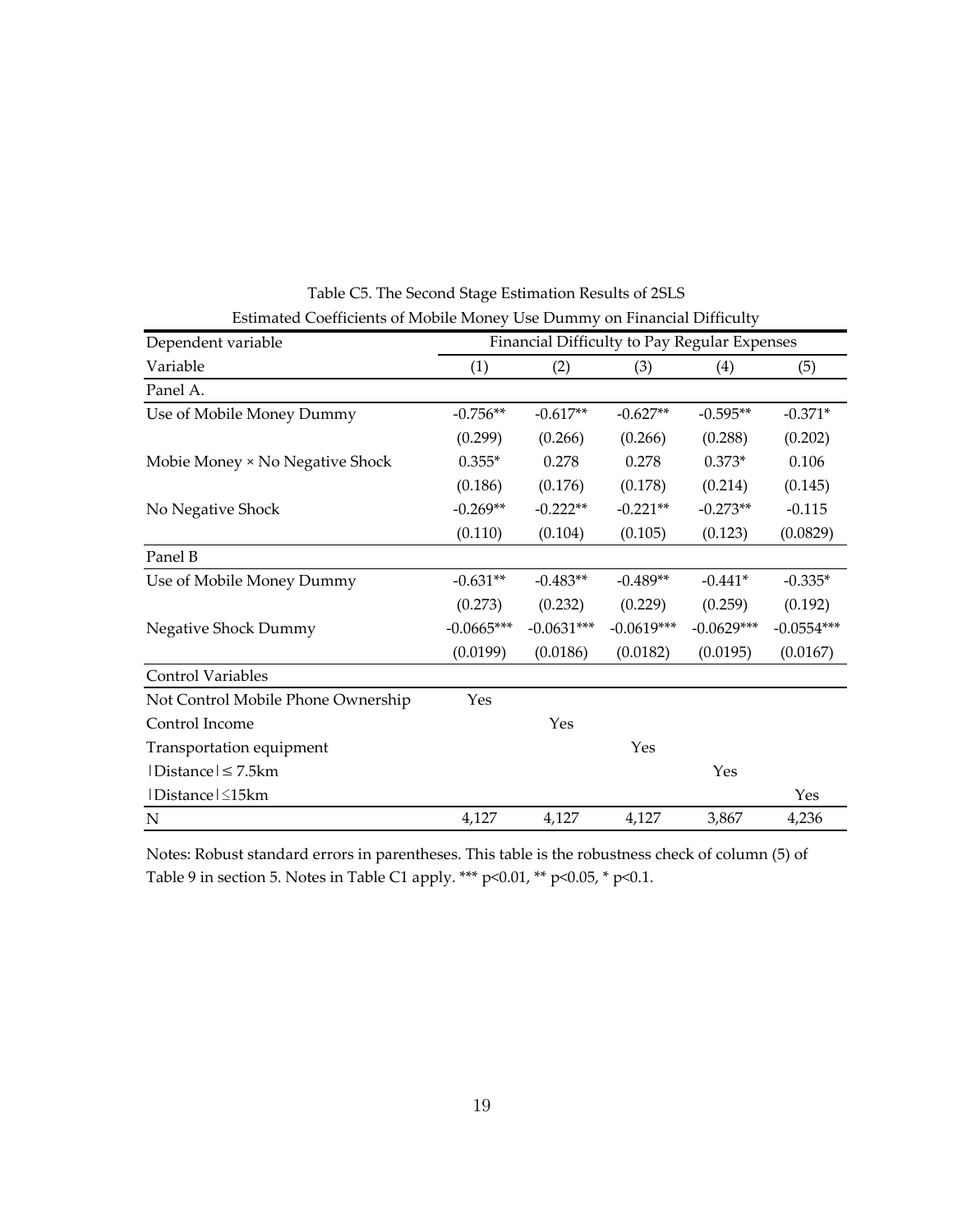#### S5.6 Controlling for Social Networks and Community

Recently, several studies have pointed out the importance of social networks when adopting mobile money (Okello Candiya Bongomin et al., 2018; Okello Candiya Bongomin & Munene, 2021). Given such studies, one might have another concern for our estimation results: the shortest distance to the border of the areas covered by multiple mobile networks might be correlated with some of the characteristics of communities. More specifically, communities in which people have a strong tendency to help each other might be correlated with the shortest distance to the border of the areas with multiple mobile networks. If so, our 2SLS estimates measure not only the effect of the use of mobile money but also the effect of such communities. To examine such a possibility, we first construct a variable that measures the degree to which people in communities help each other. Then, we include this constructed index as an additional control variable in the regression.<sup>3</sup> Table D1 in Appendix D shows our 2SLS estimation results when we include the community index as an additional control variable. The estimated coefficient of the interaction term of the use of mobile money and adverse shock dummy changes from 0.50 to 0.49 when we include the community index. Thus, the estimated coefficient of the interaction term of the negative shock and mobile money dummy is virtually the same, even when controlling for the tendency of each community to help its members. Thus, it is improbable that the effect of community characteristics drives our results.

<sup>&</sup>lt;sup>3</sup>The questionnaire of the FinScope dataset asked for agree/disagree responses to the following three statements: "You have people in the community that you can turn to for help if you need to"; "People in your community have a strong sense of involvement in the community"; and "People in your community rely on each other for support." We count the number of agrees for each respondent and standardize it so that the mean becomes zero and the standard deviation becomes one. We use this standardized value as the control variable.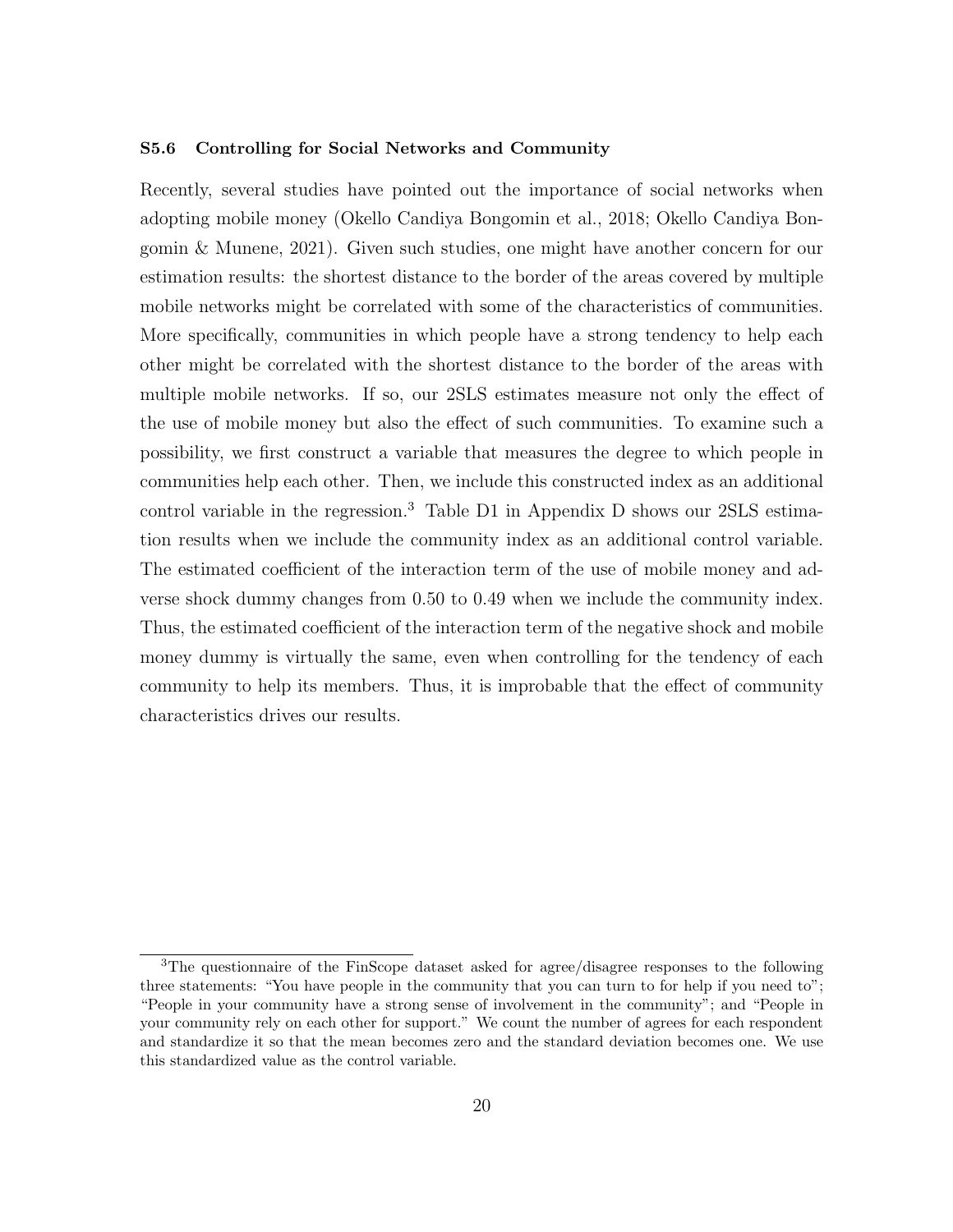| Dependent variable                 |             | <b>Borrowing Dummy</b> |             |            |             |  |
|------------------------------------|-------------|------------------------|-------------|------------|-------------|--|
|                                    | (1)         | (2)                    | (3)         | (4)        | (5)         |  |
| Use of mobile money dummy          | 0.0898      | 0.0680                 | 0.211       | 0.184      | 0.209       |  |
|                                    | (0.152)     | (0.157)                | (0.180)     | (0.214)    | (0.249)     |  |
| Mobile money × negative shock      | $-0.455**$  | $-0.457**$             | $-0.488***$ | $-0.477**$ | $-0.487***$ |  |
|                                    | (0.194)     | (0.195)                | (0.187)     | (0.186)    | (0.187)     |  |
| Negative shock                     | $0.465***$  | $0.466***$             | $0.469***$  | $0.458***$ | $0.462***$  |  |
|                                    | (0.114)     | (0.115)                | (0.110)     | (0.109)    | (0.111)     |  |
| Community mutual help              | $0.0265***$ | $0.0269***$            | $0.0268***$ | $0.0215**$ | $0.0212**$  |  |
|                                    | (0.00857)   | (0.00867)              | (0.00884)   | (0.00836)  | (0.00860)   |  |
| R-squared                          | $-0.043$    | $-0.052$               | $-0.015$    | 0.003      | 0.006       |  |
| Kleibergen-Paap Rank Wald          | 25.63       | 24.72                  | 21.19       | 15.53      | 11.05       |  |
| Control variables                  |             |                        |             |            |             |  |
| Mobile phone ownership             | Yes         | Yes                    | Yes         | Yes        | Yes         |  |
| Population density and night light |             | Yes                    | Yes         | Yes        | Yes         |  |
| Region (31 regions)                |             |                        | Yes         | Yes        | Yes         |  |
| Demographic characteristics        |             |                        |             | Yes        | Yes         |  |
| Distance to financial institutions |             |                        |             |            | Yes         |  |
| N                                  | 4,127       | 4,127                  | 4,127       | 4,127      | 4,127       |  |

Table D1. Estimation Results of the 2SLS Estimation

Estimated Coefficients of the Mobile Money Use Dummy on Borrowing by Including Community Mutual Help Index as an Additional Control Variable

Notes: Robust standard errors in parentheses. Notes in Table 3 apply. Community Mutal Help Index is a variable that measures the degree in which the community in which each respondent reside help each other. This variable is constructed so that the mean of this variable is zero and its standard deviation is one. \*\*\* p<0.01, \*\* p<0.05, \* p<0.1.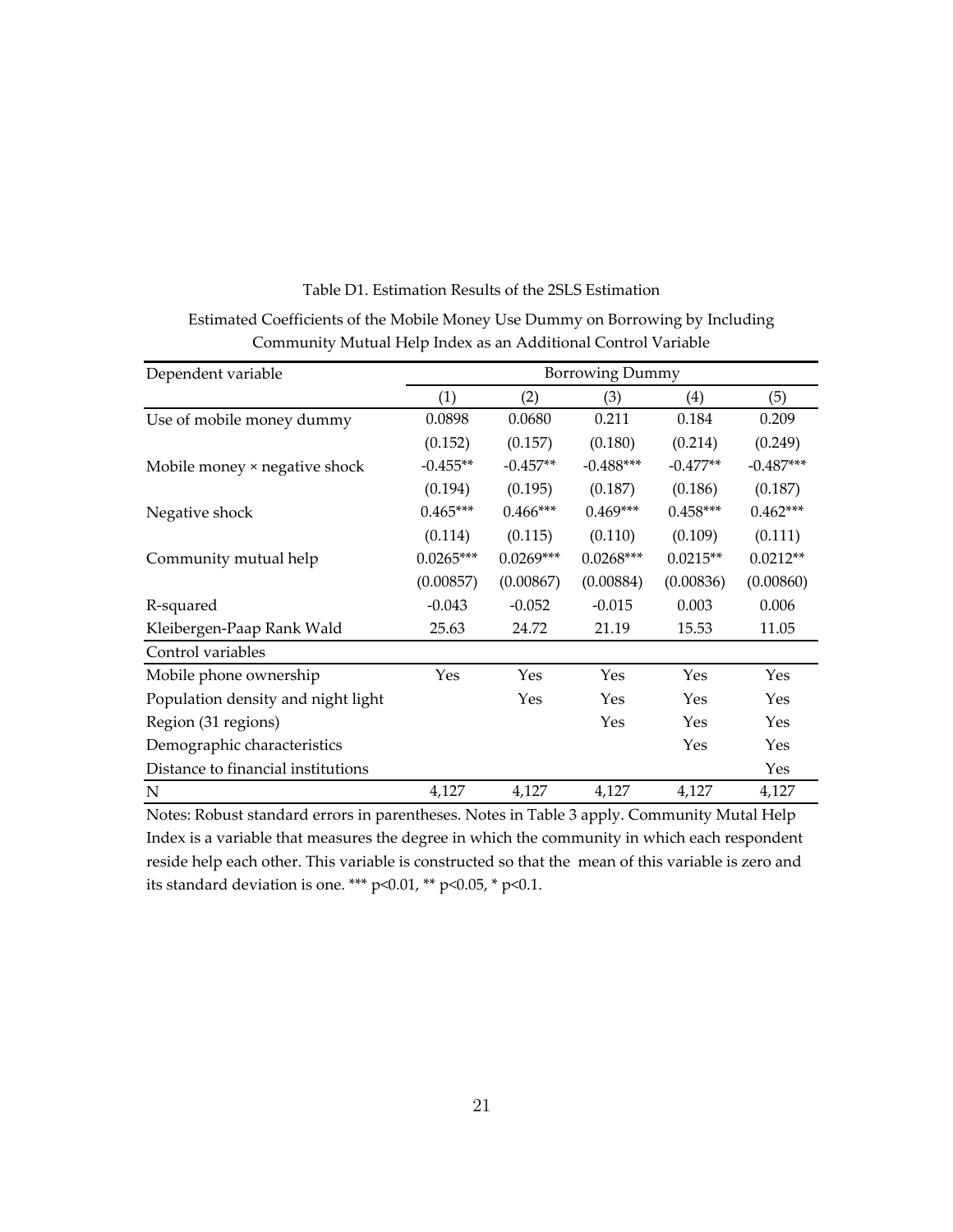#### S5.7 Effect of the Use of Mobile Money on the Payment Method

Although this study focuses on financial behavior, mobile money can affect the payment method used. For example, using a field experiment, Aker et al. (2016) analyze the effect of utilizing mobile money as the payment method of the welfare system on consumption behavior. In Table E1, we examine whether the use of mobile money increases its use as a payment method for a type of good or service. We find that mobile money is increasingly being used as a payment method for food and utilities.

| Money as a Payment Method for Different type of Goods and Services |          |           |            |          |           |
|--------------------------------------------------------------------|----------|-----------|------------|----------|-----------|
|                                                                    | (1)      | (2)       | (3)        | (4)      | (5)       |
|                                                                    |          | For       | For        |          |           |
| Category                                                           | For      | School    | Medical    | For      | For       |
|                                                                    | Food     | Fee       | Bill       | Rent     | Utility   |
| Mobile money                                                       | $0.271*$ | $-0.0156$ | $-0.00441$ | 0.0489   | $0.270**$ |
| Dummy                                                              | (0.145)  | (0.0544)  | (0.00450)  | (0.0379) | (0.134)   |
| R-squared                                                          | 0.162    | 0.011     | $-0.005$   | $-0.059$ | 0.133     |
| Kleibergen-Paap Rank Wald                                          | 24.01    | 24.01     | 24.01      | 24.01    | 24.01     |
| Control variables                                                  |          |           |            |          |           |
| Mobile phone ownership                                             | Yes      | Yes       | Yes        | Yes      | Yes       |
| Population density and night light                                 | Yes      | Yes       | Yes        | Yes      | Yes       |
| Region (31 regions)                                                | Yes      | Yes       | Yes        | Yes      | Yes       |
| Demographic characteristics                                        | Yes      | Yes       | Yes        | Yes      | Yes       |
| Distance to financial institutions                                 | Yes      | Yes       | Yes        | Yes      | Yes       |
| N                                                                  | 4,127    | 4,127     | 4,127      | 4,127    | 4,127     |

| Table E1. Estimation Results of the 2SLS Estimation                                     |
|-----------------------------------------------------------------------------------------|
| Estimated Coefficients of the Use of Mobile Money Dummy on Using Mobile                 |
| $M_{\odot}$ , , , Decomposed Multiple Compatible and the set of $C_{\odot}$ , , , , , , |

Notes: Robust standard errors in parentheses. Notes in Table 3 apply. For each column, the dependent variable is the use of mobile money as a payment method for the category of goods or services shown under the category raw. For example, in column (1), the depedent variable is the use of mobile money dummy as a payment method for food.  $***$  p<0.01, \*\* p<0.05, \* p<0.1.

### References

Altonji, J. G., Elder, T. E., & Taber, C. R. (2005). Selection on observed and unobserved variables: Assessing the effectiveness of catholic schools. Journal of political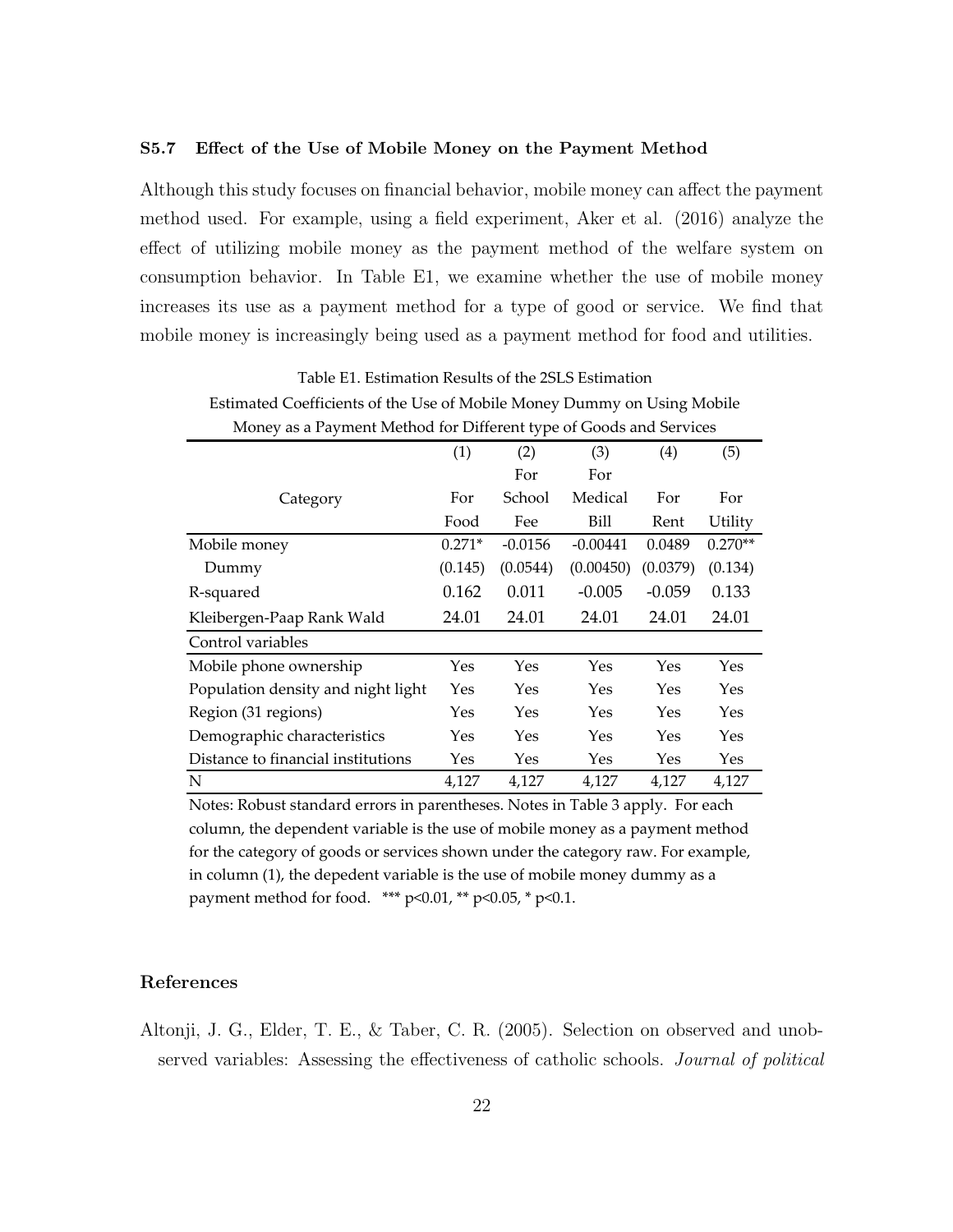Economy,  $113(1)$ ,  $151-184$ .

- Angrist, J. D. & Pischke, J.-S. (2008). Mostly harmless econometrics: An empiricist's companion. Princeton university press.
- Center for International Earth Science Information Network CIESIN Columbia University (2016). Gridded Population of the World, Version 4 (GPWv4): Population Count. Palisades, NY: NASA Socioeconomic Data and Applications Center (SEDAC).
- Di Castri, S. & Gidvani, L. (2014). Enabling mobile money policies in tanzania: A'test and learn'approach to enabling market-led digital financial services. Available at SSRN 2425340.
- Henderson, J. V., Storeygard, A., & Weil, D. N. (2012). Measuring economic growth from outer space. American economic review, 102(2), 994–1028.
- Jack, W. & Suri, T. (2014). Risk sharing and transactions costs: Evidence from kenya's mobile money revolution. *The American Economic Review*, 104(1), 183–223.
- Munyegera, G. K. & Matsumoto, T. (2016). Mobile money, remittances, and household welfare: panel evidence from rural uganda. *World Development*, 79, 127–137.
- NOAA National Geophysical Data Center (2019). Version 4 DMSP-OLS Nighttime Lights Time Series. National Oceanic and Atmospheric Administration.
- Okello Candiya Bongomin, G. & Munene, J. C. (2021). Analyzing the relationship between mobile money adoption and usage and financial inclusion of msmes in developing countries: Mediating role of cultural norms in uganda. Journal of African Business, 22(1), 1–20.
- Okello Candiya Bongomin, G., Ntayi, J. M., Munene, J. C., & Malinga, C. A. (2018). Mobile money and financial inclusion in sub-saharan africa: the moderating role of social networks. Journal of African Business, 19(3), 361–384.